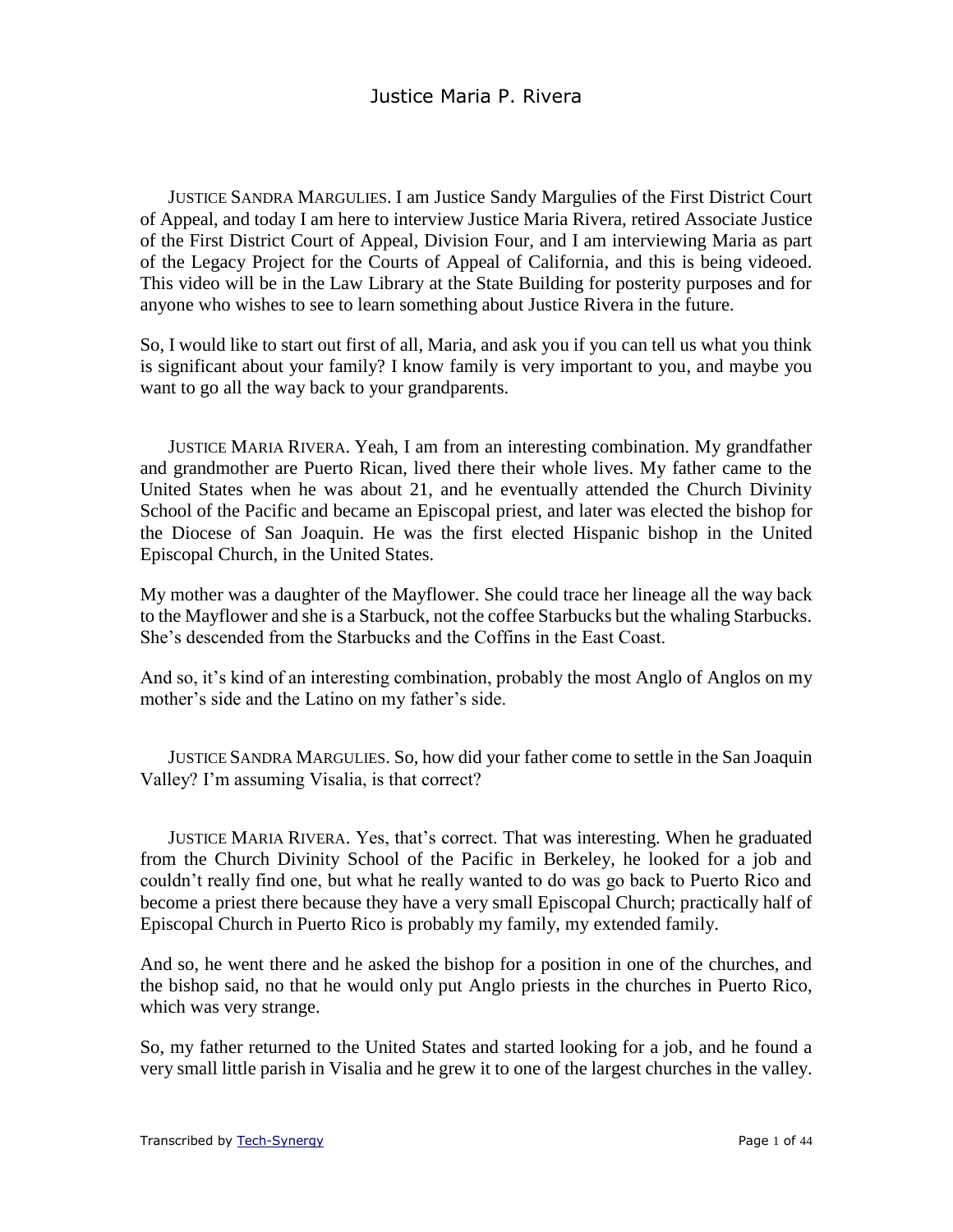JUSTICE SANDRA MARGULIES. And how involved was your mother in the church?

JUSTICE MARIA RIVERA. Very involved. My mother was sort of the perfect priest's wife. She sang in the choir, she belonged to the ladies' clubs. She entertained all the time for my father.

We had a lot of gatherings in our house of different groups of people and meetings and so forth, but she also worked and she worked variously as a middle school teacher, and a social worker, and an architect's draftsman. She was really good with drafting, back in the day when it wasn't done on computer.

And then she became interested in church growth and she got her divinity degree from a little seminary in Fresno and started working in the area of church growth, and she went all the way to Australia once to give a seminar.

JUSTICE SANDRA MARGULIES. So, what traits did you inherit from your father and what traits did you inherit from your mother?

JUSTICE MARIA RIVERA. Actually, from my father I inherited really a love of the outdoors. I used to go hunting and fishing with him because there were only girls in my family. And so, I guess, I don't know why neither of my sisters went with him, but he took me hunting and fishing and he taught all of us girls how to use tools properly and all that outdoorsy kind of mechanical things.

#### (00:04:58)

But also it was his love of people. He had a huge heart. Although he was also very politically astute, but he had a huge heart and he was very inclusive and I got that from him.

My mom was very, very disciplined and it was the most important thing for, as far as she was concerned, was getting our education. She said to me once or many times, do not get married until you've graduated from college and established yourself in a career, do not even think about getting married until you know you can stand on your own two feet; and, I followed her advice.

JUSTICE SANDRA MARGULIES. I understand exactly what you're saying, because that's the advice I got from my father and mother. So, you mentioned siblings, I assume you come from a family of three daughters?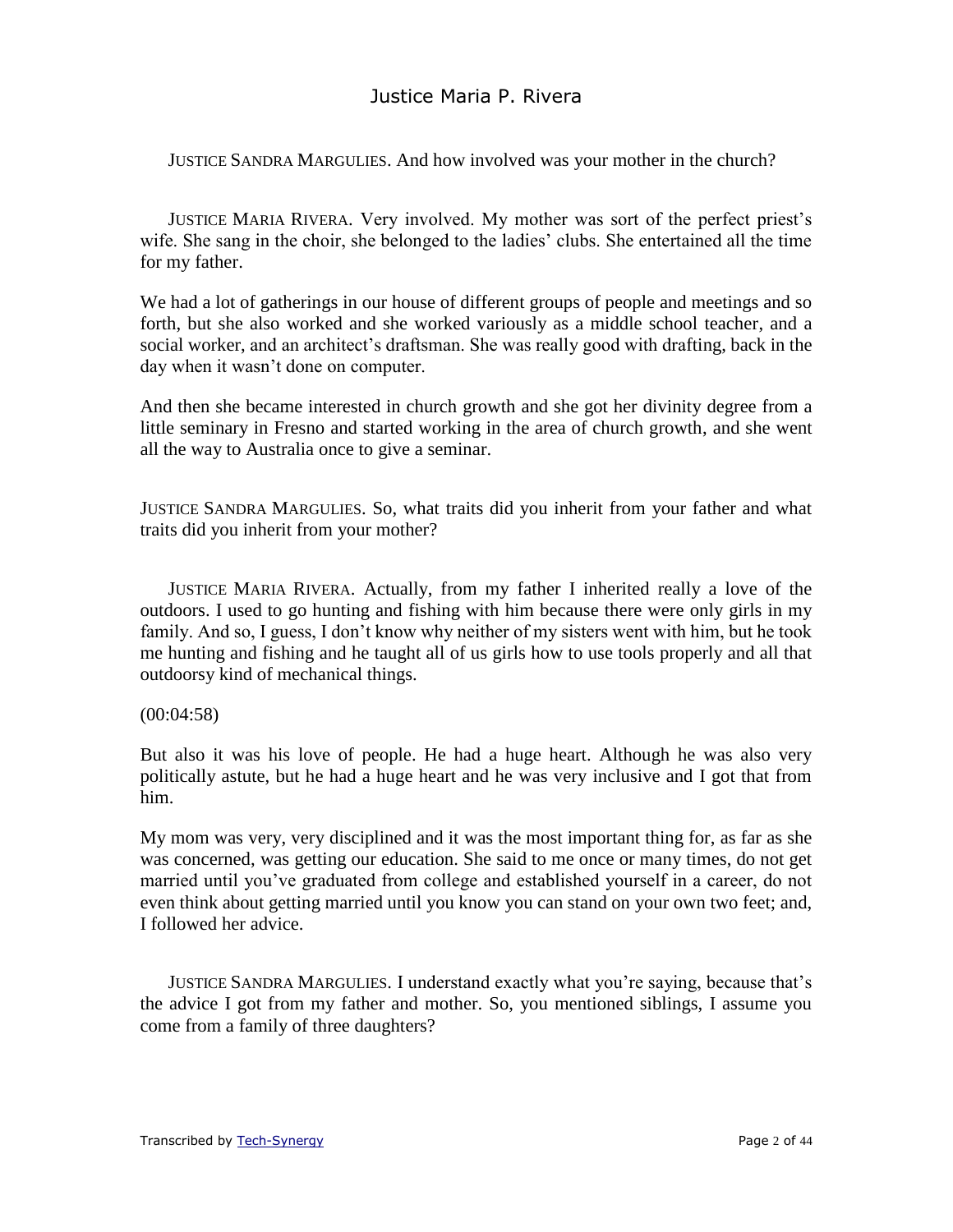JUSTICE MARIA RIVERA. You are right.

JUSTICE SANDRA MARGULIES. And why don't you tell me something about your siblings and growing up with them?

JUSTICE MARIA RIVERA. We're very close. I feel really lucky because I know a lot of sibling groups that don't get along very well and they have a lot of conflict, but that's just not so with my sisters and I, not that we don't argue and certainly we had lots of fights growing up including physical ones, but now we are very, very close. Growing up together was … we were very close in age and so because of that we played well together, we did things well together, and we practically read each other's minds because we were so tight.

And so, my sister, my oldest sister grew up to become a … she was a physics major in college, but then she went to seminary and she followed in my father's footsteps. She became a priest and then a bishop, a Suffragan Bishop. That did not sit well with my parents at first because …

JUSTICE SANDRA MARGULIES. Now why was that?

JUSTICE MARIA RIVERA. Yeah, my father was one of the leaders of the opposition to women in the priesthood. He was very vocal about it, and so when my sister decided to go to seminary and become ordained, it really strained the relationships between my sister and our parents and God bless her, my sister just kept coming back and reaching out and reaching out to them, and pretty soon they came around and—excuse me, I get a little emotional in this—and by the time my sister was in the running for the Suffragan Bishop position up at the Diocese of Olympia, my father was 100% behind her.

JUSTICE SANDRA MARGULIES. That's a very nice ending, Sandy.

JUSTICE MARIA RIVERA. It is a very nice ending.

JUSTICE SANDY MARGULIES. Is she still up in Olympia?

JUSTICE MARIA RIVERA. No, she moved, she is retired also, and she's moved to Ohio where her daughter lives.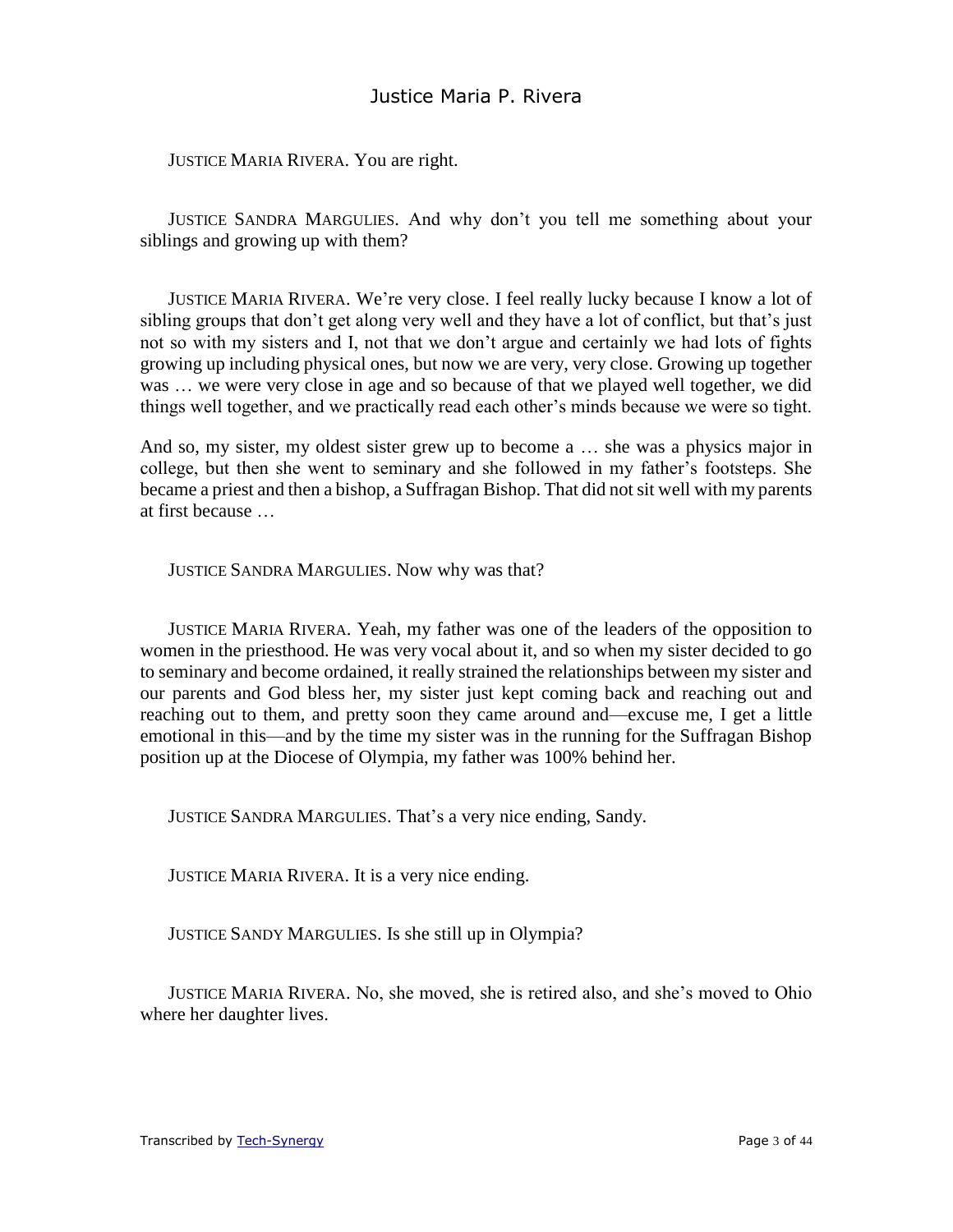JUSTICE SANDRA MARGULIES. And what about your other sibling?

JUSTICE MARIA RIVERA. And my other sibling, I'm very lucky; she lives like five minutes from me. So we have been living in the same town for a very long time. We also had children within three months of each other. So, we have kids. The cousins are very, very close.

She mostly stayed at home to raise her daughter, but then she went back to school later in life and got her master's in counseling and became a therapist.

JUSTICE SANDRA MARGULIES. Very good! Now, I know you have children because you and I talk about our children all the time.

JUSTICE MARIA RIVERA. Right, all the time.

JUSTICE SANDRA MARGULIES. So, why don't you tell me about your children?

JUSTICE MARIA RIVERA. Okay. I have three stepsons. My husband was married before and they had three children, three boys, and then after my husband and I were married we had two more boys. So, there were five boys in the family. My two are Joshua and Matthew. Joshua is … he's married, has two children, so I have two grandsons, keeping the lineage here.

JUSTICE SANDRA MARGULIES. Who are very cute because I have seen pictures of them.

JUSTICE MARIA RIVERA. They are adorable. He lives in the Hudson Valley in New York and he works in a media relations, public relations company that handles only green technology products; so that's their specialty, it's green technology. He is passionate about climate change and all the issues relating to that, and so this is partly his passion and partly his job.

JUSTICE SANDRA MARGULIES. And then your younger son …

JUSTICE MARIA RIVERA. My younger son, got his master's in counseling and followed in my sister's footsteps …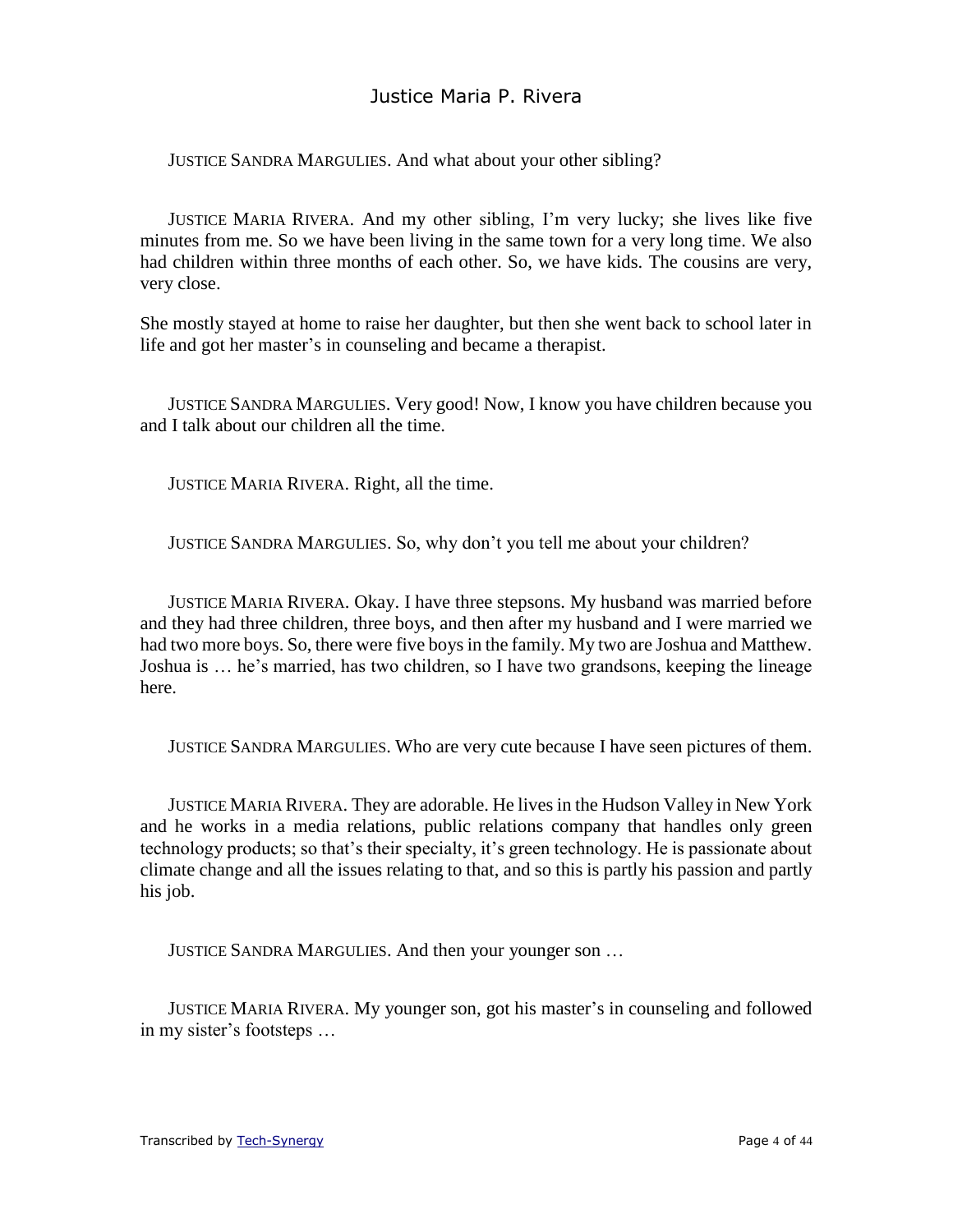JUSTICE SANDRA MARGULIES. At the University of San Francisco?

(00:09:49)

JUSTICE MARIA RIVERA. That's correct, and he is now living in Oakland and he works, he works primarily with autistic children. He does a lot of early intervention. He's a boardcertified behavioral analyst, but now he's also doing management kind of things in a company at Oakland and he does a lot of training, scheduling. He does troubleshooting with some of the more intractable cases. And I don't know, in the future I think he wants to also get enough hours of supervised therapy so that he can also become a therapist, a licensed therapist.

He has the degree but now he needs 3,000 hours of supervised work, and he wants to do that. He wants to combine the two things.

JUSTICE SANDRA MARGULIES. So why don't you tell me a little bit about your three stepsons.

JUSTICE MARIA RIVERA. Right. The oldest has his own company; it's a PR media relations company. He has mostly tech clients, technology clients, and he lives in Orinda with his wife and they have two girls. So that's Sean.

Drew is number two son and he lives in San Diego, and he is an account manager for a company called Aruba, which designs and builds … there are rooms, where you put all your computers and they have to be temperature-controlled and managed, so that's what Aruba does. He is married and has two sons, Tate and Ian.

And then stepson number three is Craig and he lives in New York City, and he is in the art world. He is an art book publisher for a gallery in New York.

JUSTICE SANDRA MARGULIES. Now, let's talk about your husband Jim, how did the two of you meet?

JUSTICE MARIA RIVERA. I met him at my first job after law school. I went to Morrison & Foerster as an associate and he was there; he was married then so we just … we worked together and I never worked with him, I was not assigned to his team; I worked with Jim Brosnahan mostly.

So I left the firm. I started in 1974 and I left the firm in 1978, and after I left the firm he became separated from his wife and some mutual friends of ours found out he was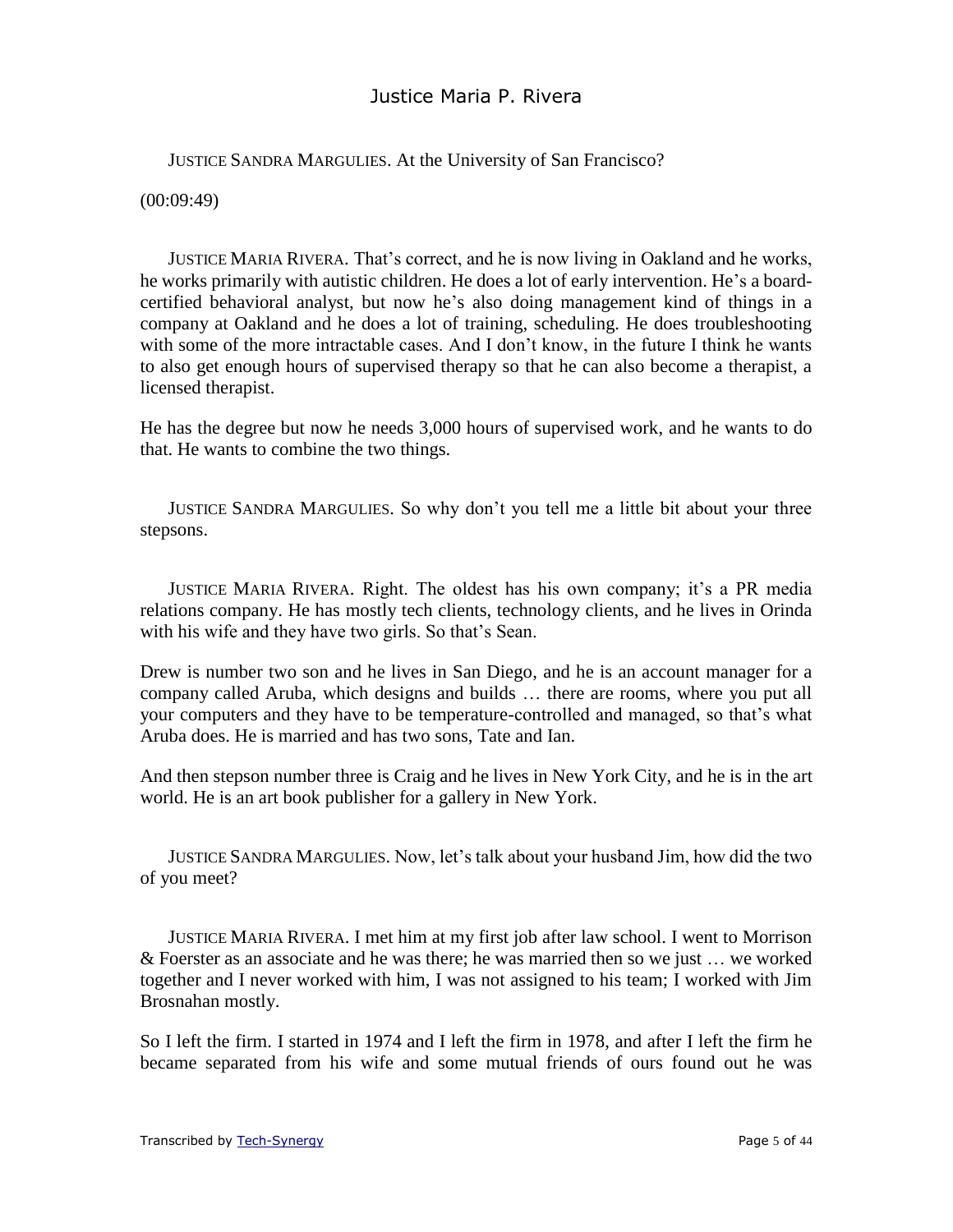separated and they invited both of us to dinner. But then I took off because I wanted to give myself a sabbatical and I went away for six months, and when I came back he was still separated so we started dating.

JUSTICE SANDRA MARGULIES. And why don't you tell us a little bit about Jim's career?

JUSTICE MARIA RIVERA. Jim had a very illustrious career, and of course this was back in the day when everybody stayed at the same firm their whole career, which is not the norm anymore. But he had a wonderful career, the entire time with Morrison & Foerster. He was a litigation partner and his specialty was antitrust.

He wrote a book on international antitrust and he did a lot of speaking for ALI and PLI in the field of antitrust, and he was a fabulous mentor to the younger attorneys at Morrison, and if you talk to any of them, I don't know if you have spoken to Ben Safer about Jim for example.

JUSTICE SANDRA MARGULIES. I have not, but I guess I should.

JUSTICE MARIA RIVERA. Yes. Everyone, everyone who came in touch with my husband thought he was probably one of the kindest, most, what's the word I want, civil attorney they ever came across, because he was not ever one of those rabid attack dogs or aggressive; he was always very calm, very kind, and a role model for many of the young lawyers because he put … he did not elevate work over family.

JUSTICE SANDRA MARGULIES. Now, I remember you telling me about a trip that you and Jim took to Berlin and why don't you tell us just a little bit about that because you were so enthusiastic when you talked to me about it?

JUSTICE MARIA RIVERA. It was a wonderful trip because the occasion for the trip was the 50th reunion of the first class of Stanford in Germany. The very first class went to a little place called Beutelsbach, and he was not only in that group but he was elected the leader of the group and he became actually quite proficient in German while he was studying abroad in his sophomore year at Stanford.

#### (00:14:57)

And so they had a 50th reunion and about half of the people who had attended that year, that Stanford in Germany year, came to the reunion, and we had a wonderful time. They were fabulous people.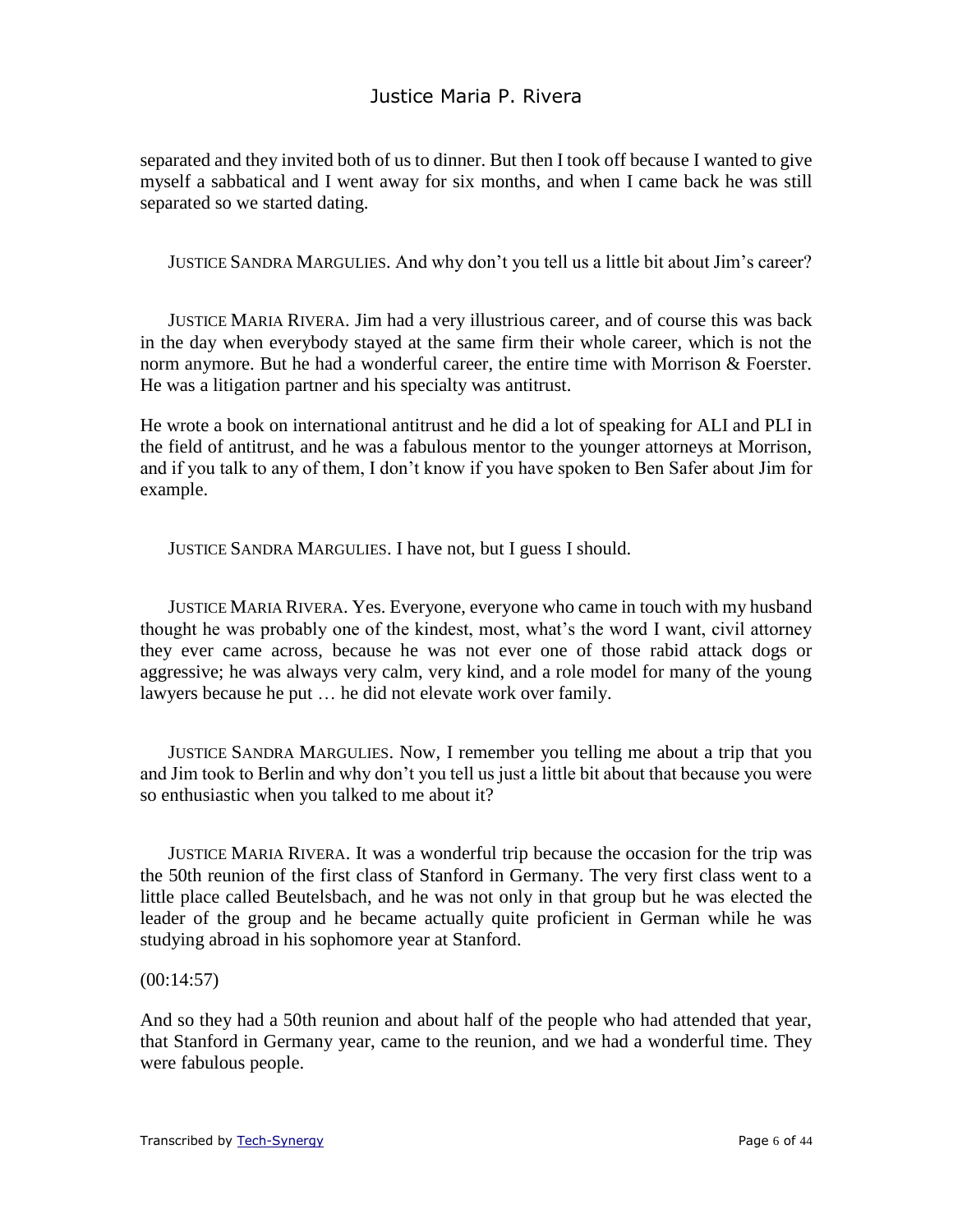Then, we also went to Berlin and met his … he has an identical twin brother, we met his twin brother and his wife and his son Craig, and we all traveled around Berlin together and it was very exciting because Berlin was … East Berlin had become sort of the chi chi place to be. And Jim and I also then extended the trip and we did a small car tour of other places in the area, such as Heidelberg and beautiful places like that, and it was a fabulous trip, especially since Jim is fairly fluent in German and so he could translate everything for us.

JUSTICE SANDRA MARGULIES. So let's segue into school, and if I remember correctly, you went to high school out of state.

JUSTICE MARIA RIVERA. Well, for three years my father decided that he wanted us to go to a boarding school in Arizona. It was run by Episcopal nuns, and he felt we would get a better education there. And so we went there; my oldest sister went for four years, my middle sister and I went for three.

And that was quite an experience. It was a totally different system of education than the norm and it was, in fact, I think it was my exposure to the women … the Mother Superior had been a dean at Smith College and another woman who taught there had been at Smith, and I think that's where I got the idea in my head to go to Smith College.

So I was at the boarding school for three years, but then we decided, my parents decided the education really wasn't up to snuff so I went back to Visalia to finish my last two years in high school.

JUSTICE SANDRA MARGULIES. And this then segues us into Smith College and you have now answered a question I was going to ask, which was why Smith?

JUSTICE MARIA RIVERA. Well, that was—one reason was because of the Smith people I had met in boarding school—but the other was, for some reason I just knew …I was very young when I graduated from high school. I turned 17 the summer after I graduated from high school, and I just somehow knew that I wouldn't do very well in a coed situation, and I wanted to go to a woman's school.

So there were only about 10 at that time to choose from and so I selected Smith, primarily because it had a Junior Year Abroad program. I really, really wanted to spend a year studying in Europe. And so I applied to Smith and to only one other school, Scripps down in Southern California, which was then a girl's school also. And Smith accepted me and gave me a partial scholarship so that's where I went.

JUSTICE SANDRA MARGULIES. What was your major at Smith?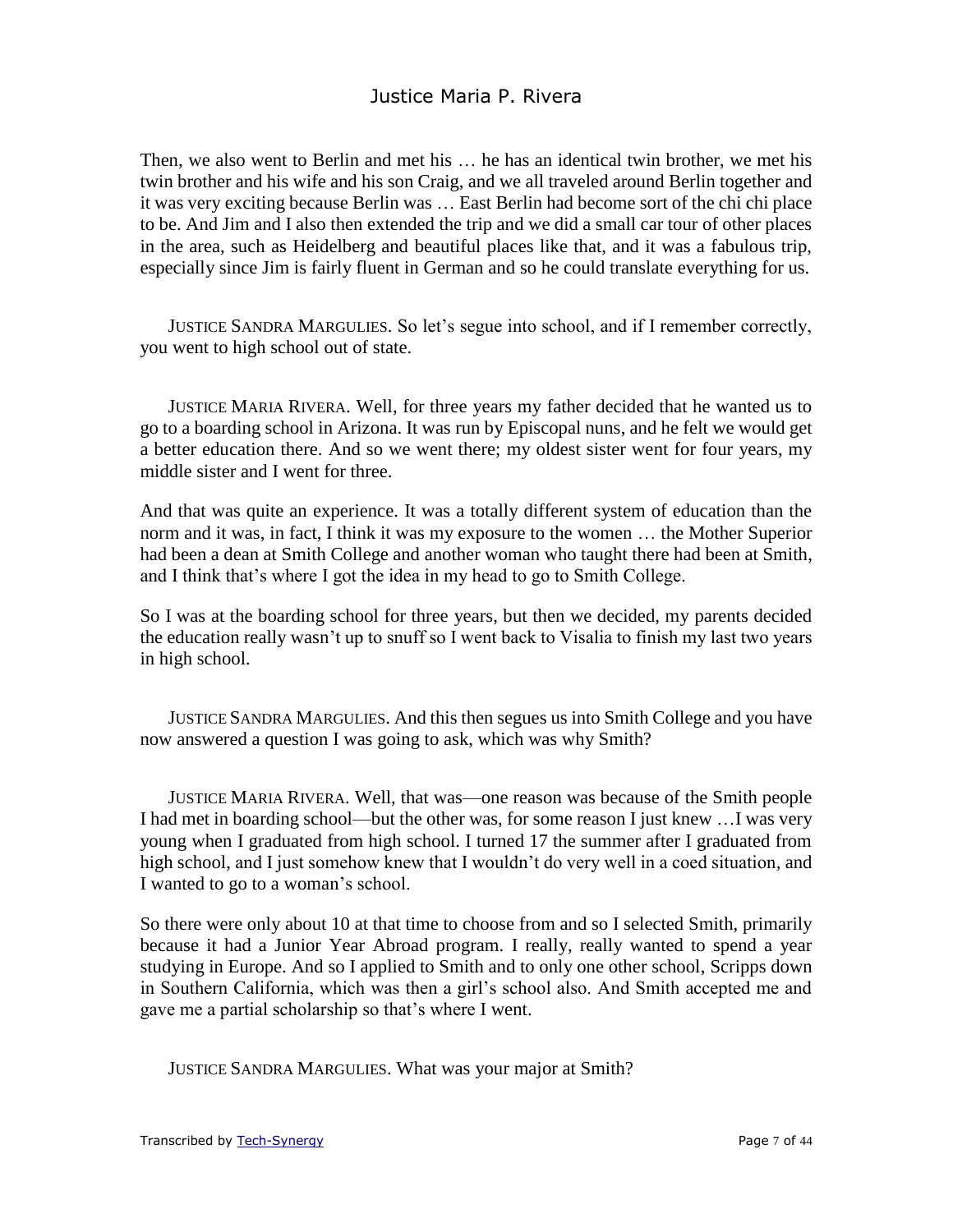JUSTICE MARIA RIVERA. I majored in Hispanic Studies, Spanish basically was my major and my minor was Psychology.

JUSTICE SANDRA MARGULIES. Now, did Smith live up to your expectations?

JUSTICE MARIA RIVERA. Oh yes, it was … I really felt like a fish out of water. I was …there are a lot of young women at Smith that come from very wealthy families.

JUSTICE SANDRA MARGULIES. And I assume college prep schools?

JUSTICE MARIA RIVERA. And college prep schools so I was in many ways a fish out of water both academically and financially. But the people I met and the education I got were superb, both. The people were wonderful. I didn't stay in touch with very many of them, but they were wonderful, wonderful people to go to school with, to be colleagues in school. And I got to go and study abroad in Spain for a year, so that was fantastic.

JUSTICE SANDRA MARGULIES. Now, where were you in Spain?

JUSTICE MARIA RIVERA. I was in Madrid.

JUSTICE SANDRA MARGULIES. Beautiful city!

JUSTICE MARIA RIVERA. It was terrific. That was one of the smartest choices I have ever made, besides marrying Jim.

JUSTICE SANDRA MARGULIES. Good answer! So you finish up at Smith, did you immediately go to law school or did you work, or …?

JUSTICE MARIA RIVERA. I didn't know what I wanted to do. All I knew was I really wanted to come back to San Francisco. And part of the reason was both my sisters were here and part of the reason was when we were little girls (my mother was born and raised in San Francisco), when we were little girls my dad was on the board of the seminary in Berkeley and so when he came to trustees meetings, we would all pile in the car and come to the Bay Area.

(00:20:00)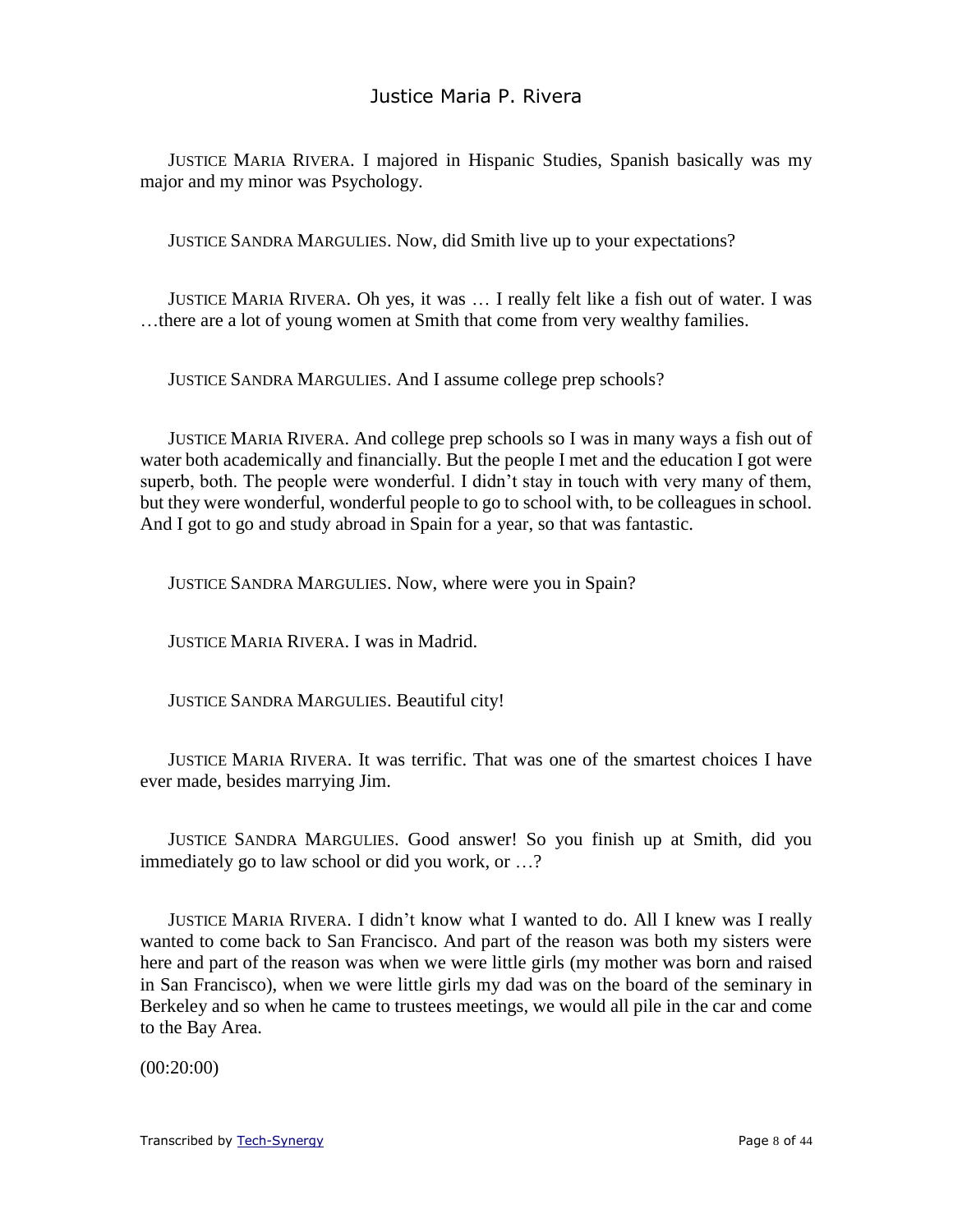Dad would go to his meetings and Mom would bring us, three little girls, and we would run around San Francisco and do all the fun stuff that there was to do here. Back in the day, they still had Playland, if anyone who remembers.

JUSTICE SANDRA MARGULIES. Yeah, by the beach.

JUSTICE MARIA RIVERA. By the beach, with Laughing Sal. And so we would go there and the Cliff House, all the wonderful places and all three of us swore we would return to San Francisco after college, and we did.

JUSTICE SANDRA MARGULIES. So when you returned to San Francisco, did you immediately go to law school or …

JUSTICE MARIA RIVERA. No, I didn't know what I wanted to do so I just decided I would just get a job. And so I took the civil service exam and scored very well on it, and because I was fluent in Spanish (at that time I was fluent, I have lost most of it), but I was able to be bumped to the very top of the list. And so I immediately got a job at the Social Security Administration in the Mission District.

JUSTICE SANDRA MARGULIES. And how long did you do that for?

JUSTICE MARIA RIVERA. I was there for a year. What happened was I met one of the people who worked there, we were chatting in the lunchroom and she said, have you ever thought about going to law school, and I said no, not really. And she said well, my husband is at USF and they are recruiting minorities for their scholarships and you should think about applying.

So I thought well, I don't have anything to lose, so I took the LSAT. I scored okay. So I applied to the law school and I got a full scholarship. And so I didn't bother to apply to any other schools, I just started … ended my career at Social Security and started law school at USF.

JUSTICE SANDRA MARGULIES. And that was going to be my question, why did you go to USF and you have answered that question.

JUSTICE MARIA RIVERA. Right.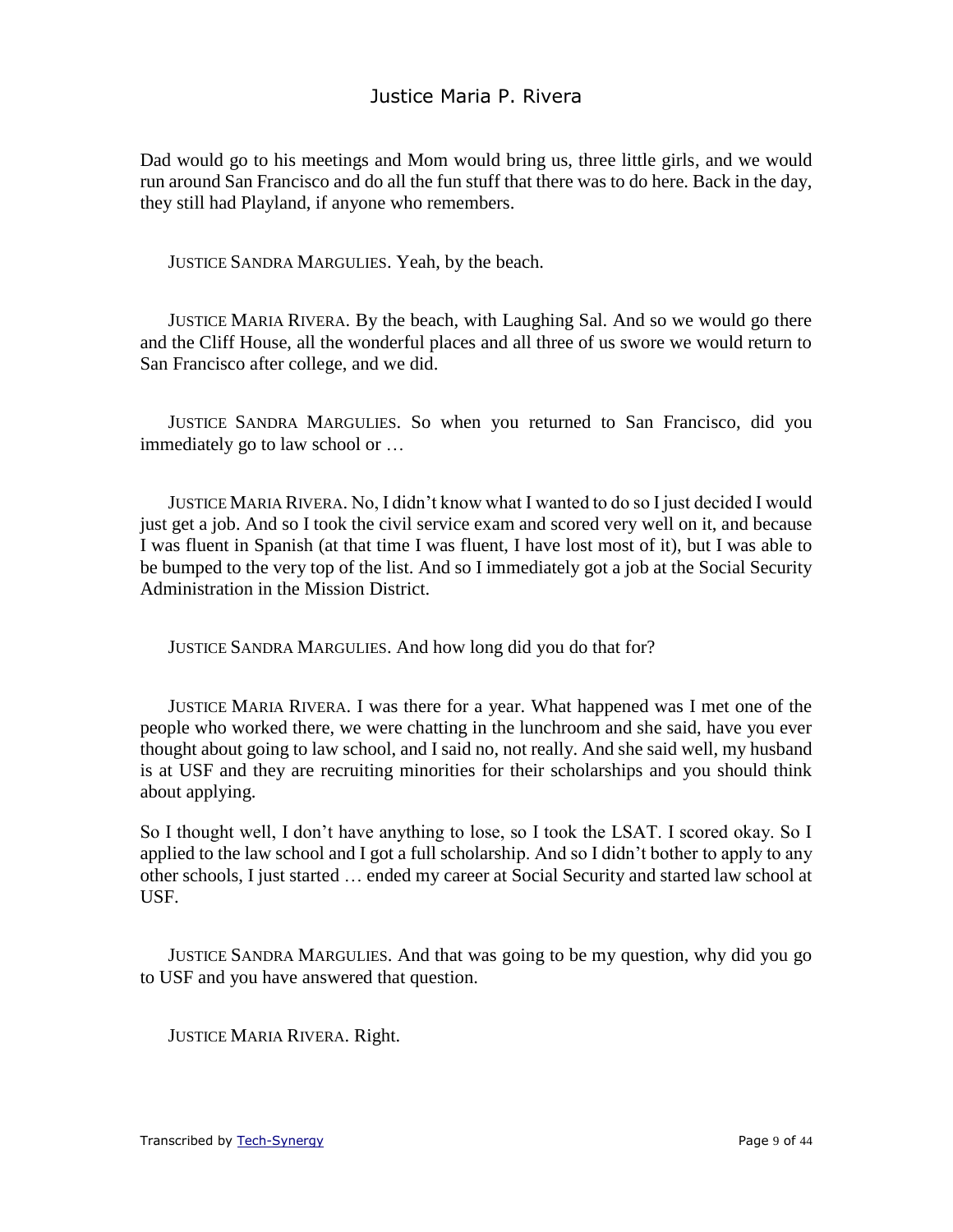JUSTICE SANDRA MARGULIES. So at USF, how would you describe your experience there. Was it positive, negative?

JUSTICE MARIA RIVERA. You know, a lot of people didn't enjoy law school. My husband couldn't stand it. He went to Harvard and he hated it, although he did well, but he did not like the whole atmosphere at Harvard.

USF is exactly the opposite of that. USF is collegial, it was friendly, it was full of people like me, a lot of idealistic students. We all helped each other. We were not competitive, we were collaborative. I loved every minute of my three years in law school.

JUSTICE SANDRA MARGULIES. Now, were there any particular professors or professor that had some sort of influence on you?

JUSTICE MARIA RIVERA. There were a couple. I think Paul McKaskle, my Civil Procedure teacher was one who really stands out. But really I think the experience that made the biggest impression on me was being an extern for Justice Raymond Sullivan on the California Supreme Court.

So I did that for the first semester of my third year, and it was pretty much a full-time job. And so I got to work at the court, and draft memos, and see the inner workings of the California Supreme Court, and that's when I decided I wanted to be a judge.

JUSTICE SANDRA MARGULIES. This is very interesting, because I was going to ask you, at what point did you decide that you wanted to be a judge.

JUSTICE MARIA RIVERA. I know, very early.

JUSTICE SANDRA MARGULIES. And that's quite early.

JUSTICE MARIA RIVERA. It's very early. I knew a couple of things; one was I loved research and writing, that's why I loved law school. A lot of people don't enjoy research and writing, they want to do the stand-up work, they want to do the client connection work, developing the clientele work, but that's not what I enjoyed about either being a lawyer or going to law school or, excuse me, about law school.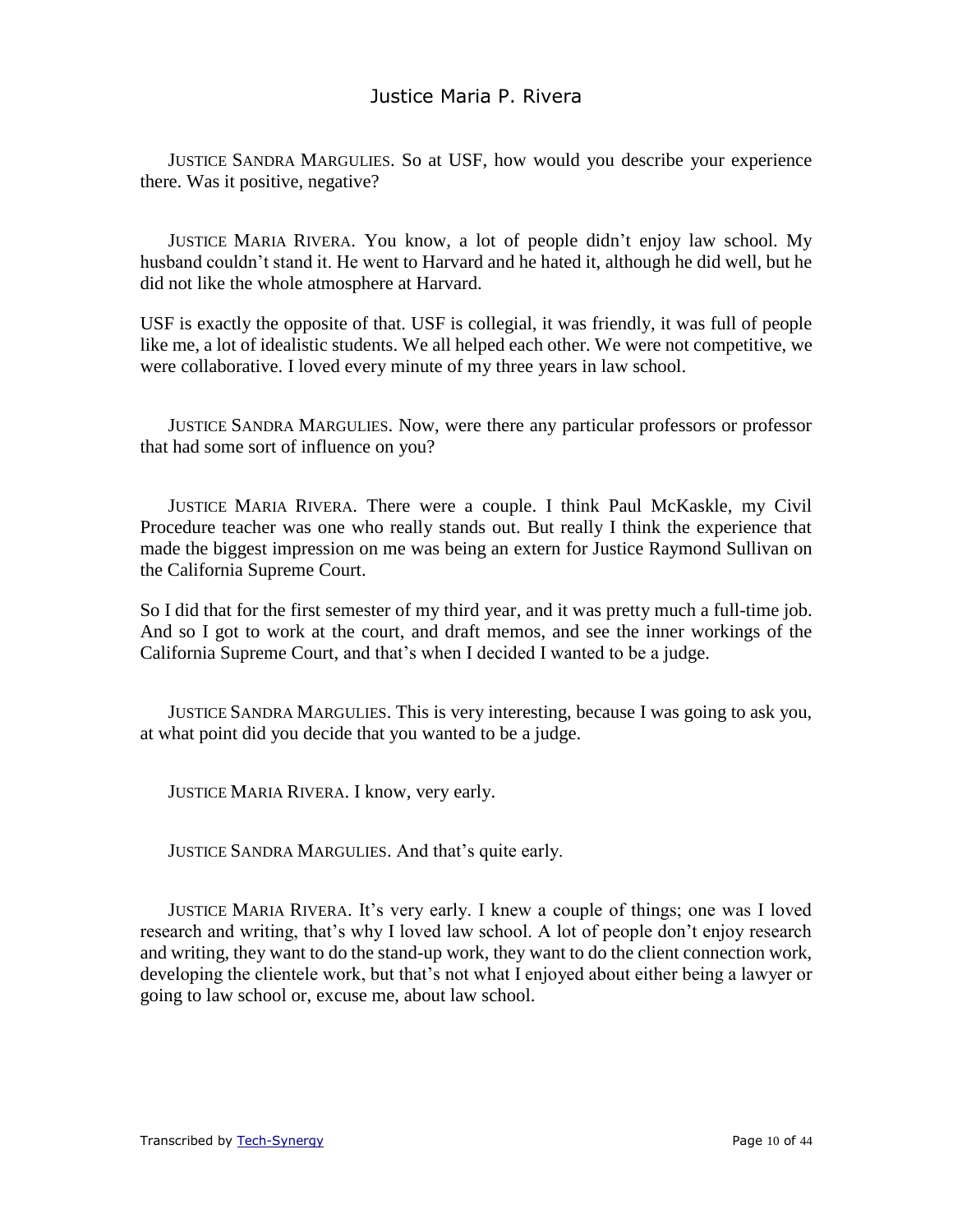I loved research and writing and that combined with my semester working with Justice Sullivan just cemented in my brain the idea that I think down the road, someday, I wanted to be a judge.

JUSTICE SANDRA MARGULIES. While you were at the University of San Francisco, were you active in any particular organizations or community work?

JUSTICE MARIA RIVERA. I belonged to the Latino Students Organization. There weren't too many other organizations at USF, but for my summers, both summers, I did work-study at the Legal Services Office in the Mission District, San Francisco Neighborhood Legal Assistance Foundation, so both summers I worked there.

JUSTICE SANDRA MARGULIES. And what did you do there?

(00:24:58)

JUSTICE MARIA RIVERA. I did legal aid work, lot of landlord-tenant, and I was able to use my Spanish to help a lot of the clients who came in.

JUSTICE SANDRA MARGULIES. So you got an award at the University of San Francisco Law School, the Recorder Prize. Now, I know what it is but I want you to say what it is.

JUSTICE MARIA RIVERA. The Recorder Prize is given to the person who graduates first in the class.

JUSTICE SANDRA MARGULIES. And that was you?

JUSTICE MARIA RIVERA. And that was me.

JUSTICE SANDRA MARGULIES. And I bet you were really proud.

JUSTICE MARIA RIVERA. I was actually shocked. I was surprised. There were a lot of smart people in my class.

JUSTICE SANDRA MARGULIES. Now, were your parents at your graduation?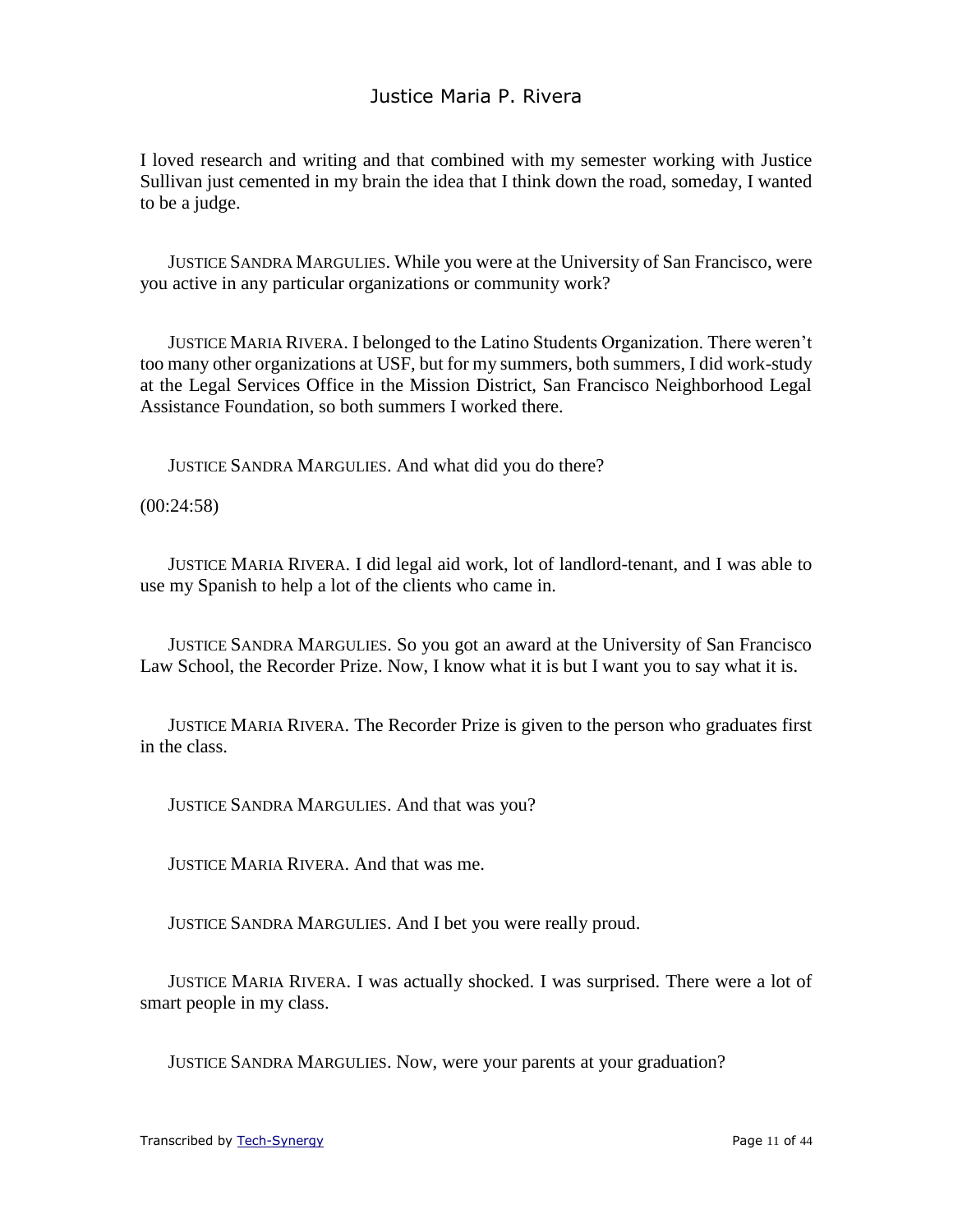JUSTICE MARIA RIVERA. They were. They were bursting with joy.

JUSTICE SANDRA MARGULIES. So you took the bar exam?

JUSTICE MARIA RIVERA. Took the bar, passed, that was a relief.

JUSTICE SANDRA MARGULIES. And did you have a job set up before you had the bar exam?

JUSTICE MARIA RIVERA. Yes, yeah.

JUSTICE SANDRA MARGULIES. And with whom was that?

JUSTICE MARIA RIVERA. That was Morrison & Foerster; my first job out of law school was Morrison & Foerster.

JUSTICE SANDRA MARGULIES. And you were there for four years, 1974 to 1978?

JUSTICE MARIA RIVERA. Three-and-a-half years. And I was in the litigation department. I worked mostly with Jim Brosnahan, who, as you know, is a towering figure in the San Francisco legal community.

JUSTICE SANDRA MARGULIES. And were you doing depositions, interrogatories?

JUSTICE MARIA RIVERA. I was lucky, because although I was kind of stuck on this huge case. What was it? It was IBM. I can't remember who the plaintiff was, but it was a case against IBM for antitrust and I was stuck in a windowless room in Armonk, New York reviewing documents for two weeks at a time. But also, I was given the opportunity to work on smaller cases, and in one case I was able to take the case all the way from complaint through trial.

JUSTICE SANDRA MARGULIES. And what was that case about?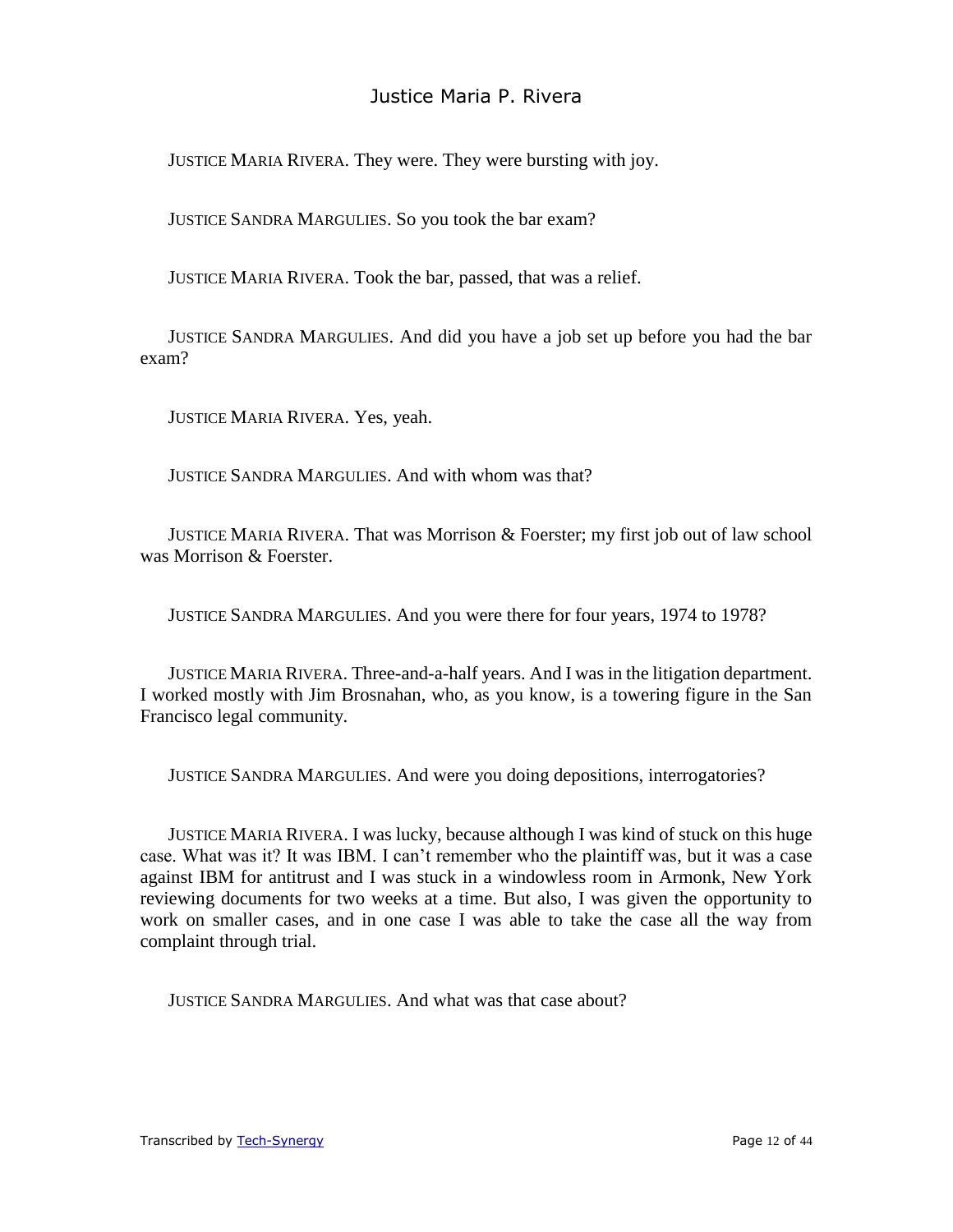JUSTICE MARIA RIVERA. That case was an inverse condemnation case against the State of California.

JUSTICE SANDRA MARGULIES. Oh, that's interesting!

JUSTICE MARIA RIVERA. Very interesting! And went all the way through trial and there is a wonderful story about that. When I was working on the case, the client called the partner I was working with, whose name was Stan Doten, and he said, "You know, you have got this girl working on our case. I think she is a little too young."

Well, at that time I looked really young and I had very long hair and I looked very youthful and he said, "I think she is a little too young. Can you find someone who has got a little more years on them?"

And Stan said back to him, "Mr. Schulhauser, we will decide how to staff our cases. If you don't like our decision on that, you are going to have to find another law firm."

And so that's Morrison & Foerster. They stood up for their lawyers, and they made sure they got good experiences, and Mr. Schulhauser in fact became kind of a grandfatherly figure to me ultimately. He started giving me advice about love and marriage, and it turned out very well, and we won the case for him.

JUSTICE SANDRA MARGULIES. Now, was that a jury or court trial?

JUSTICE MARIA RIVERA. It was a court trial.

JUSTICE SANDRA MARGULIES. You remember who the judge was?

JUSTICE MARIA RIVERA. I wish I could remember his name. He was such a character. It was down in San Mateo County and at lunch breaks he would usher us all into chamber and offer cocktails during lunch.

JUSTICE SANDRA MARGULIES. That was back … it was different times.

JUSTICE MARIA RIVERA. Very different times.

JUSTICE SANDRA MARGULIES. Very different times.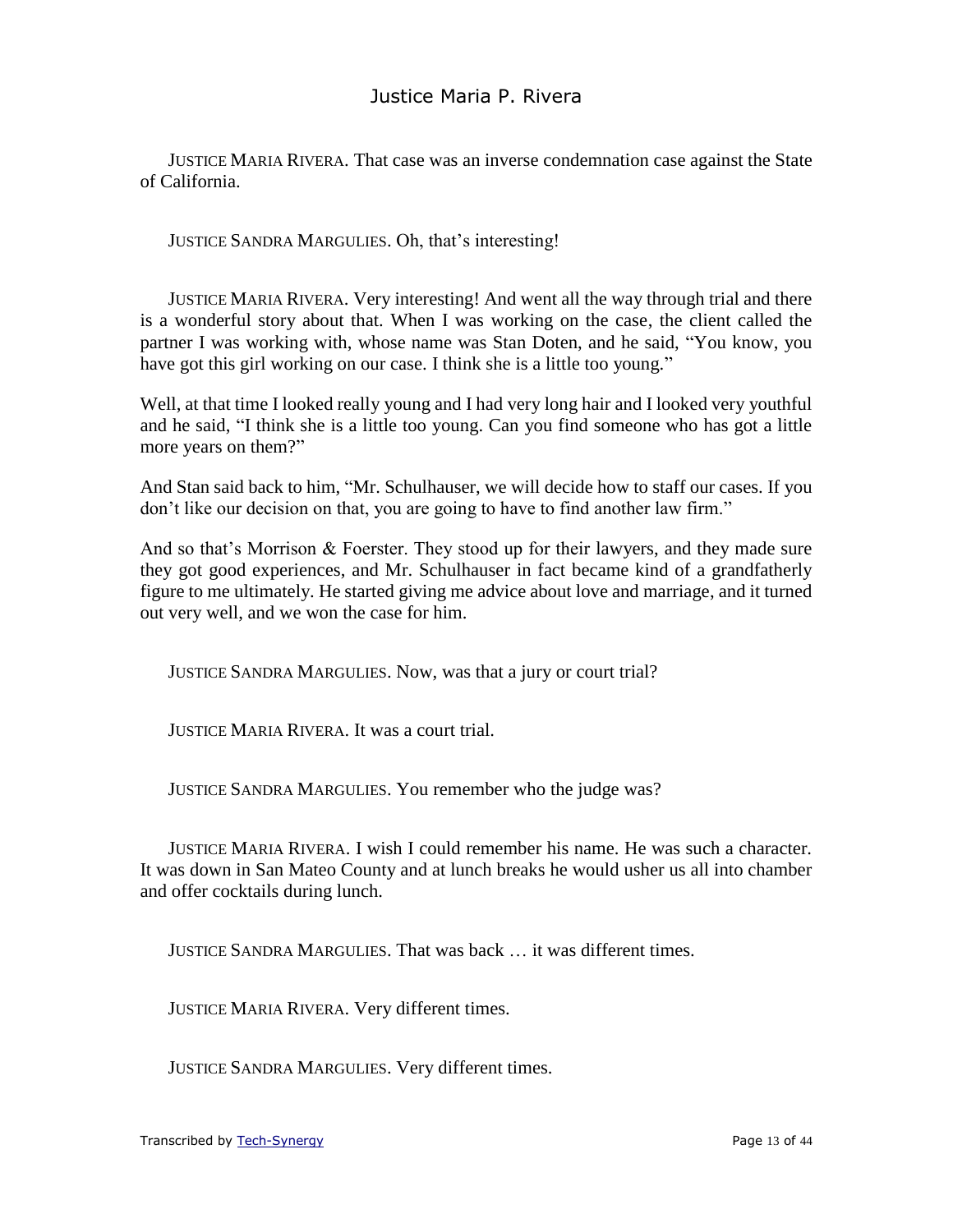JUSTICE MARIA RIVERA. Very different times. We all politely declined, but he would take a nip or two.

JUSTICE SANDRA MARGULIES. So, you left Morrison & Foerster after three-and-a-half years.

JUSTICE MARIA RIVERA. Yes.

JUSTICE SANDRA MARGULIES. What prompted you to leave and where did you go?

JUSTICE MARIA RIVERA. I decided I didn't really want to be part of a really large firm. It was just too many layers of people. I wanted to be more connected to my clients and more connected to the cases I was working on, and so I decided to try going into the public sector.

Like I said, I took six months off and I strapped a backpack on my back, and bought a Eurail Pass, and traveled around Europe for six months. That was the third-best decision I made in my life. It was wonderful.

And when I came back I got a job with the San Francisco District Attorney's Office doing consumer fraud work.

JUSTICE SANDRA MARGULIES. So you were on the civil side.

JUSTICE MARIA RIVERA. I was on the civil side, although I had one criminal trial, but only one, but mostly it was civil, mostly it was motion practice, because we would get preliminary injunctions and so on, and once you got a preliminary injunction against a business, then everything got negotiated out.

But while I was there I was able to be sponsored by the District Attorneys Association to write a monograph on antitrust work in the state court.

(00:29:59)

JUSTICE SANDRA MARGULIES. So you were there about a year?

JUSTICE MARIA RIVERA. About a year, and then Billy Hunter had been appointed the U.S. Attorney for the Northern District and he looked around the office and decided it was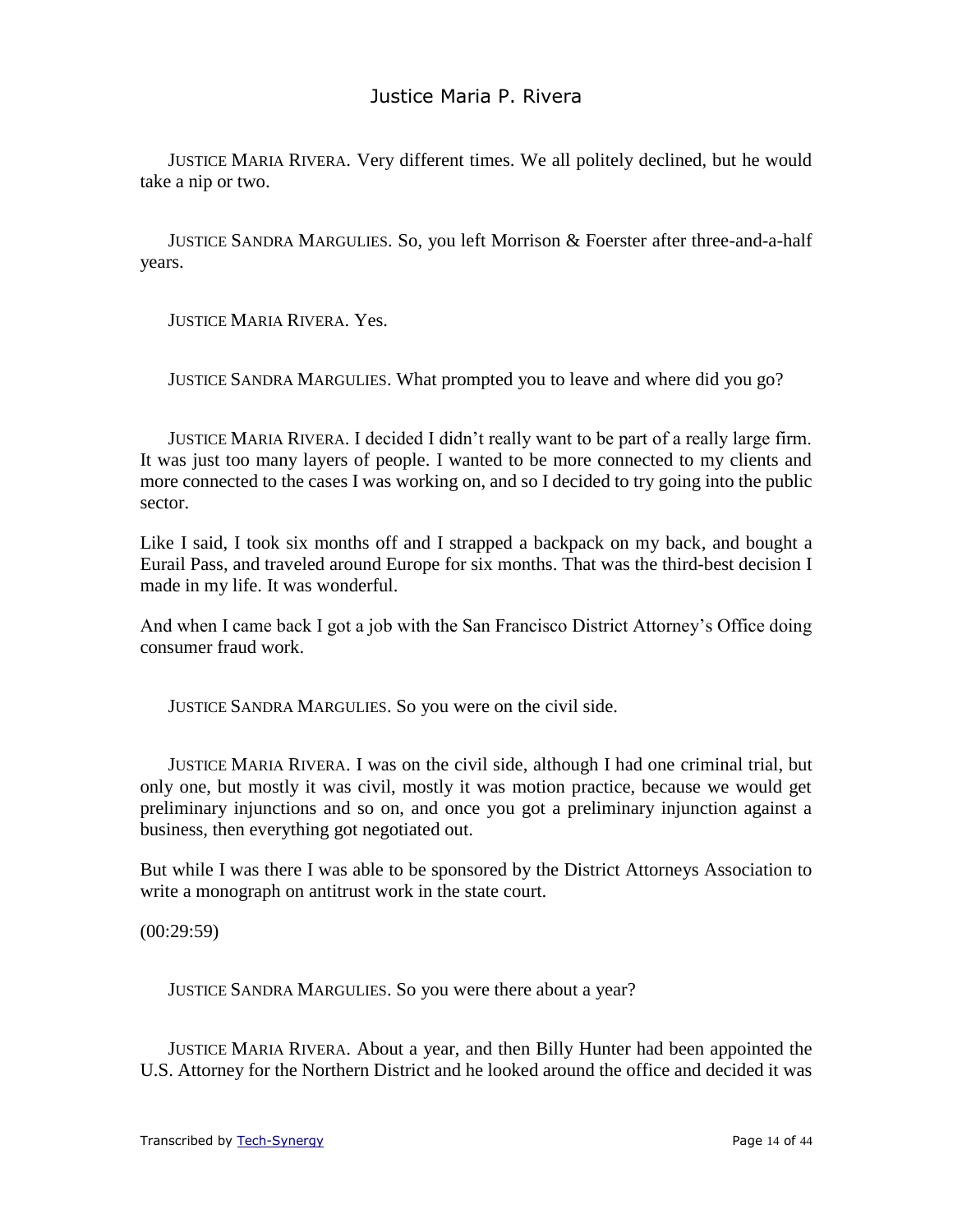not diverse enough. In fact, there were very few women and there was only one person of color.

So, he looked around and started recruiting out of the San Francisco legal community, and so I got a call from him asking me to join the office. So I agreed to join but only … he wanted me to join the criminal side, I didn't want to do criminal law.

So, when the next opening came up in civil law he called and I went over to the U.S. Attorney's office.

JUSTICE SANDRA MARGULIES. Now you were at the U.S. Attorney's office from 1979 to 1981?

JUSTICE MARIA RIVERA. To 1981.

JUSTICE SANDRA MARGULIES. And where did you go after that?

JUSTICE MARIA RIVERA. After that, by the way, U.S. Attorney, Assistant U.S. Attorney, one of the best jobs in the legal world.

JUSTICE SANDRA MARGULIES. Now, why do you say that?

JUSTICE MARIA RIVERA. I say that because the way it's structured, you get a case and depending on what agency is being sued, the agency being sued becomes all of your associates. So their legal department does all the workup for you. So if you want documents and so on, they do all that and you just kind of manage the case, and then you get to go to court.

JUSTICE SANDRA MARGULIES. I can understand why you like that.

JUSTICE MARIA RIVERA. That's great fun.

JUSTICE SANDRA MARGULIES. So what prompted you to leave?

JUSTICE MARIA RIVERA. I got married, and my husband, as I mentioned, had three children and they lived in the East Bay in Orinda, and he needed to be near his children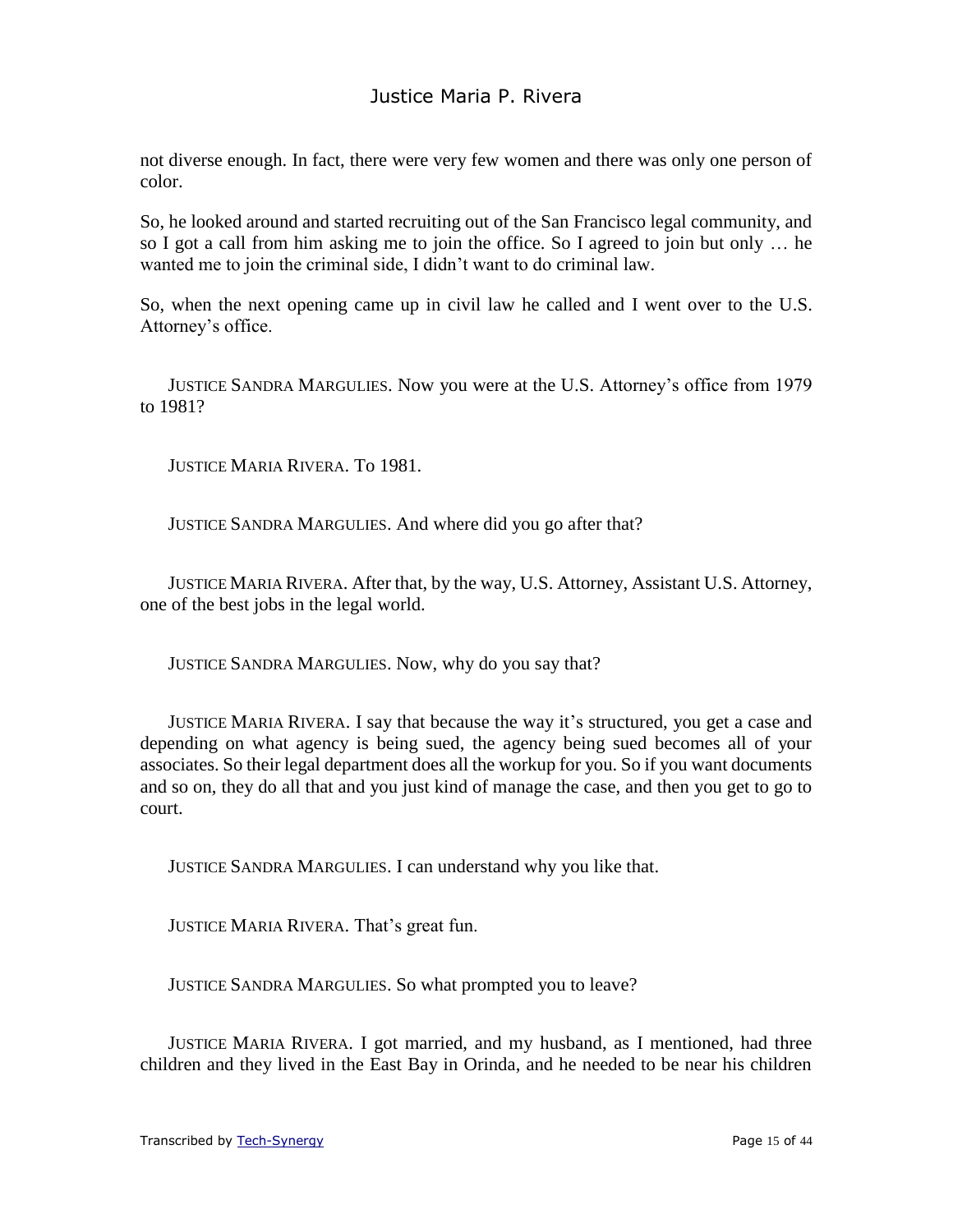and I thought that was a very wise decision and the right decision; and so, I needed to move. I had been living in the city, and so we moved to the East Bay and I started commuting to the city and I really did not like it. Even back then, when it was a fairly easy commute, I did not like it and then I got pregnant, and so I thought I'm really not going to want to commute to the city when I have small children. So I decided to go ahead and look for a job right away instead of waiting until I had my son.

And so, I found a little boutique firm in Walnut Creek, which was only a 10-minute drive from my house, called Van Voorhis & Skaggs, and they did a lot of real estate work and some commercial litigation, and I was recruited there by a former colleague from Morrison & Foerster.

And so I went there and I started working part-time and stayed working part-time my entire career there. It was great because after had my first son, I had my second son, and that kept me pretty busy.

JUSTICE SANDRA MARGULIES. What was your area of specialty?

JUSTICE MARIA RIVERA. When I started, I did all litigation but I also developed an expertise in appellate law, so from the time I got there I managed all of the appellate work in the office. There wasn't a lot of it, but what there was of it I either managed it or I handled it.

Then let's see, after about six or eight years we merged with the San Francisco firm of McCutchen, Doyle, Brown & Enersen; and another great story, I had been made partner of Van Voorhis & Skaggs, even though I was part-time because they are just committed to bringing women along. And when they were negotiating the merger with McCutchen, the McCutchen management said, "You know, we don't allow partners to be part-time." And all of my partners, all those men stood shoulder to shoulder and said to the McCutchen management, "If you don't take all of our partners as partners we will not merge with you."

And so, I became the first, last, and only part-time partner of McCutchen, Doyle they ever had, and that's thanks to my partners of Van Voorhis & Skaggs.

JUSTICE SANDRA MARGULIES. Did you eventually go from part-time back to full-time at some point?

JUSTICE MARIA RIVERA. No, I stayed part-time. I changed my arrangements. I was associate, then I was a partner, then I became of counsel, because when the boys were getting older the partnership duties became too much, and so I didn't feel I was pulling my weight because I couldn't do the committee work, I couldn't do the recruiting work, I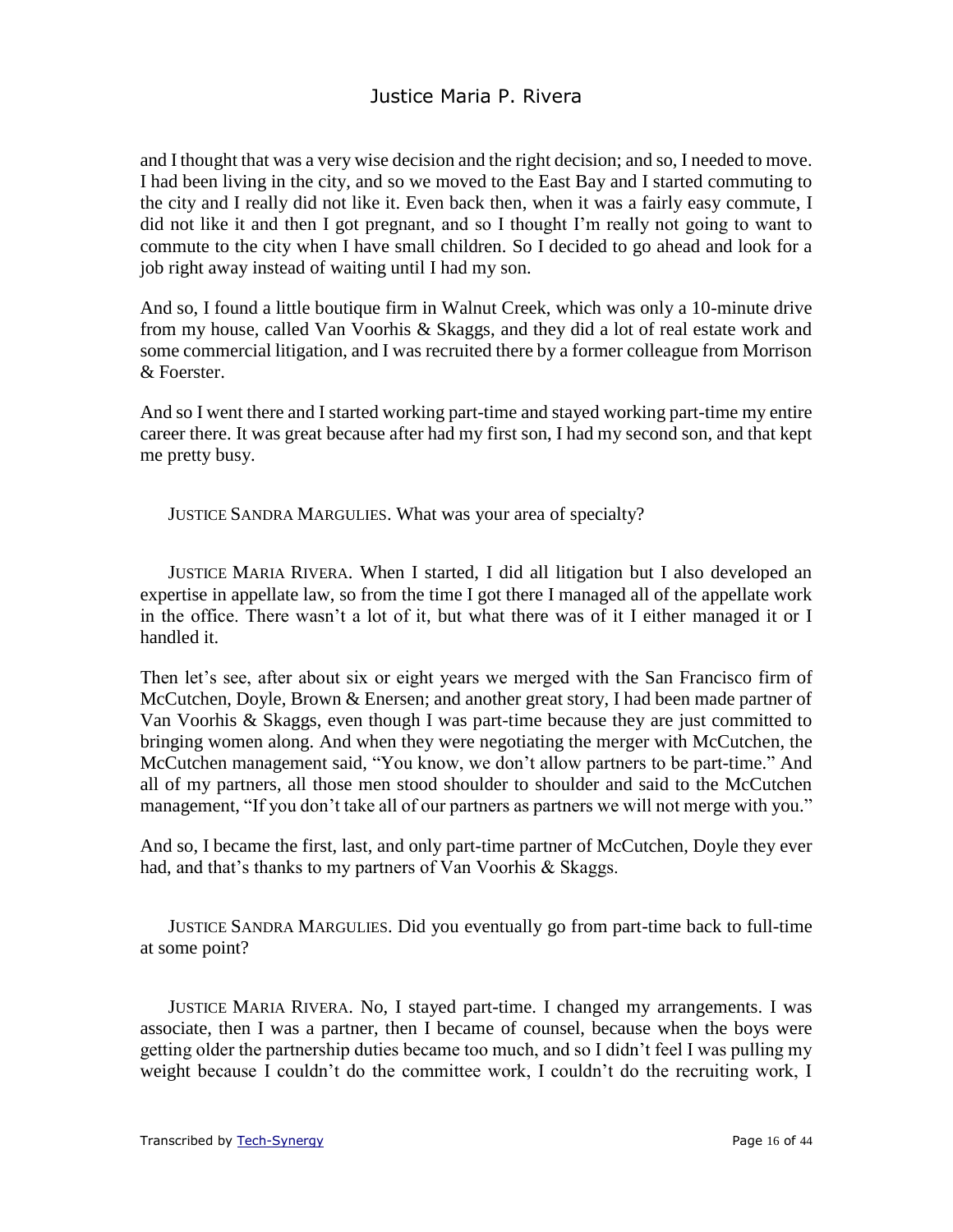couldn't do the client development work that I wanted to do as a partner. So I went back to of counsel and I remained part-time. I was about 80–85% time.

JUSTICE SANDRA MARGULIES. Which of course when you say "80–85%" that means …

JUSTICE MARIA RIVERA. That's a 40-hour workweek basically.

JUSTICE SANDRA MARGULIES. Correct, exactly.

JUSTICE MARIA RIVERA. Or a 45-hour workweek. But in the course of that time period, I transitioned into a land-use specialty.

#### (00:35:02)

I became a land-use and a CEQA attorney, and that was a really good fit for me because it involved very little litigation and to the degree there was litigation, it was a writ practice, so it's more like appellate practice than trial practice, which is right up my alley. Lot of research and writing and oral argument, and those are the things I love the most about the law.

And so I did all the appellate work, and I did the land-use and CEQA work at the firm.

JUSTICE SANDRA MARGULIES. So, you were at the firm for a total of how many years?

JUSTICE MARIA RIVERA. Let's see, 1981–1996.

JUSTICE SANDRA MARGULIES. And then in 1996 you went on the bench.

JUSTICE MARIA RIVERA. I went on the bench, 1996, that's right; 1997, sorry.

JUSTICE SANDRA MARGULIES. And you'd always wanted to be on the bench?

JUSTICE MARIA RIVERA. I always wanted to be on the bench, applied for it, applied to the Governor to get appointed. Didn't get appointed.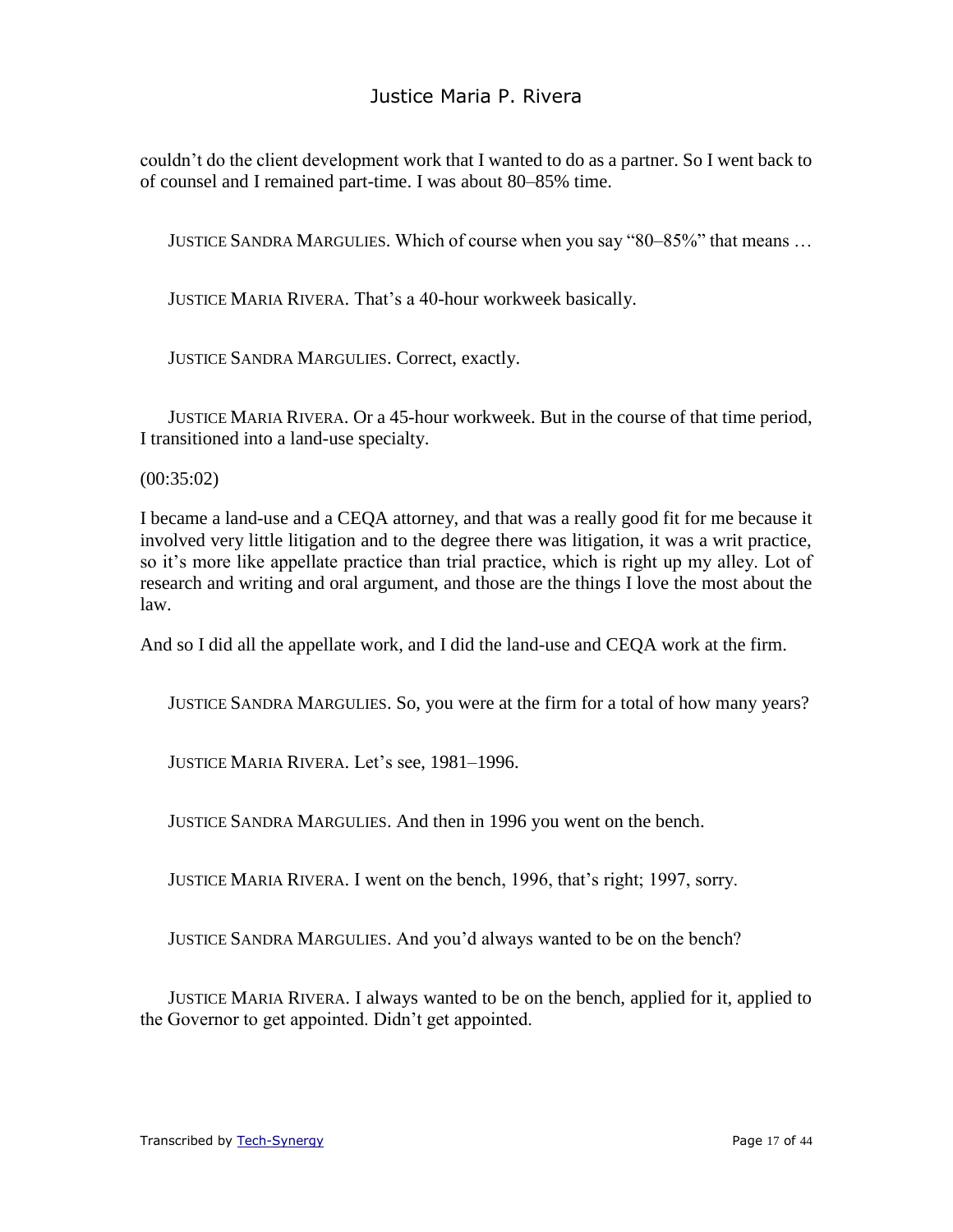JUSTICE SANDRA MARGULIES. Now, when was that?

JUSTICE MARIA RIVERA. Pete Wilson.

JUSTICE SANDRA MARGULIES. And what year was that?

JUSTICE MARIA RIVERA. It was like 1994–1995.

JUSTICE SANDRA MARGULIES. So, who appointed you to the trial court?

JUSTICE MARIA RIVERA. I was elected.

JUSTICE SANDRA MARGULIES. That's right! You ran for election.

JUSTICE MARIA RIVERA. I ran for election.

JUSTICE SANDRA MARGULIES. And you ran for an open seat?

JUSTICE MARIA RIVERA. I ran for an open seat.

JUSTICE SANDRA MARGULIES. And you ran against Jack Quatman from the Alameda County superior court's office.

JUSTICE MARIA RIVERA. I did indeed. That was quite an experience.

JUSTICE SANDRA MARGULIES. Yes, I remember, and did you run for the open seat because you felt that your chances of getting appointed by the Governor who at that time was …

JUSTICE MARIA RIVERA. Pete Wilson.

JUSTICE SANDRA MARGULIES. It was unlikely, it sounds like.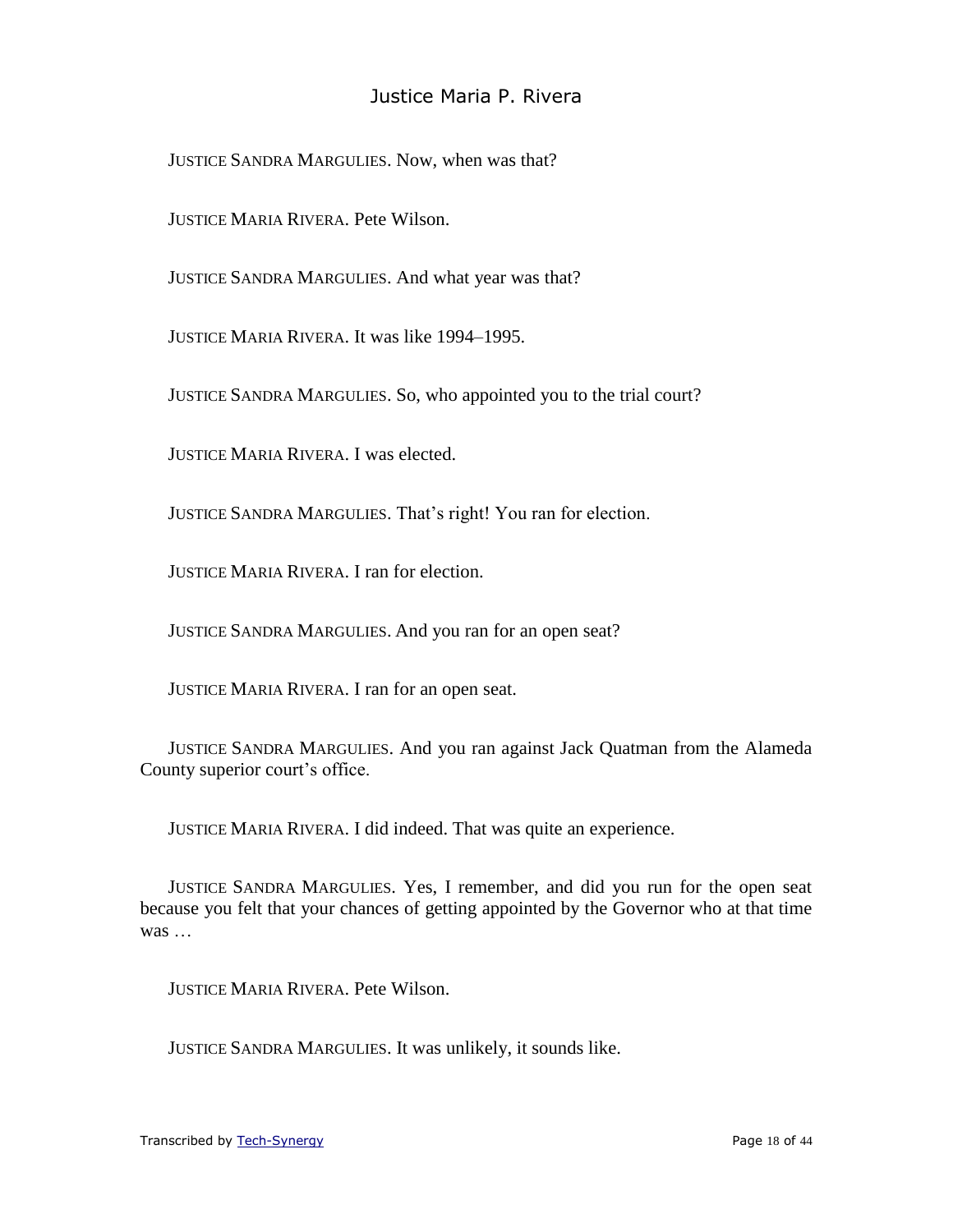JUSTICE MARIA RIVERA. That's correct.

JUSTICE SANDRA MARGULIES. So, tell me about what it was like to campaign?

JUSTICE MARIA RIVERA. Campaigning is like living in another world. The phrase that comes to mind is, it was the best of times, it was the worst of times.

JUSTICE SANDRA MARGULIES. Charles Dickens.

JUSTICE MARIA RIVERA. Charles Dickens.

JUSTICE SANDRA MARGULIES. *A Tale of Two Cities*.

JUSTICE MARIA RIVERA. Right! I was never very political. I did not … I was not interested in politics, I never worked for candidates, it's just … politics just didn't interest me in the least, so I had to learn an entirely new language, way of being, way of speaking, way of presenting myself. I had to ask people for money; that was really hard.

JUSTICE SANDRA MARGULIES. I am told that's the hardest part.

JUSTICE MARIA RIVERA. It's so hard, but the hardest part is that you are just always, always, always, always on. And in that year, that was the year they moved the primary up to March instead of June, which meant you had to have your papers filed by the previous November, which meant you were running for an entire year, 12 months, and from November until the primary in March, I was every spare minute that I had I was at a girls' and boys' club dinner, I was going to the all the PACs trying to get money from the political action committees. I was going to people's homes. I was knocking on doors, I was raising money, I was everywhere all over that county, and it was really …

JUSTICE SANDRA MARGULIES. That was Contra Costa County.

JUSTICE MARIA RIVERA. That was Contra Costa County, that's right. It's a big county, and then I took a one-month break after March after the primary, and then I was at it again until November. So, it was very, very long.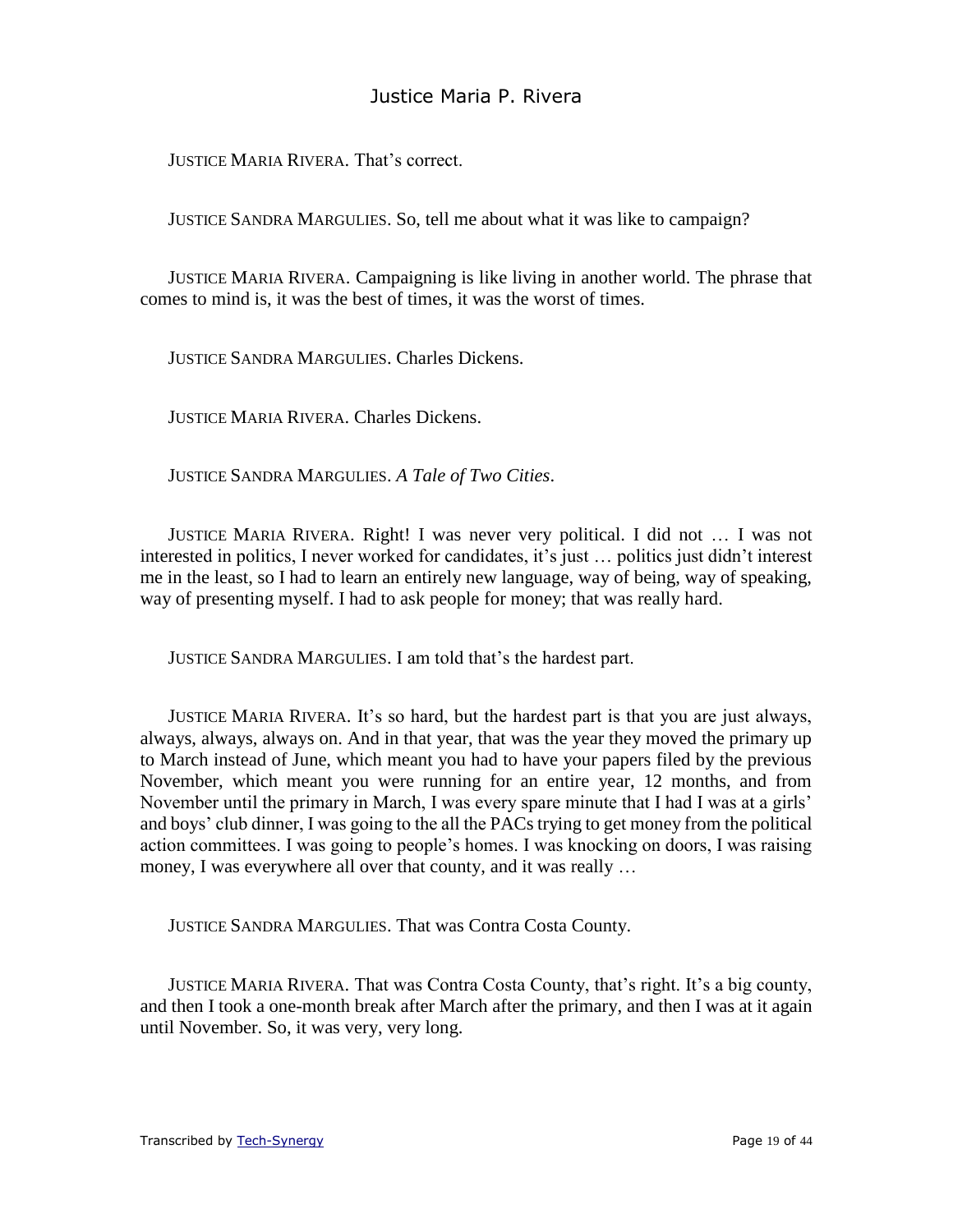JUSTICE SANDRA MARGULIES. How many candidates were there in the primary?

JUSTICE MARIA RIVERA. There were five, which is why I couldn't win it in the primary because we were just split too many ways.

JUSTICE SANDRA MARGULIES. And then you had the run-off against Jack Quatman?

JUSTICE MARIA RIVERA. And then Jack Quatman. I came in first in the primary, he came in second, and so then we had to have a run-off. So that's who I was running against. He was a very unpleasant person. His mode of campaigning was primarily negative, attacking me and then telling everybody he was the law-and-order candidate because he was a DA.

But, I had a couple advantages. One is, I'm told, and I think this is borne out by the statistics, most voters prefer women.

JUSTICE SANDRA MARGULIES. I think that's accurate, having just been through a retention election myself.

JUSTICE MARIA RIVERA. And secondly, I had built a network up in the county. I worked in the county, I lived in the county. Jack lived in the county but he didn't work there, and so he didn't have the network. I was active in the Bar Association, I was on the Bar Board, I was active in the Legal Services Foundation. I was on their board, I became president of the board. I was active in my church, St. Giles Episcopal Church. I was a founding member of the women's section of the Bar Association.

 $(00:40:06)$ 

JUSTICE SANDRA MARGULIES. For Contra Costa County?

JUSTICE MARIA RIVERA. Contra Costa. I was in a group called First Tuesday, which was a women's business networking group, and that was really important because those women … I had almost … my connections were in the legal community, those women were in all of the communities: they were in real estate, they were in retail, they were in politics, and that group was one of my … one was a sheriff's undersheriff. So I had all kinds of connections through that.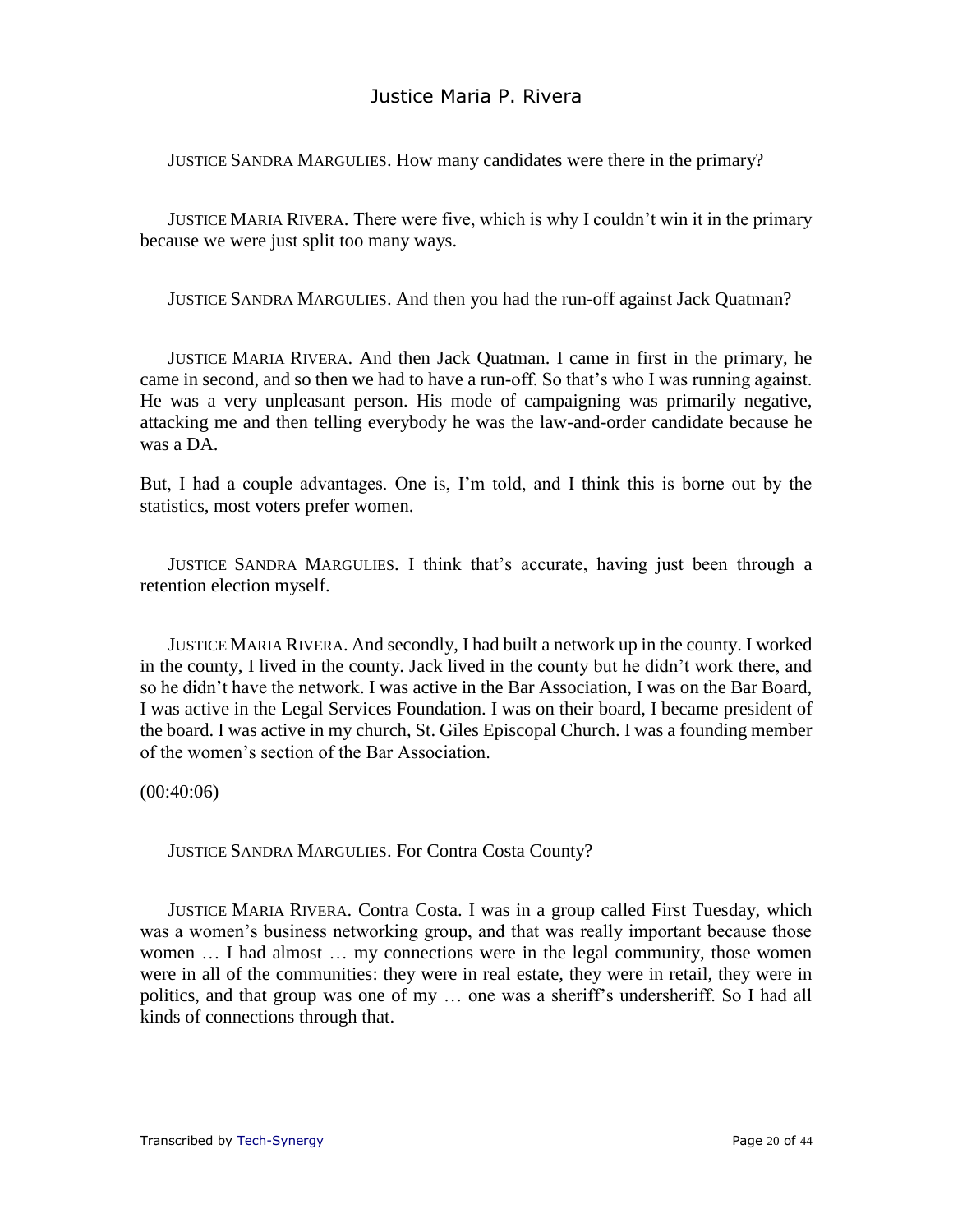JUSTICE SANDRA MARGULIES. Didn't you get an endorsement from the sheriff's department, if I remember correctly?

JUSTICE MARIA RIVERA. I did because of that, because of that woman, that connection. So it was very difficult. I had to learn a lot of things that I didn't know anything about.

JUSTICE SANDRA MARGULIES. So what did you have to learn about that you didn't know anything about?

JUSTICE MARIA RIVERA. I had to learn about the communities. I mean I didn't know that there was a group that got together every year to celebrate the Death March in Bataan, right in my backyard in Hercules. I had never heard of Juneteenth until I was running for election, and I am embarrassed to say that.

So there are many things about the community I had to learn. That's the good part of it. That was the, when I said the best of times, going out into the community, learning about the Filipino community in Hercules and Pinole, learning about the African American community, and the Sikh community in West County, the Latino community in East County. It was such an eye-opener. It was so much fun to go and be with all those different folks, hear what they have to say about the court system, and the problems they have, and the issues they want addressed. It was such an eye-opener for me, it was so exciting.

And the other thing I learned, the other thing I gained was a tremendous respect for politicians. I had always thought they were just sort of, you know, they will say anything and do anything and they just want to have their name up in the headlines and that sort of thing.

That is so not true. They work so hard all the time. The people that I got to know; the Ellen Tauschers, the Mark DeSaulniers, the folks I got to know just instilled in me a huge admiration for people who run for public office and who do public service.

JUSTICE SANDRA MARGULIES. Why do you think your campaign succeeded?

JUSTICE MARIA RIVERA. Well, couple of reasons. One, again, I think people wanted to vote for a woman. The second thing is Jack Quatman got himself into a lot of trouble when he was a district attorney. He had a conviction overturned for …

JUSTICE SANDRA MARGULIES. Prosecutorial misconduct.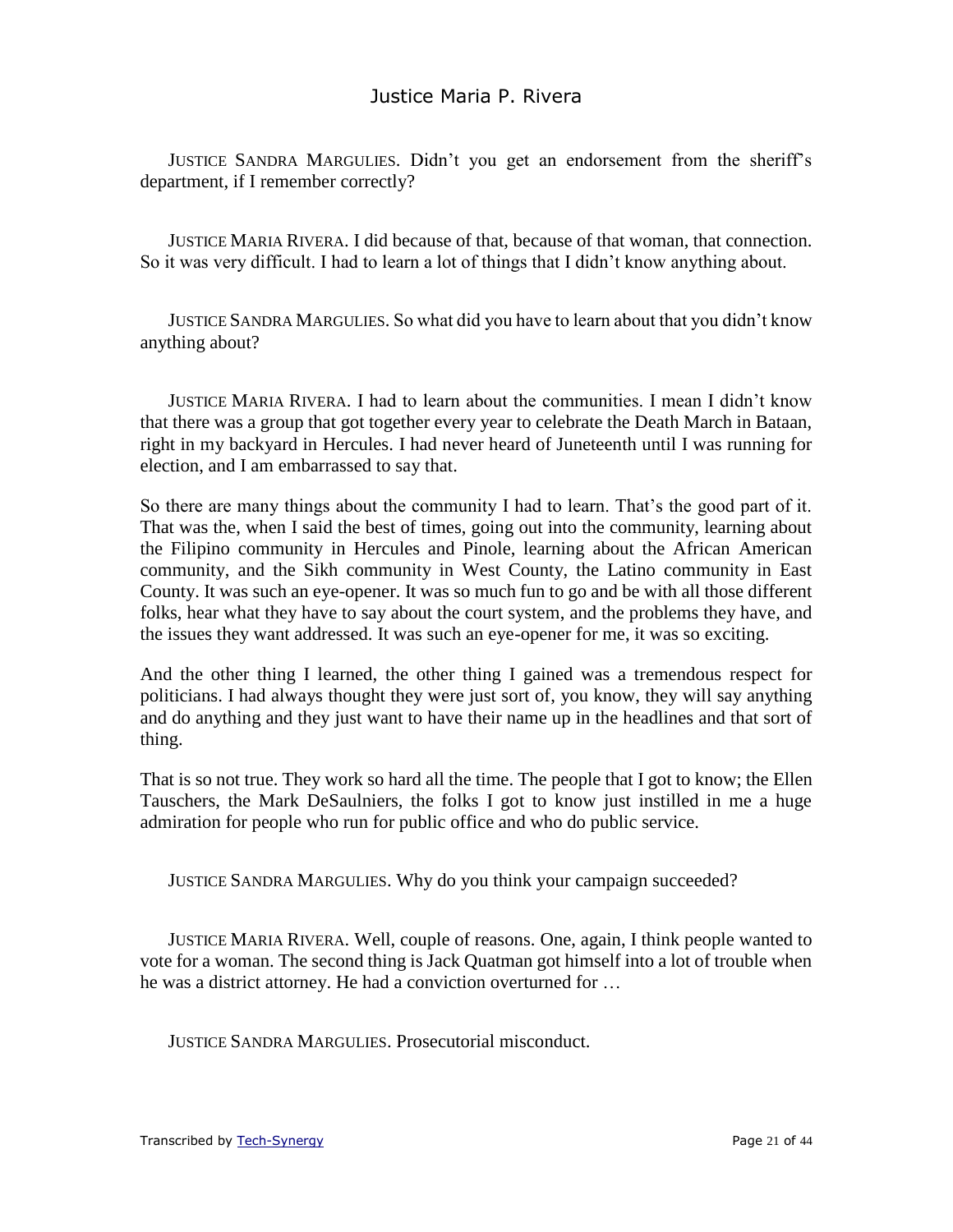JUSTICE MARIA RIVERA. Prosecutorial misconduct once. That came out in the course of the election and got into the newspapers. I didn't do that, somebody else did.

There were a lot of people, he had made a lot of enemies, and so even though he had the district attorney's office behind him in Contra Costa, he had made a lot of enemies.

He was the coach of a soccer team, a girl's soccer team, he coached his daughter's soccer team and there was a girl on the team who he was just very mean to. And so her mother happened to be my sister's piano teacher, and so she did an informal concert to raise money for my campaign because she wanted him defeated. So I mean he kind of in a way was his own worst enemy.

And the other thing was of course I had a very large network of connections in Contra Costa County and he did not because all of his work connections were in Alameda County.

JUSTICE SANDRA MARGULIES. So were you still working at McCutchen, Doyle during this campaign?

JUSTICE MARIA RIVERA. That's correct.

JUSTICE SANDRA MARGULIES. So you are balancing work, you are balancing family, how did you do that?

JUSTICE MARIA RIVERA. It was the hardest year of my life. I have never worked so hard. Fortunately, my children were older; they were in high school and junior high.

JUSTICE SANDRA MARGULIES. That's a big help.

 $(00:44:47)$ 

JUSTICE MARIA RIVERA. And that's a huge help. So they kind of managed themselves while I took this year and just worked so hard.

I remember coming home once: I came out of Nordstrom or Macy's one day at Broadway Plaza and on every single car there was a flyer under the windshield talking about what a terrible candidate I was and what a great candidate Quatman was, and it was on every single car in that parking lot. And I just went home and I handed it to my husband and I said, "I don't know if I can do this anymore."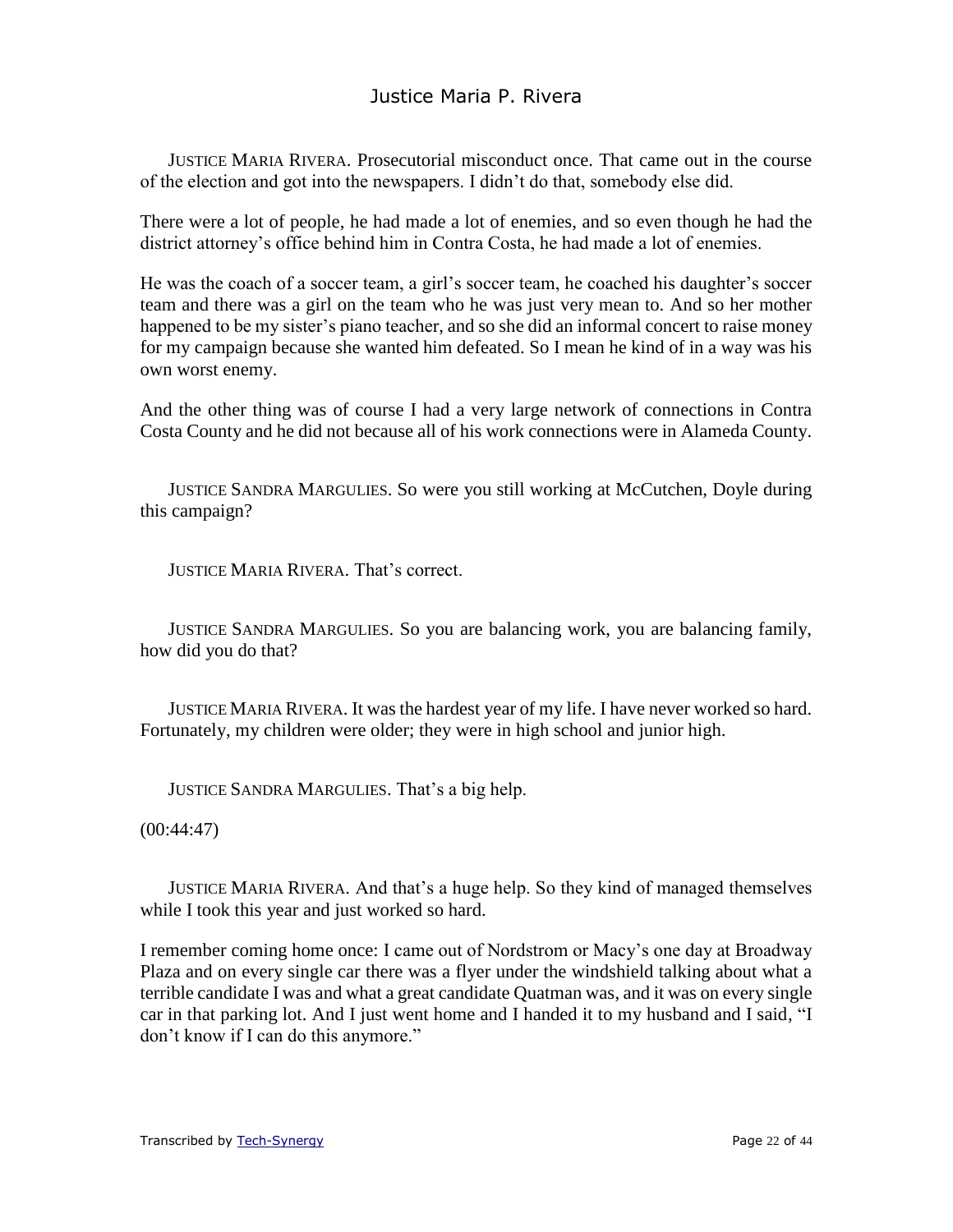And that's when I learned the phrase gut check. I had never heard that before either. And so my husband said, "You need a gut check." And I said, "What's a gut check?" And he said, "You have got to dig deep down, deep down, deep down and say, do you really want this? If you do, yes, you can do it."

JUSTICE SANDRA MARGULIES. So by what margin did you win?

JUSTICE MARIA RIVERA. A lot. It was 8 or 9 percentage points.

JUSTICE SANDRA MARGULIES. So how did campaigning influence you in your role as a judge?

JUSTICE MARIA RIVERA. I think it was huge. I wish every judge had to campaign, because the things I learned from the constituents in the county about the issues they have. It was anything from like I would go talk to the Police Officers Association, trying to get their endorsement. Of course, they wouldn't endorse me, they always endorsed the DA.

But I heard from them, and what I heard from them were a couple of things. One was they have a lot of divorces because of the stressful job they have, and they complained a lot about the family law judges.

And the second thing I learned was they complained about how much time they had to sit in the hallway waiting to testify. It made them crazy. So those little things that are big things to people, you don't think about if you just go straight from being a lawyer to being a judge without being out in the community.

And I heard from the Sikh community, how they resent having their ceremonial knives taken away from them that they are required to wear as part of their religion because they can't get through security without … and they talked to me about that and they asked me whether something could be done about that.

And I talked to the African American community and they say things like, "Why are half of our black children in jail? This system isn't right." I learned so much. I learned about the need for interpreters, which really informed me later in life as a judge. So I learned a tremendous amount about how the courts were viewed, what needed to be changed, and like I said, I just wish every judge had to campaign in their community before they went on the bench because it's a tremendous experience, very enlightening.

JUSTICE SANDRA MARGULIES. So you joined the bench in 1996?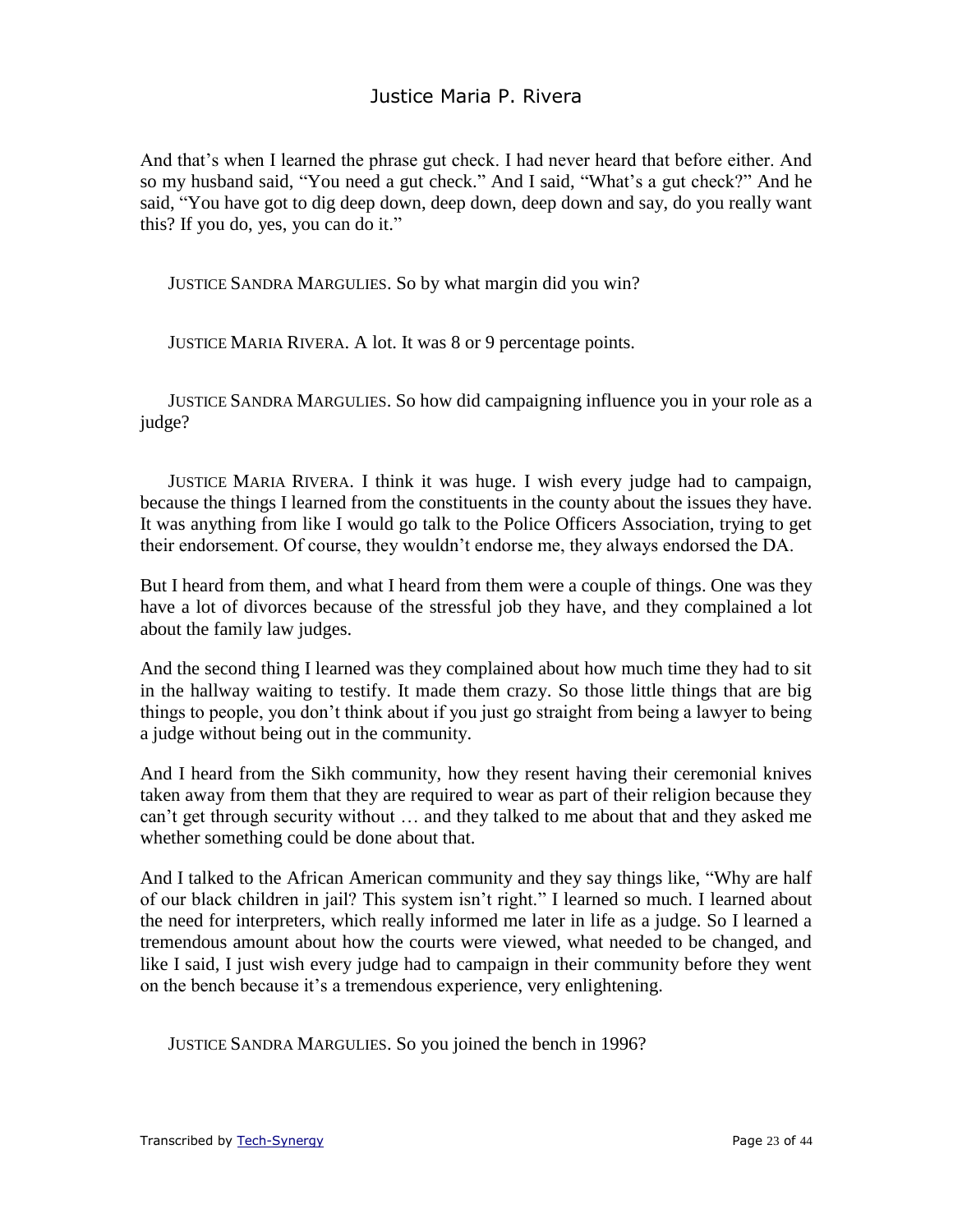JUSTICE MARIA RIVERA. 1997, I was elected in 1996.

JUSTICE SANDRA MARGULIES. And you joined the bench in 1997.

JUSTICE MARIA RIVERA. 1997.

JUSTICE SANDRA MARGULIES. What was your first assignment?

JUSTICE MARIA RIVERA. Well, because I had done civil law my entire career and the PJ did not want me to have to keep recusing myself because a lot of my civil law colleagues had given me large donations of money, so he put me in—and none of the DAs had endorsed me—so he put me in felony jury trials.

JUSTICE SANDRA MARGULIES. Not even misdemeanor.

JUSTICE MARIA RIVERA. No, because we weren't …

JUSTICE SANDRA MARGULIES. You weren't consolidated.

JUSTICE MARIA RIVERA. No, we weren't consolidated so we were still a municipal and a superior court. So I never got on any of the criminal calendar work, I never did arraignments, I never did misdemeanors, I never did DUI. I mean all I did was felony jury trials.

JUSTICE SANDRA MARGULIES. So what was your first case if you remember?

JUSTICE MARIA RIVERA. Oh, it was great. My PJ said, he sat me down, he says, "I know you don't know too much about criminal law so for your first case I am going to give you a hand-to-hand."

JUSTICE SANDRA MARGULIES. Sale of drugs.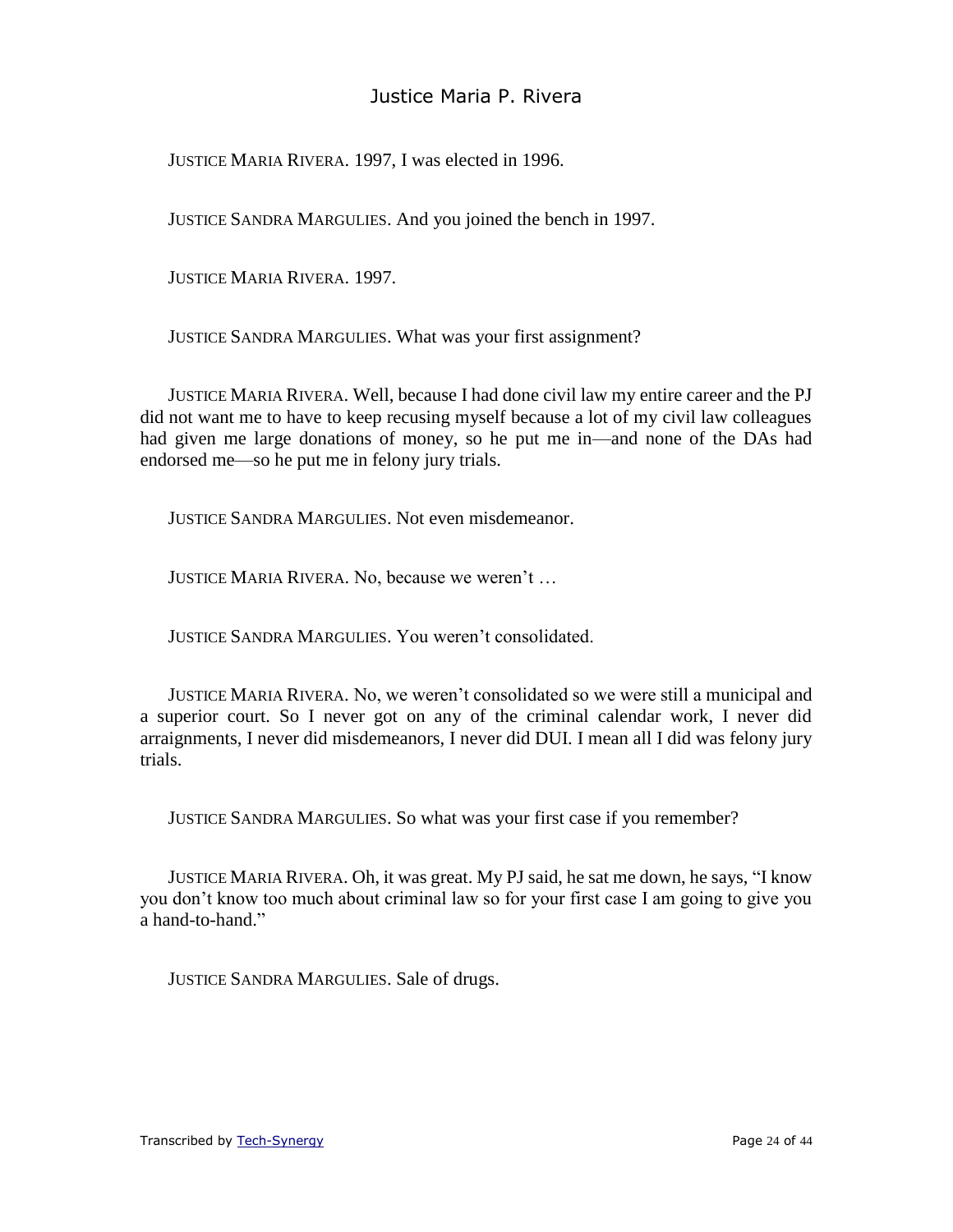JUSTICE MARIA RIVERA. Right. I mean all he said was hand-to-hand and I looked at him and he said, "Oh no, it means that there is an eyewitness, saw one person selling another person drugs." I go oh, okay.

JUSTICE SANDRA MARGULIES. And you think how simple can that be?

JUSTICE MARIA RIVERA. Right. So my PJ was wonderful. It was Peter Spinetta, and he made sure that he just incrementally increased the difficulty of the felony jury trials until I graduated into murder cases that first year. It was exciting.

And I have to say, the DAs to a person were wonderful to me. They came in and I would say, "Look, you know I don't have a criminal background, so we need to do this and do it right." And every single one of them helped me do the correct thing when I was a judge.

JUSTICE SANDRA MARGULIES. But I would also bet that if you didn't know something about a particular issue that came in front of you in a criminal case that you said so.

(00:50:00)

JUSTICE MARIA RIVERA. Oh yes, absolutely. I didn't want to get reversed for making a dumb mistake, and I also wanted to make sure that justice was done and done properly.

So, I wouldn't say it to the jury, "Gee, I don't know the answer to that," but what I would do is say, "Oh, I think we will take a recess. Counsel, may I see you in chambers?" Then we would go into chambers and start looking through the books, and find the answer, and then go back out and proceed with the trial.

JUSTICE SANDRA MARGULIES. Is there any particular criminal case that was significant or sticks in your mind or …

JUSTICE MARIA RIVERA. Ah! There was one that was just brutal. It was a case of a woman who was smoking crack in a crack house, and somebody set her hair on fire. And because she was wearing a nylon windbreaker, that nylon windbreaker got on fire and melted on her back. It was a horrific, horrific crime.

JUSTICE SANDRA MARGULIES. That's very interesting, because when I was on the trial bench I had a similar case.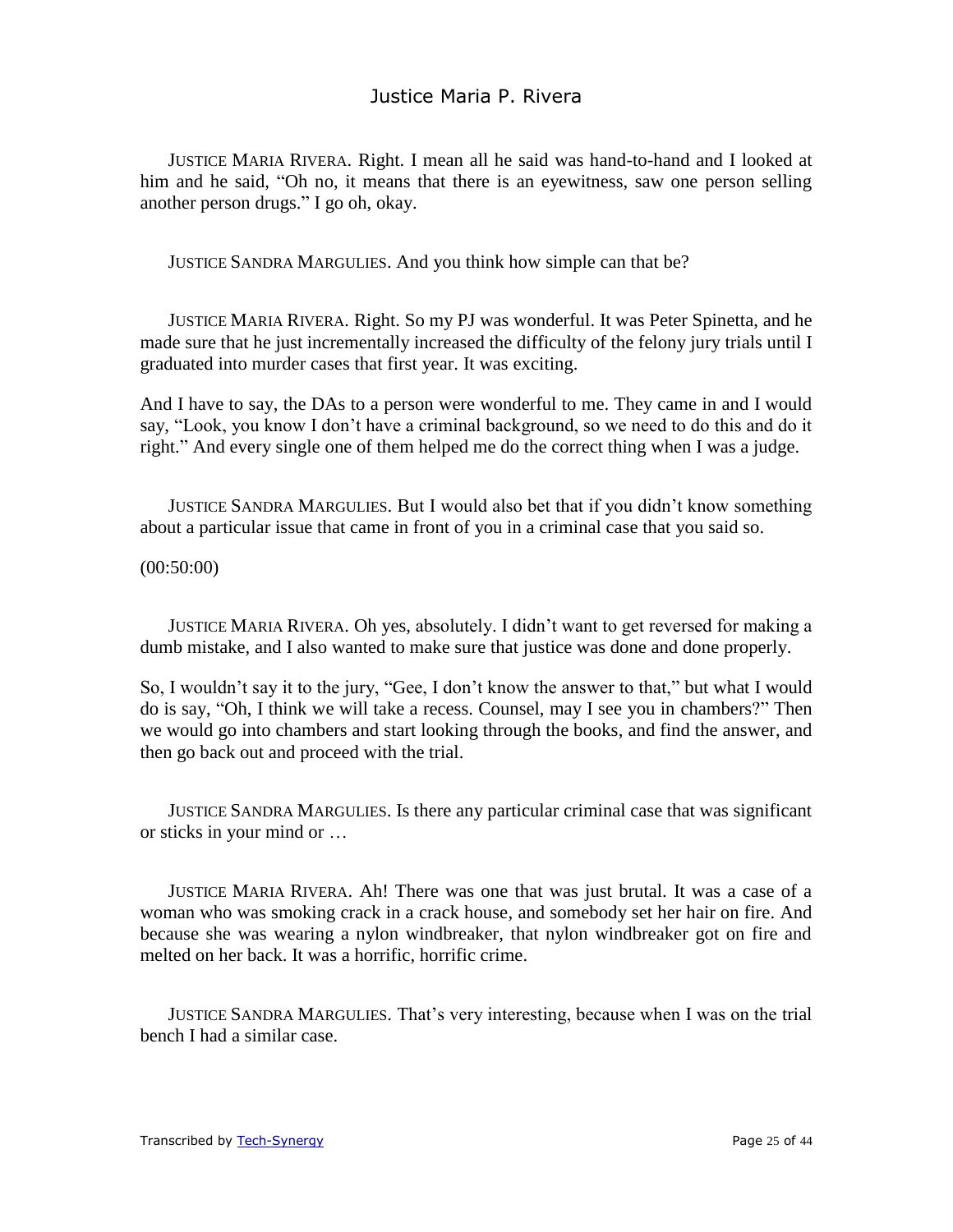JUSTICE MARIA RIVERA. A hair on fire case?

JUSTICE SANDRA MARGULIES. Where they set her clothing on fire, there was fire and it was all drug-related.

JUSTICE MARIA RIVERA. Yeah. It was awful, and in the course of the trial I'm such an innocent, I didn't know this, but my reporter told me later in chambers, one of the witnesses was completely tweaked and I don't even know it. That's how green I was. Anyway, that resulted in a not guilty.

JUSTICE SANDRA MARGULIES. What was your next assignment?

JUSTICE MARIA RIVERA. I was nine months on felony jury trials and we had a sudden shake-up. Pat Sepulveda was appointed …

JUSTICE SANDRA MARGULIES. Our friend?

JUSTICE MARIA RIVERA. Our friend, Pat Sepulveda, was appointed to the bench and so we needed a quick …

JUSTICE SANDRA MARGULIES. To the Court of Appeal?

JUSTICE MARIA RIVERA. To the Court of Appeal, and so we needed a quick shifting of people around into other assignments because the Assistant PJ became the PJ, and he had been in family law, and so they needed a judge to go into family law and I was it.

JUSTICE SANDRA MARGULIES. And how long did you do the family law?

JUSTICE MARIA RIVERA. I was in family law for two years and three months.

JUSTICE SANDRA MARGULIES. And how many days and hours? I am kidding.

JUSTICE MARIA RIVERA. Yeah.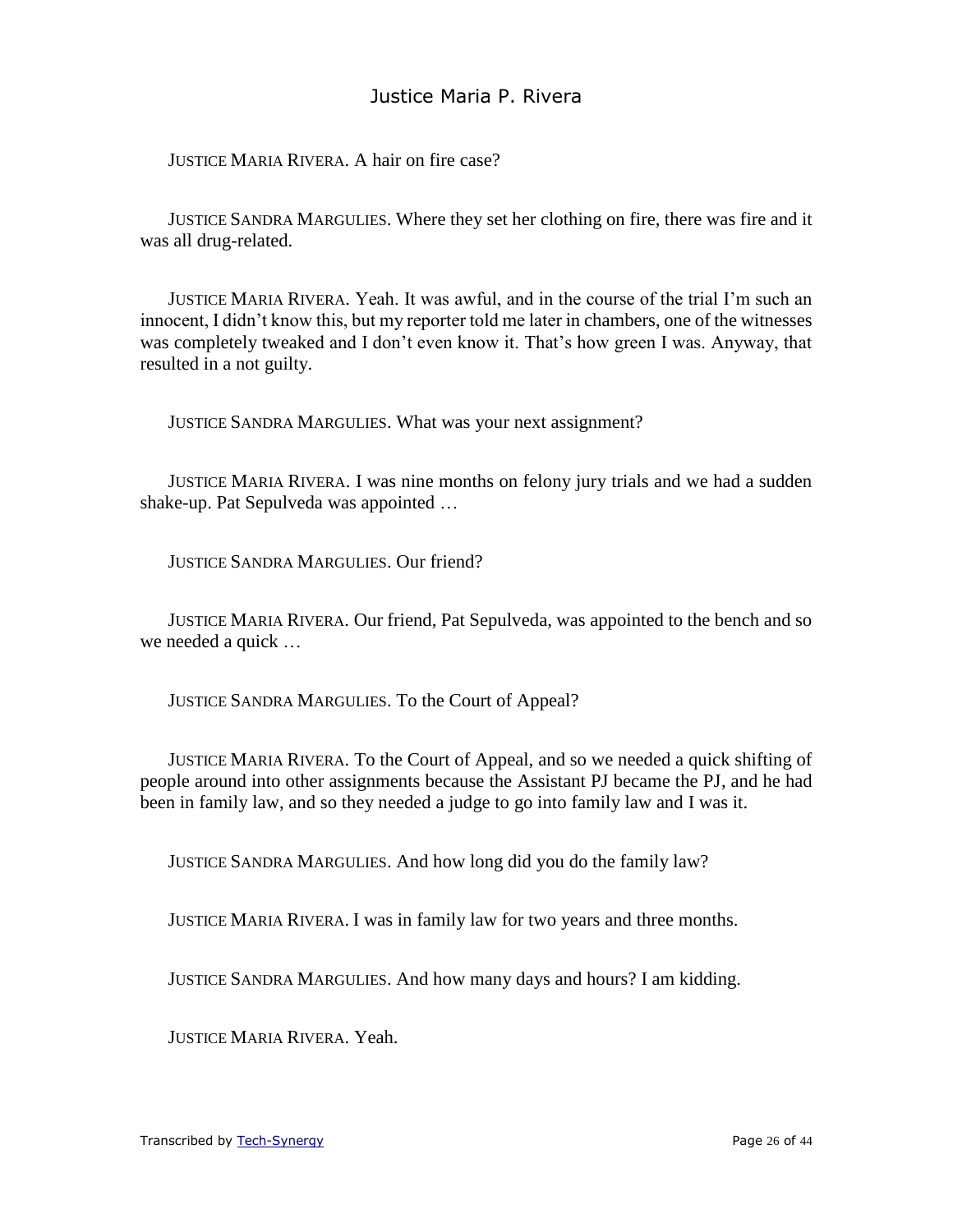JUSTICE SANDRA MARGULIES. So, that's a very challenging assignment.

JUSTICE MARIA RIVERA. It is. It's a crucible.

JUSTICE SANDRA MARGULIES. It is and it's not necessarily … it doesn't have judges lining up.

JUSTICE MARIA RIVERA. Right.

JUSTICE SANDRA MARGULIES. To do it. How would you describe your experience in a family law court?

JUSTICE MARIA RIVERA. It's another best of times and worst of times. I developed more judicial skills, more court management skills, more case management skills.

JUSTICE SANDRA MARGULIES. Because you were dealing with a large caseload.

JUSTICE MARIA RIVERA. Huge, enormous. I developed many, many judicial skills other than rulings on the law. I developed all those skills in family law. So, it was a fantastic learning experience for me. It was very hard because about 65% of the people in family law have no lawyer, so what you are dealing with is a population of people who are emotionally angry, they are hurt, and from the legal standpoint they are clueless, and that's kind of a … that's a hard combination to deal with.

JUSTICE SANDRA MARGULIES. Well, and you're walking the line.

JUSTICE MARIA RIVERA. And I'm walking the line.

JUSTICE SANDRA MARGULIES. Because you can't give them legal advice.

JUSTICE MARIA RIVERA. Right!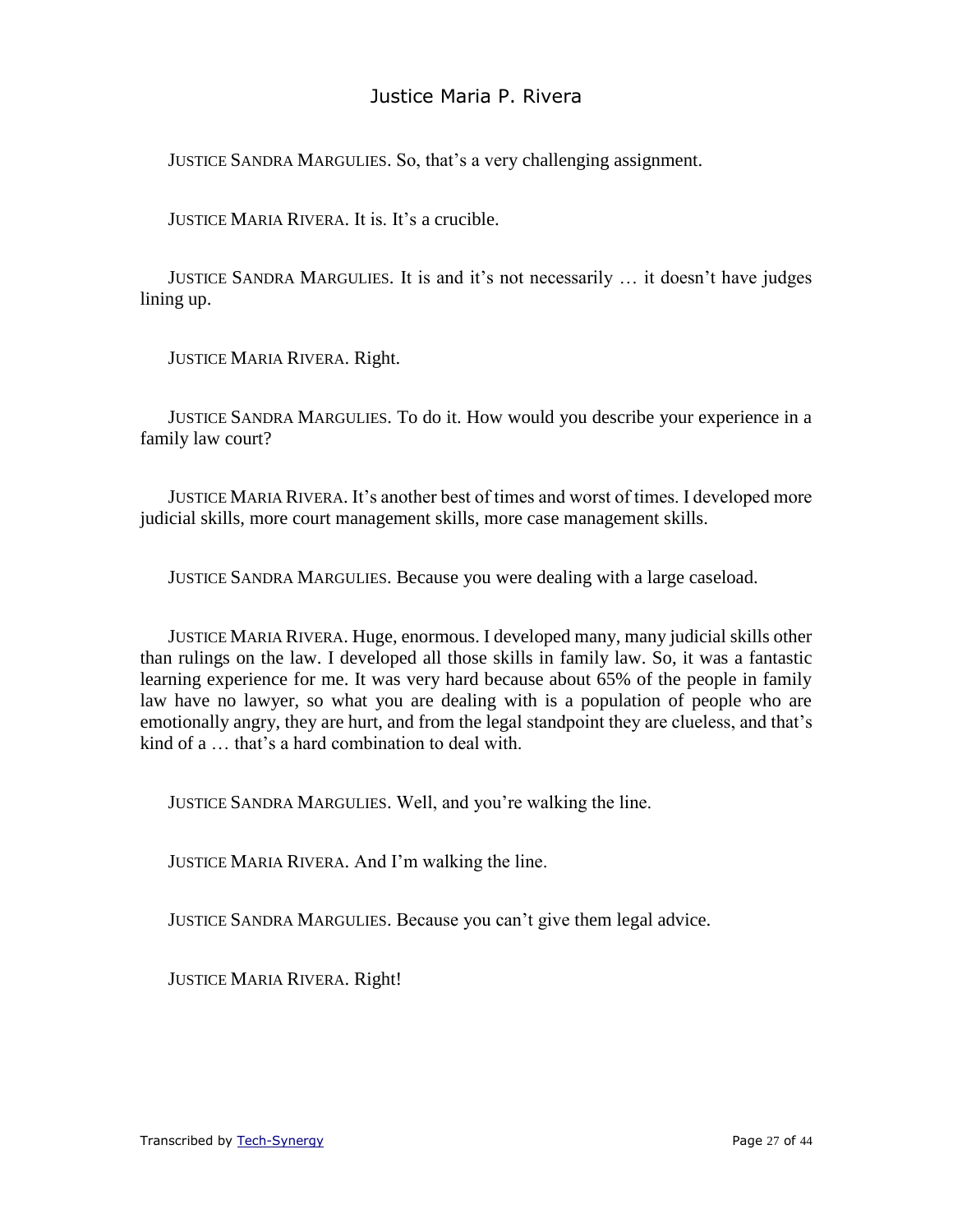JUSTICE SANDRA MARGULIES. But on the other hand you have got to make sure that the cases are efficiently administered and fairly done, and you got to get the parties through the process?

JUSTICE MARIA RIVERA. That's right. The hard thing about family law, people need to understand, is that there are no easy cases, because all the easy cases, the couples settle it up themselves. So, all the cases are hard, all the cases with children are high conflict, and so what the courts have done, which I think is really, really wise, is they have developed a whole host of resources and tools to help people who are going through a divorce without lawyers.

They developed the Family Law Facilitator program. That started just about the time that I started, and I will tell you that has been absolute godsend to the family law court. So, that's a person who is a lawyer, who can't give legal advice, but "This is how you fill out this form. These are the documents you need. This is a package you have to put together to file with the court so you can get a divorce," etc.

 $(00:54:55)$ 

Then you have the family law mediators, so you have in-house, hired by the court, therapists who have mediation skills, who try to mediate a resolution relating to the children, where they are going to live, what's the schedule going to be? You have in Contra Costa something very unusual that is not in many other courts, and that's legal technicians, and they deal with all the uncontested matters and all the domestic violence requests.

So, you have four highly skilled legal technicians who go through all the paperwork so the judges don't have to deal with the paperwork for uncontested divorces. And whenever a request for a domestic violence restraining order comes in, they come in immediately, they interrupt whatever you're doing, you go to chambers, you deal with it immediately so people could be protected.

So, we had four legal techs onboard, one of whom was Spanish-speaking.

JUSTICE SANDRA MARGULIES. After you were done with your family law assignment, where did you go next?

JUSTICE MARIA RIVERA. Well, in most courts, I know it's true in Contra Costa, anyone who does family law gets to pick their next assignment, and so I picked Civil Fast Track.

JUSTICE SANDRA MARGULIES. And how long did you do Civil Fast Track?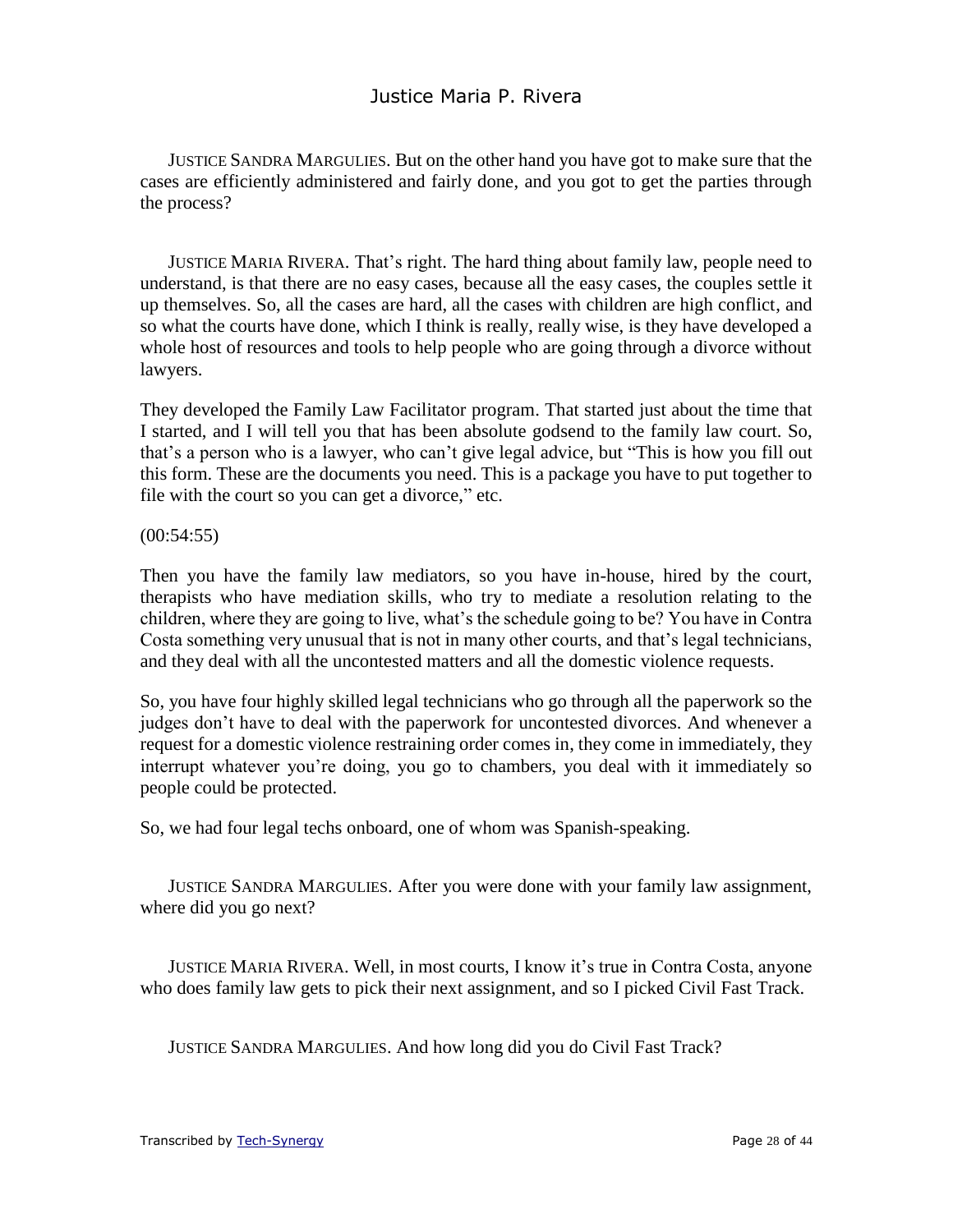JUSTICE MARIA RIVERA. Two years.

JUSTICE SANDRA MARGULIES. Now is that direct calendar?

JUSTICE MARIA RIVERA. Direct calendar.

JUSTICE SANDRA MARGULIES. And how did you like that assignment?

JUSTICE MARIA RIVERA. I loved it. I really enjoyed it. I have to say I really enjoyed felony jury trials also, although some of them got pretty repetitive like the methamphetamine manufacturing cases and so forth, but I like the felony jury trials because I had so many juries.

In Civil, you don't get very many trials, half of them they waive a jury because they think a judge is just going to do a better job if it's a technical case. And so, I didn't get to work with juries as much as I got to work with juries in Criminal. I loved working with the juries.

JUSTICE SANDRA MARGULIES. So, which was your favorite assignment?

JUSTICE MARIA RIVERA. It's hard to say. They all had something good. I mean, the family law assignment gave me so much satisfaction because I was doing work that was so personally important to each and every person that was appearing before me. So it was scary because you make a bad decision, you never know what's going to happen especially when there's children involved. But it's personally very satisfying, and resolving some of those cases, I had a case that had been in litigation for years that predated me, I inherited it, and at one point it was just a constant battle between the parents over the children, and at one point all of a sudden the light bulb went on and the mom said she realized that she was alienating the children from their father, that it was not a good thing, and she completely turned her attitude around, and I got to see that happen on my watch.

So, very personally satisfying, very hard, way too much work. I would cart home, literally, those white buckets at the post office, I would carry every night, I would carry home a box full of files to go through to prepare for my calendar the next day.

JUSTICE SANDRA MARGULIES. Was the Civil assignment your last assignment?

JUSTICE MARIA RIVERA. Yes.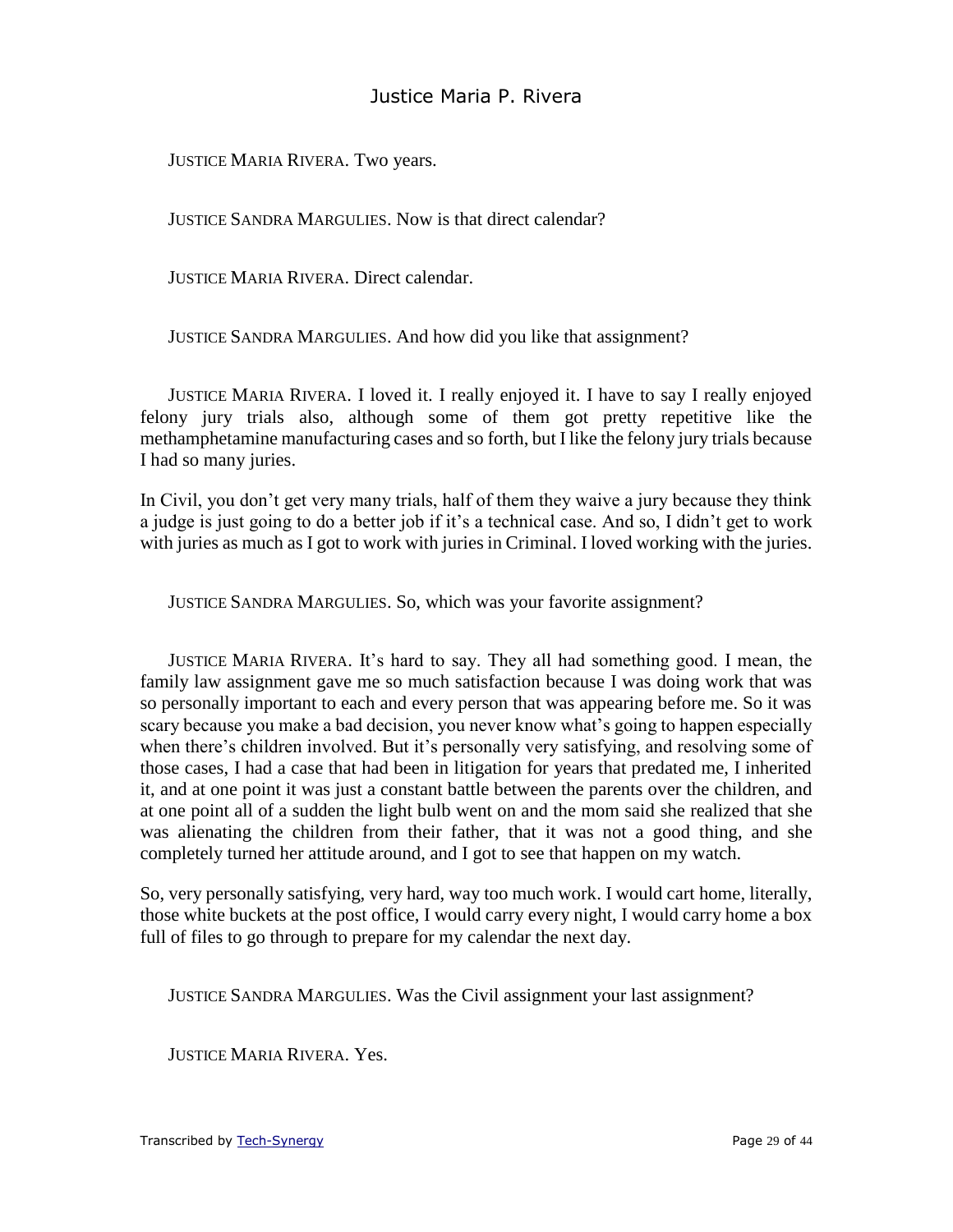JUSTICE SANDRA MARGULIES. So, I must ask you, did you find it to be a difficult or challenging adjustment from practicing law to being a bench officer?

JUSTICE MARIA RIVERA. No, it was easy, especially since I went straight into felony, into Criminal because it was not something I had ever experienced. And so …

JUSTICE SANDRA MARGULIES. It was interesting.

JUSTICE MARIA RIVERA. It was fascinating, because I had to learn all this new language. Everyone spoke in numbers. That's a 186! Really? And then …

JUSTICE SANDRA MARGULIES. And I bet you thought you'd never get the numbers down?

JUSTICE MARIA RIVERA. I never thought I would remember the numbers, and I'd never heard of a Marsden motion, I'd never heard of a Faretta motion, I never … it was like learning law all over again.

So, I was in such a study catch-up mode, learning a new profession essentially, and it was so different from the work I had been doing, that I didn't have the difficulty of … had I been a DA, okay, I got to get out of the DA mode, I got to get into the neutral mode, I got to get out of the advocacy mode, because it was such a different world, so I didn't have any difficulty.

JUSTICE SANDRA MARGULIES. Did you feel any sense of isolation when you got on the bench?

JUSTICE MARIA RIVERA. Yes, yeah. Well …

JUSTICE SANDRA MARGULIES. I asked that because that was the reaction I had when I first got on the bench.

(00:59:54)

JUSTICE MARIA RIVERA. Yeah. I had less of that because I went into felony, went on to the criminal bench, I got to keep all of my friends, my group of friends. I didn't have to say, oh, you know, "I don't want to talk to you."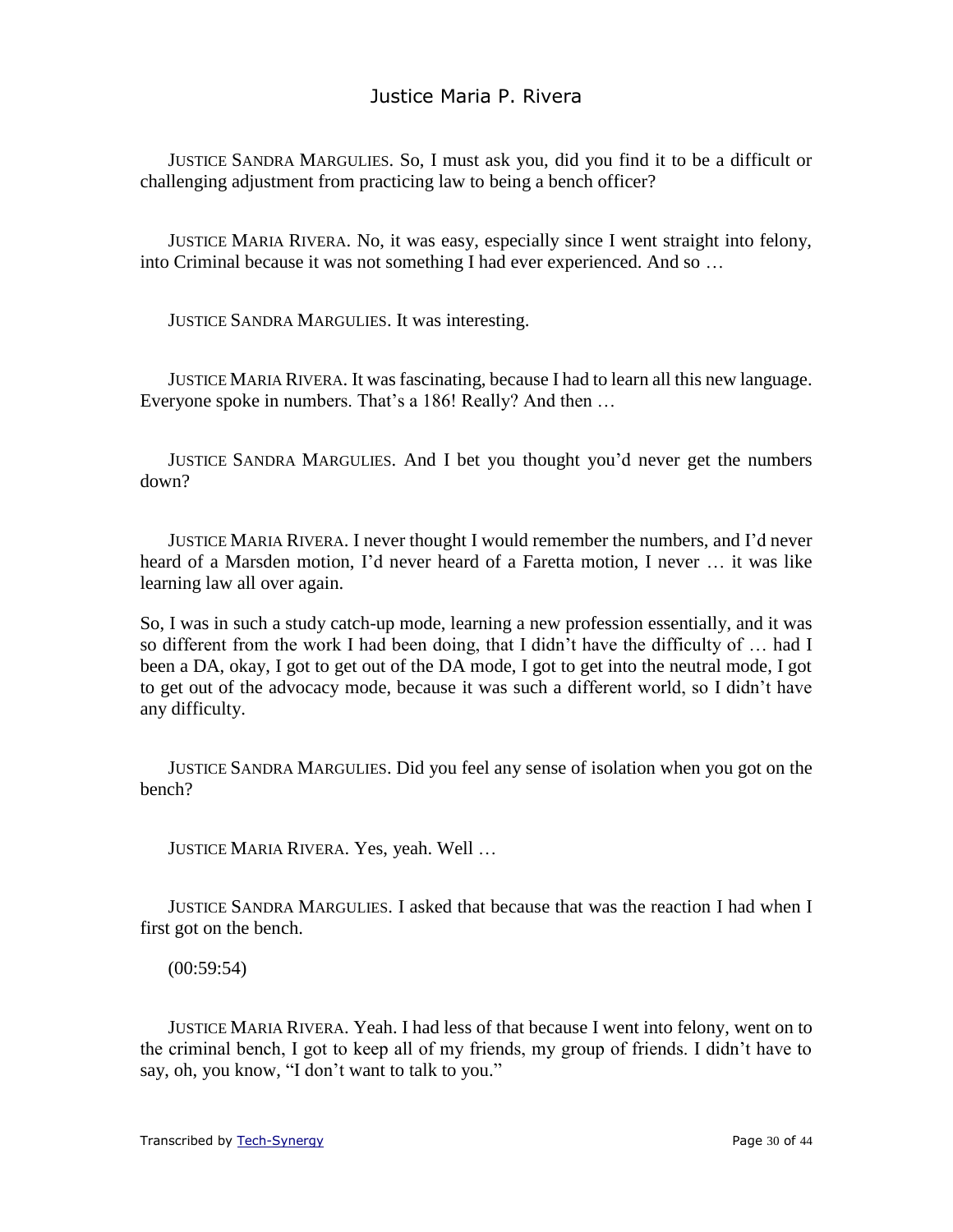And I also decided that if anybody from my law firm, I just was not going to handle those cases. I don't care how many years I sat on the bench, I wasn't going to handle those cases from my colleagues, and I followed that rule my entire career.

But I did feel isolated because you go to parties, the Bar Association parties, you have a lawyer there that you can't talk to because there is something pending in front of you. So it is isolating.

I will tell you, however, I am sure people my age have, and I expect that women who are even the next generation have all experienced the fact that you have to be better and work harder than a man to succeed and earn respect.

So the first day I was on the bench, I put on the black robe and I got up on the bench and everybody just was so incredibly respectful of me. And I went back into chambers and I said, "Oh, that's what it's like to get automatic respect. Isn't that wonderful?"

So all the years that I worked and worked and worked and worked extra hard to gain respect and then I learned that there are a subset of people who get it automatically and just have to work not to lose it, and it was such an eye-opener for me. It was wonderful, but it really drove home some of the disadvantages that women have in the profession.

JUSTICE SANDRA MARGULIES. So you decided to apply for the Court of Appeals. When did you decide to apply and why did you decide to apply?

JUSTICE MARIA RIVERA. Well, from the time that I worked for Justice Sullivan, I knew not only that I wanted to be a judge, but that I wanted to be an appellate judge.

JUSTICE SANDRA MARGULIES. Because you loved research and writing.

JUSTICE MARIA RIVERA. Because I loved research and writing. And so I was happy being a trial judge. I loved being a trial judge. It was a wonderful experience. But my friend Barbara Jones, who is the PJ in Division Five, and one of my law school classmates, called me up and said I would like you to sit pro tem. And so I got permission from my PJ to sit pro tem. My PJ then was Mark Simons.

JUSTICE SANDRA MARGULIES. Who was on the Court of Appeals.

JUSTICE MARIA RIVERA. On the Court of Appeals in Division Five, and I sat pro tem for three months in Division Five and it was wonderful. It was exactly … I just felt like I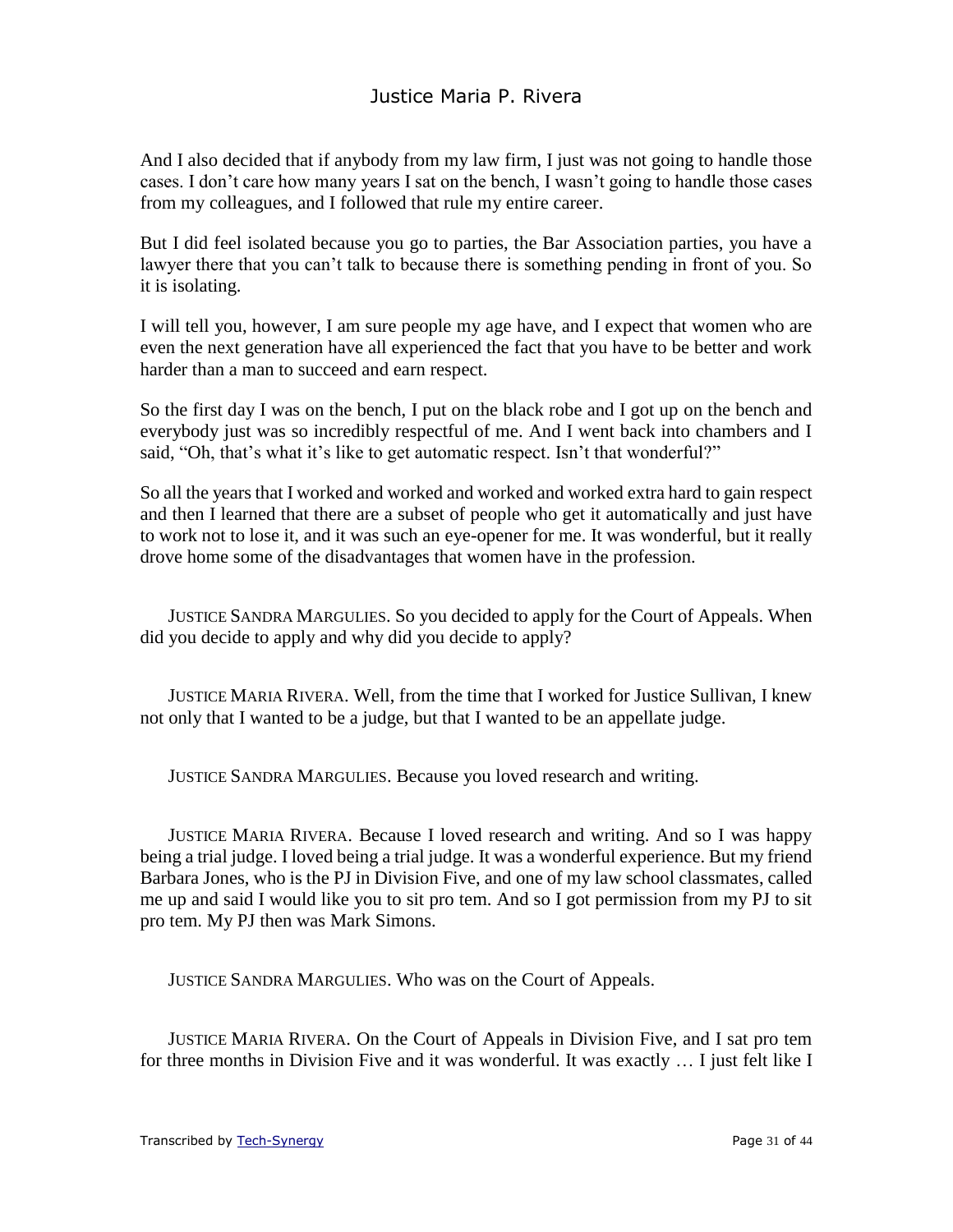was home. I felt like this is where I belong. And I sat for three months and then Barbara asked that I be extended for another month, so I ended up on the Court of Appeal for four months.

And while I was on the Court of Appeal, all these judges, the justices would take me out to lunch and tell me, you really should apply, this is terrific that you are here, you should really come and join us. Justice Kline encouraged me; Justice Corrigan; Perley, one of my classmates encouraged me; I think Nace Ruvolo encouraged me; Doug Swager, all these folks encouraged me to put in my application.

And so by this time Gray Davis was the Governor, and Burt Pines was his appointments secretary and he had made … both of them had made a point of saying they really wanted to diversify the bench, all up and down the State of California.

So I loved being in the trial court, but I thought this could be my only chance and I don't want to ... I would like to be on the court a little longer, but this could be my only chance.

JUSTICE SANDRA MARGULIES. And you applied at a very opportune time because there were four vacancies.

JUSTICE MARIA RIVERA. Right.

JUSTICE SANDRA MARGULIES. And you and I and Linda Gemello, three women and Stu Pollak, were all nominated by Governor Gray Davis at the same time, and we all had our confirmation hearings on the same day.

(01:05:00)

JUSTICE MARIA RIVERA. That's right. That was a wonderful day.

JUSTICE SANDRA MARGULIES. It was. It really was a wonderful day.

JUSTICE MARIA RIVERA. Yeah.

JUSTICE SANDRA MARGULIES. So you were assigned to Division Four and your colleagues at that time were?

JUSTICE MARIA RIVERA. Larry Kay, he was our PJ, Tim Reardon, and Pat Sepulveda.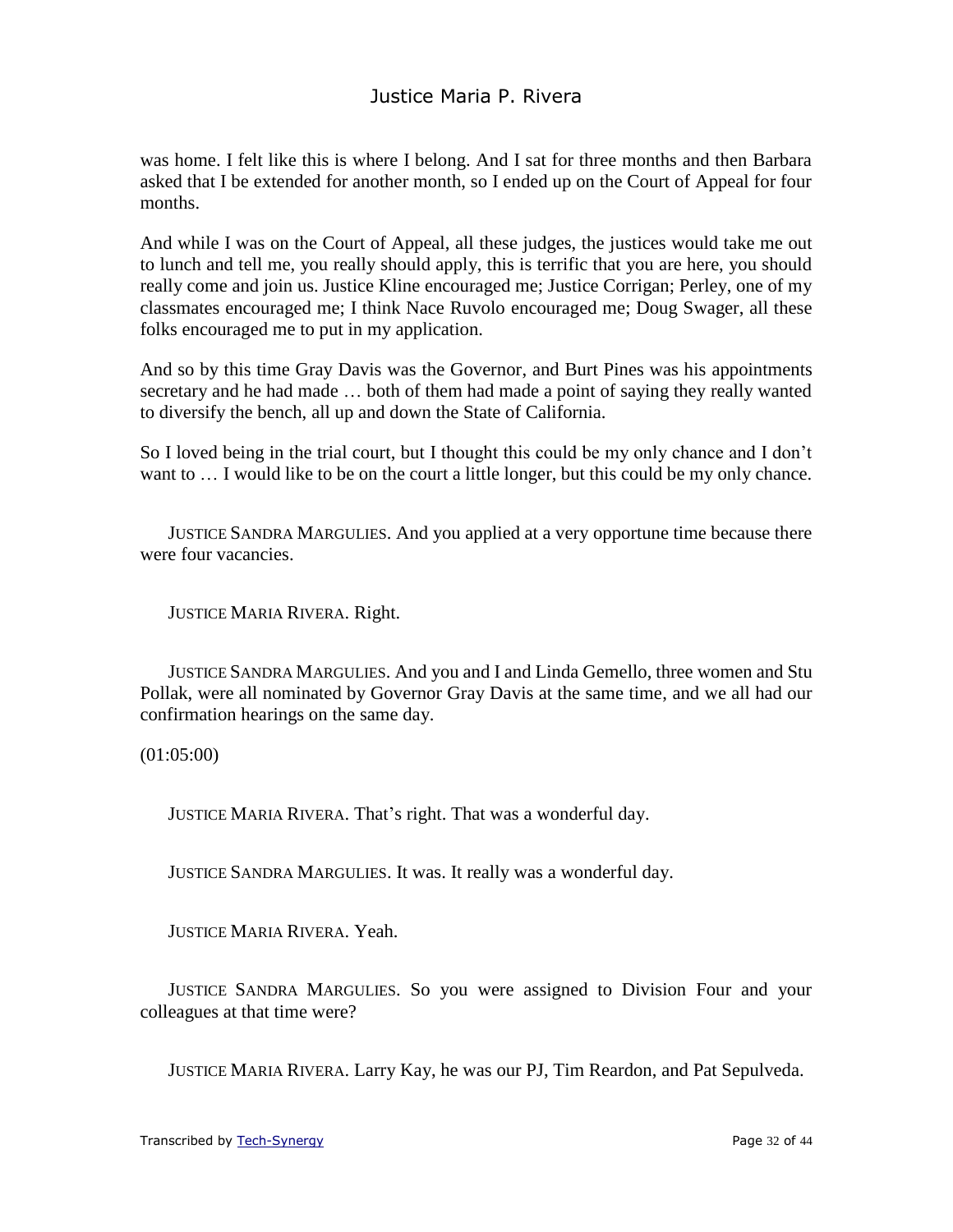JUSTICE SANDRA MARGULIES. So before I go into your career as a Court of Appeal justice, did you … what did you find to be the significant differences between being here and being on the trial court?

JUSTICE MARIA RIVERA. Well, the first thing is when you talked about becoming a judge being very isolating, this was really isolating. This is ivory tower stuff. And when I first came to the court I would pinch myself every day, I would say I can't believe I am here, I can't believe I am here, this is my dream job, and every day I would come in with this big grin on my face and sit down and just dig into my cases.

But then I realized that it's really ... it's a very alone kind of job, it's a lonely job, and even though you have your colleagues right down the hall, you're mostly working with your research attorneys and your JA, and you're kind of burrowed behind your computer with your green eyeshade and your sleeves rolled up and working on cases.

So most days you just roll a bowling ball down the hall and you wouldn't ever hit anybody, because everyone is burrowed behind their computers working on their cases.

So that was a stark, stark difference between the hubbub of attorneys … in Civil Fast Track you've got settlement conferences, you've got pretrial conferences, you've got motions, you've got law and motion day, you've got trials, bench trials, you've got jury trials, you have all these balls in the air.

JUSTICE SANDRA MARGULIES. But did you enjoy the peace and quiet up here?

JUSTICE MARIA RIVERA. I did.

JUSTICE SANDRA MARGULIES. I am asking because I did.

JUSTICE MARIA RIVERA. I did. I missed the lawyers. I missed my juries. I missed my lawyers. I missed them. I got used to it. I did enjoy the peace and quiet. I loved the luxury. You're in trial and you have a nanosecond to rule on a really tough evidentiary issue that you've got to rule on because you have to keep that case going, keep the trial moving.

I can spend a week on that same question, just thinking about it if I want, on the Court of Appeal; that to me is like the most luxurious way to do law that I can imagine, and that's why I love this job.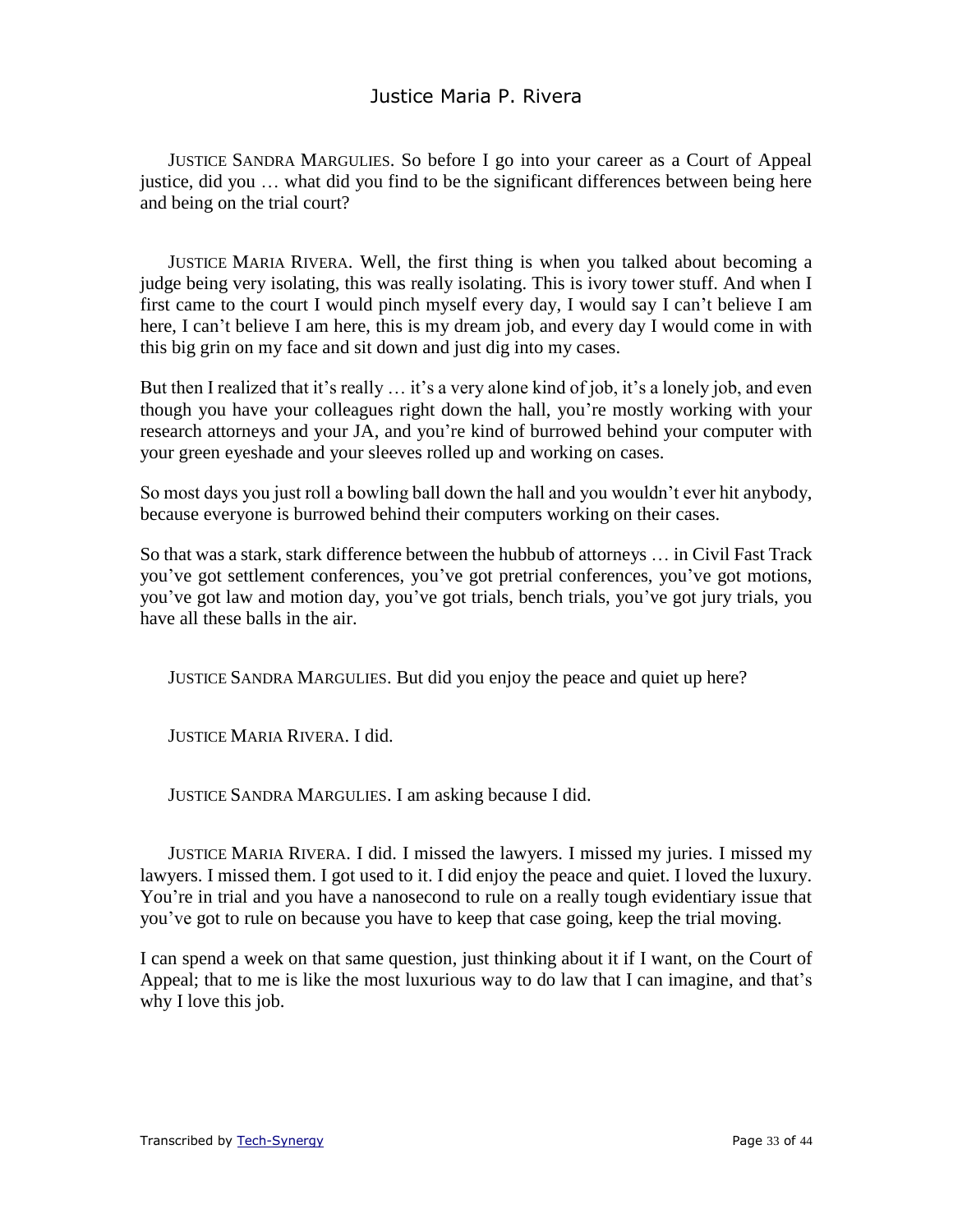JUSTICE SANDRA MARGULIES. But you also, coming from the trial court, you had a perspective on the fact that trial court judges must make snap decisions.

JUSTICE MARIA RIVERA. Exactly. I am not a person that's going to say that if you have never been on the trial court you shouldn't go on the Court of Appeal. We have many, many fine Court of Appeal justices and Supreme Court justices who were not on the trial court. But I do think it's a very, very valuable perspective to have.

And it's similar to the perspective I got when I was running for office and being out in the community. It gave me a different perspective on the courts than people who just get appointed.

In the same way, when you have been in the trenches in the trial court and you've had to go through some of the really tough things, trial decisions that trial judges have to make and they have to make in an instant, it gives you a really different perspective when you are looking at what's reversible error.

JUSTICE SANDRA MARGULIES. Whether it's abuse of discretion, whether it's harmless.

JUSTICE MARIA RIVERA. Exactly.

JUSTICE SANDRA MARGULIES. So did you have a mentor here?

JUSTICE MARIA RIVERA. You know, I didn't really, although Pat Sepulveda was invaluable to me in a couple of ways. One was she wrote possibly one of the best recommendation letters to the Governor that I've ever read. And secondly, she really taught me … she gave me a lot of really good advice about how to write, how to approach some issues. She's probably one of the smartest people I know.

JUSTICE SANDRA MARGULIES. She is. She's very smart.

JUSTICE MARIA RIVERA. She's really smart. And she's from the Central Valley like I am, so very unusual. She's from Fresno; I'm from Visalia. And she just gave me a lot of really, really good advice about tough cases, about how to approach writing, how to pare my writing down; I was oftentimes too wordy, too explanatory.

(01:09:57)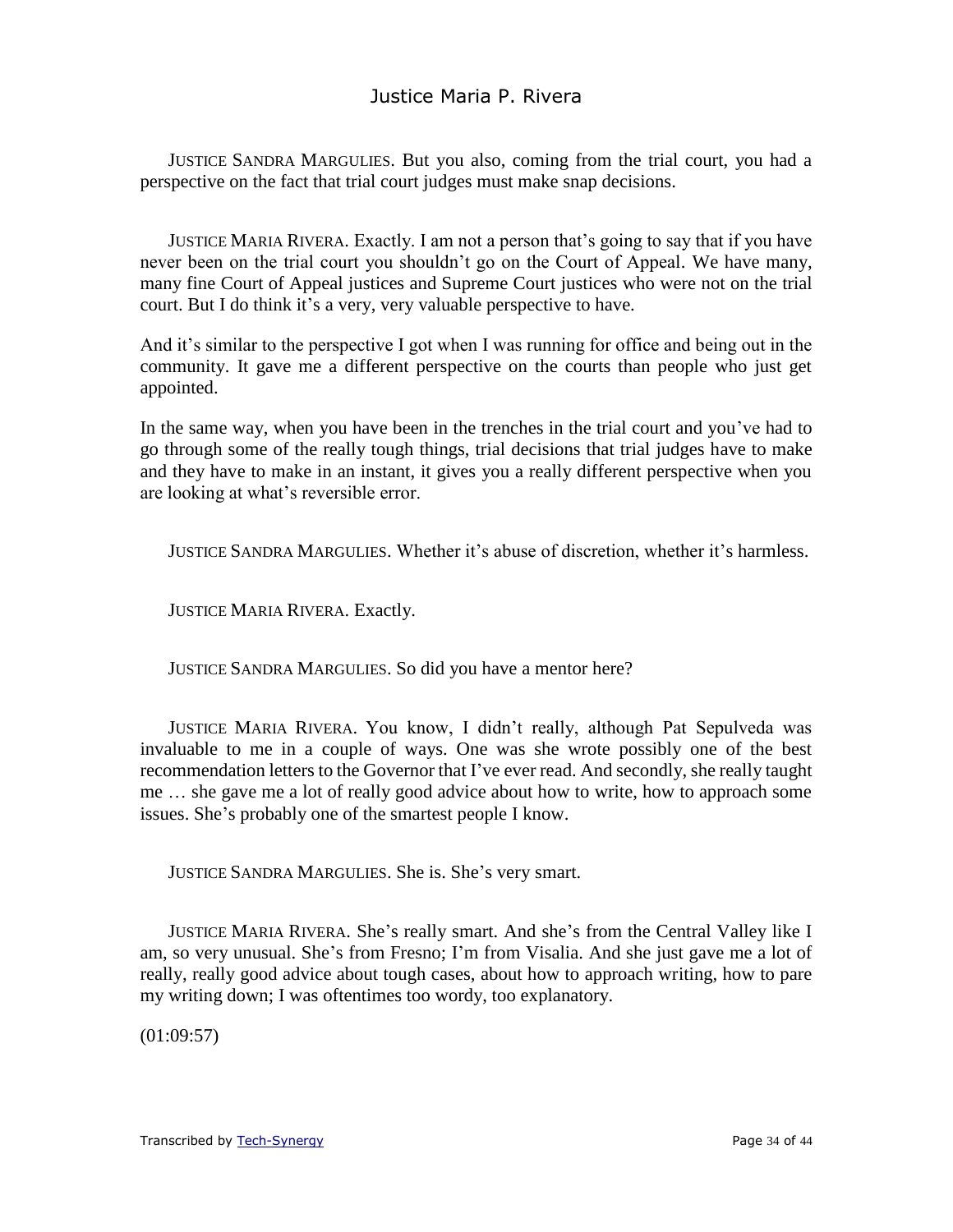She talked about how important it is to write an opinion that attorneys will understand so they know what the law is. And it matched my approach, because my judicial philosophy is a very pragmatic one, and I think that comes also from being on the trial court for five years in different fields.

It's all well and good to write a treatise on some arcane legal issue, but what lawyers really want is a rule they can follow or an opinion they can understand. And so I had a very pragmatic approach to writing my opinions, which was if I am a lawyer, what's the takehome message here and is it clear, because if it's not, I really need to redo this.

JUSTICE SANDRA MARGULIES. I call it plain English.

JUSTICE MARIA RIVERA. Plain English.

JUSTICE SANDRA MARGULIES. Plain English.

JUSTICE MARIA RIVERA. Right.

JUSTICE SANDRA MARGULIES. So tell me about your colleagues that you worked with.

JUSTICE MARIA RIVERA. Wonderful! Not all districts are created equal, and I have to tell you I know how lucky I am to have been in the First District. It is probably the most collegial district in the state.

JUSTICE SANDRA MARGULIES. I agree.

JUSTICE MARIA RIVERA. Good! It is not just because I had wonderful relationships with Tim, and Larry, and Pat, and then later on Nace, and the others who came through, Jim Humes, Jon Streeter, but because I had a wonderful relationships with all the colleagues on the court. There are only 20 of us, and thanks to you and Paul Haerle, we would have an institutionalized time to get together, and then we would have informal lunches among divisions and occasionally we got to sit on each other's panels. But we all got to know one another, and it's just a wonderful group of people. They're all smart. They're all incredibly dedicated, and they're fun to be around.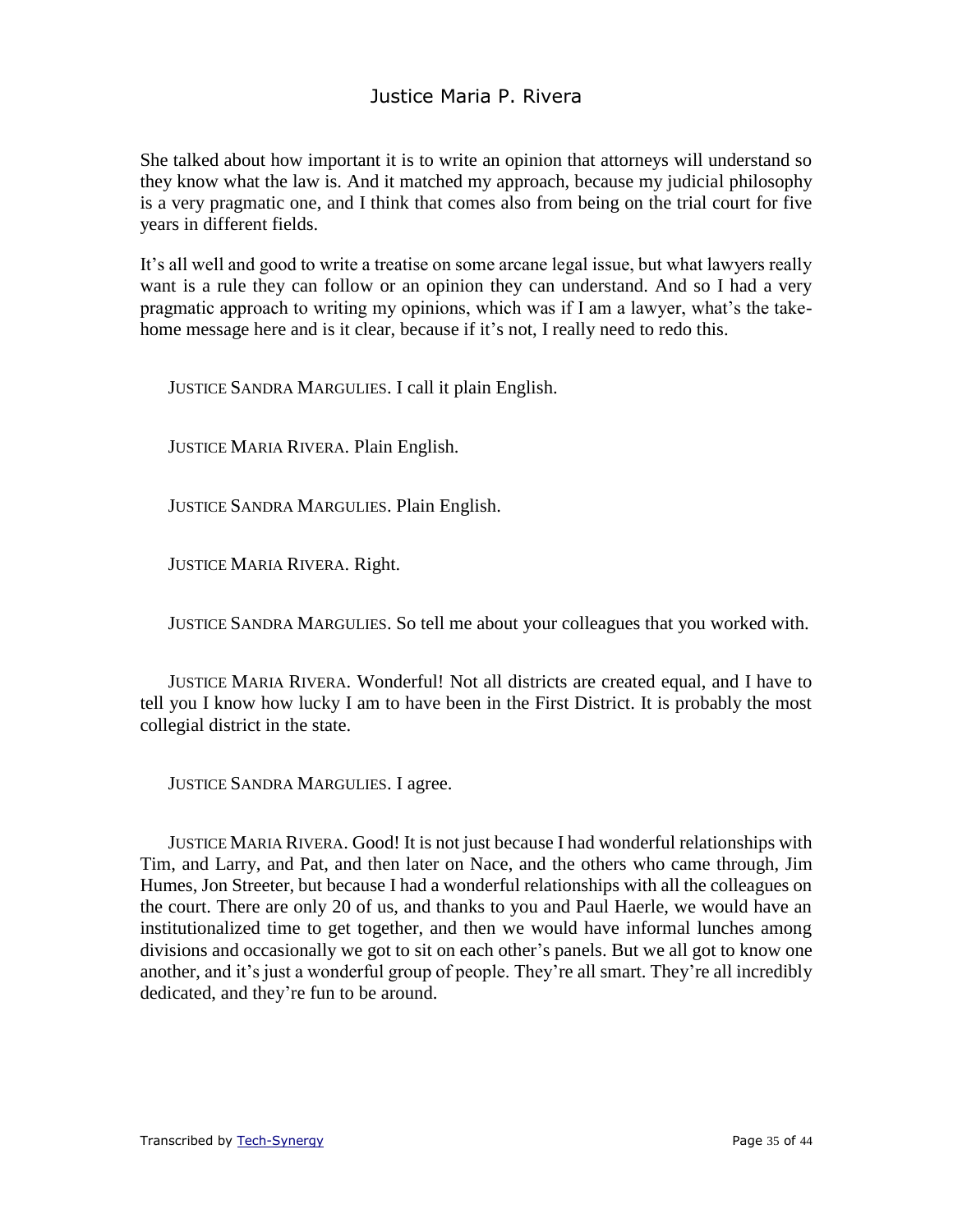JUSTICE SANDRA MARGULIES. So what achievements as an appellate court justice or cases are you most proud of? Tough question.

JUSTICE MARIA RIVERA. That's a tough question, yeah, 16 years of opinions. It is a tough question. I guess one of the ones I labored over the hardest was my last opinion.

JUSTICE SANDRA MARGULIES. And I remember that because your office was full of boxes and you wrote that opinion yourself.

JUSTICE MARIA RIVERA. I did.

JUSTICE SANDRA MARGULIES. What was it about?

JUSTICE MARIA RIVERA. It was a toxic tort case. It's still going on so I can't talk too much about it, but it was a toxic tort case out of Modesto. It's perchloroethylene. It used to be used in dry cleaning, and it leached out into the soil and into the water, and it was a huge problem for the City of Modesto.

So it was a 12-year trial, in five phases, and there was an appeal that resulted from each and every one of those five phases.

JUSTICE SANDRA MARGULIES. And they were all consolidated?

JUSTICE MARIA RIVERA. They were all consolidated, and I ended up spending a year working on that opinion and it was 100 pages long. So I am not sure that it was, in terms of legal import, I don't know how important it could be described as, but in terms of the work I put into it and the effort, that was by far one of the most difficult opinions I've ever had to put together. Just mastering the record and all of that was very difficult.

JUSTICE SANDRA MARGULIES. So tell me about, because I know you have always been active within the court and outside of the court, tell me about while you were on the appellate court bench, some of the activities, organizations, committees in which you were involved?

JUSTICE MARIA RIVERA. Well, when I said it was an isolating job, I decided one way to become not so isolated is to get involved in some of the committee work.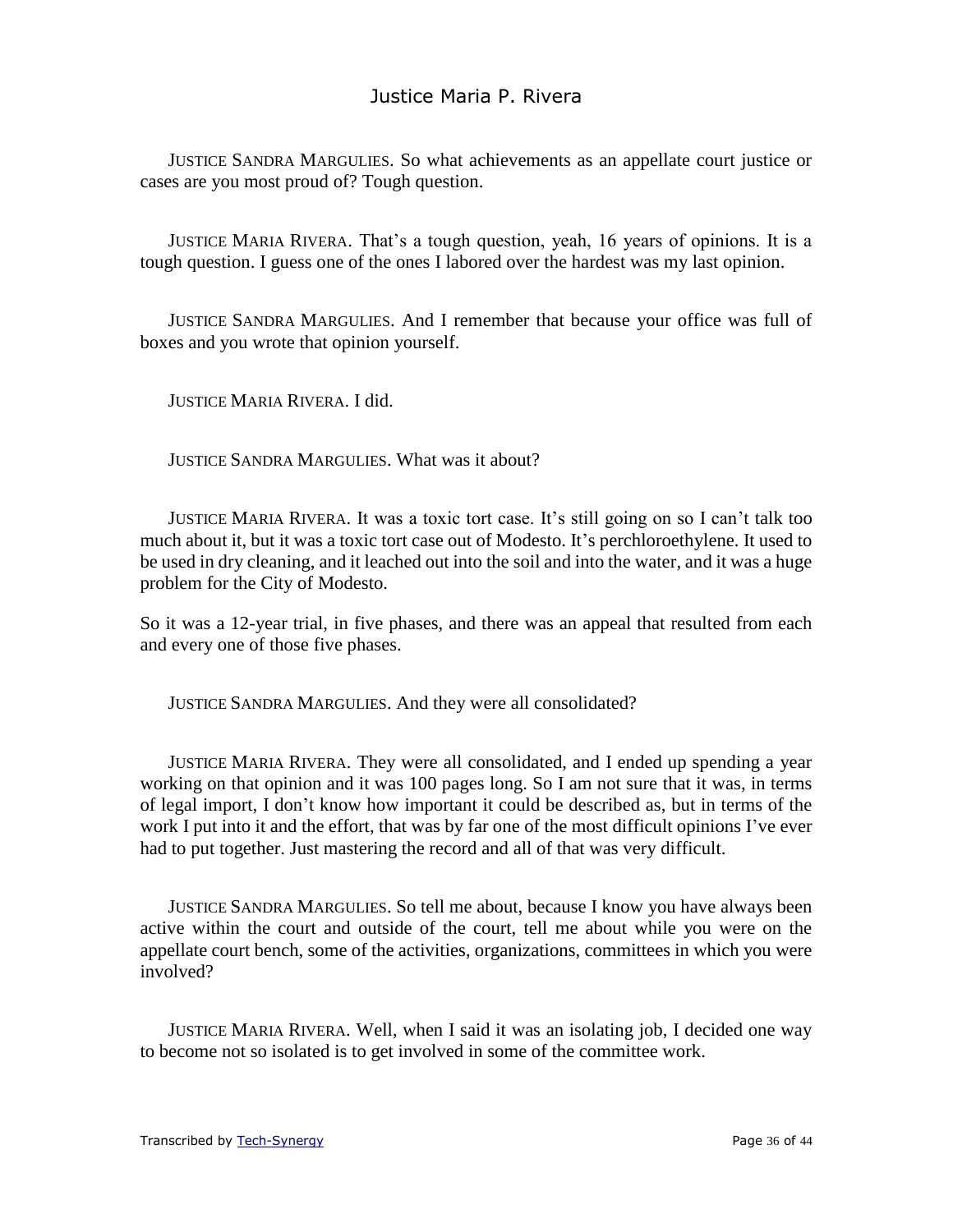Justices, as you know, on the Court of Appeal are asked to do a lot more committee work than trial judges because we have more flexible schedules. And so I … let's see, somebody asked me to join the American Bar Association Commission on Racial and Ethnic Diversity in the profession. So I did that, and I was on that commission for three or four years.

(01:14:47)

And we started the Oral History Project, which was a wonderful project where we found judges of color who had been appointed many years ago and got videos of them, and created a library. That was a really important project. So we did a lot of things. There were a lot of programs that that commission sponsored.

I was also on the Advisory Committee to the Judicial Council; it was called Access and Fairness, and that commission, the job of that commission, was to think of ways or to execute ways in which the courts can become more accessible and more user-friendly to people of color, to pro per litigants, to people for whom English is not their first language, to people with disabilities.

JUSTICE SANDRA MARGULIES. So you were a member of the Access and Fairness Committee?

JUSTICE MARIA RIVERA. Yes.

JUSTICE SANDRA MARGULIES. Which is a committee to the Judicial Council.

JUSTICE MARIA RIVERA. It's an advisory committee to the Judicial Council.

JUSTICE SANDRA MARGULIES. Right. And why don't you go ahead and tell us what that involved.

JUSTICE MARIA RIVERA. The job of the advisory committee was to bring to the Judicial Council ideas and ways that the courts can become more accessible and fair to people of color, to LGBT people, to people with disabilities, to people for whom English is their second language or third language, to people who don't have lawyers.

So for example, we came up with a form of how to ask for accommodations if you have disabilities. We developed and created that form and got it through the Judicial Council, things like that. So that was the advisory committee, the ABA Committee.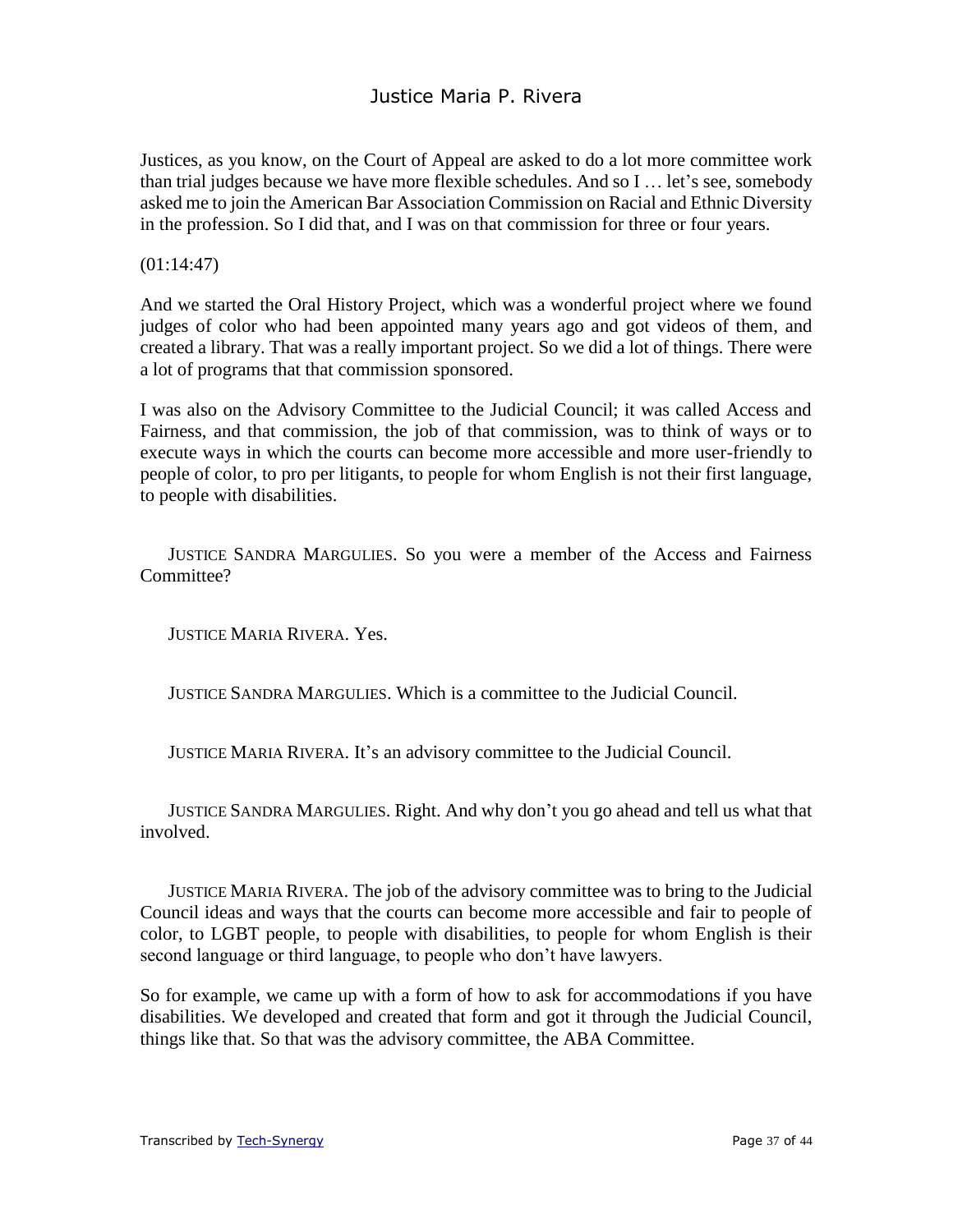And then I also was on the Legal Services Trust Fund Commission as an advisory member appointed by the Chief. We administered the Legal Services Trust Fund and the partnership grants.

So the job of this Legal Services Trust Fund is to make sure all the Legal Services offices receive the appropriate amount of money, make sure they are using it properly and do audits of all the Legal Services offices, and also to decide who gets a partnership grant.

So partnership grants are … it's money from the Equal Access Fund that's given as seed money to a program that is a partnership between a court and a legal aid office.

So for example, a legal aid office might want to expedite the way domestic violence orders are issued, so they will work with the courts on that and they will want to staff it. So they go to the Partnership Grants Committee and ask for an amount of money for staffing. If that pilot project works, then the court will figure out a way to fund it, because it helps the court as well as the folks who are using the court.

So that was … I am really proud of my work on the Partnership Grants Committee. We did that for years and amazing programs came out of that program, amazing court programs came out of our Partnership Grants Committee and have improved access to many, many people all over the state.

JUSTICE SANDRA MARGULIES. Now, I would be remiss if I didn't ask you about the award you got from the University of San Francisco Law School, and I was present when you received that award, and that was for?

JUSTICE MARIA RIVERA. Alumna of the Year.

JUSTICE SANDRA MARGULIES. And just tell us briefly about your activities, because I know you have been involved with the University of San Francisco Law School.

JUSTICE MARIA RIVERA. I have been very involved with them. I owe a lot to the University of San Francisco Law School. They gave me the full scholarship all the way through my law school. I also got a job at the undergraduate campus. I mean, I didn't have any money and so I would not have been able to go through law school without a scholarship and without a job.

And so I owe them a lot and so I have been very active in alumni affairs. I can't raise money for them obviously, but I sat on the Board of Governors. I am currently sitting on the Board of Counselors, and I spend a lot of time doing things like giving talks and going on where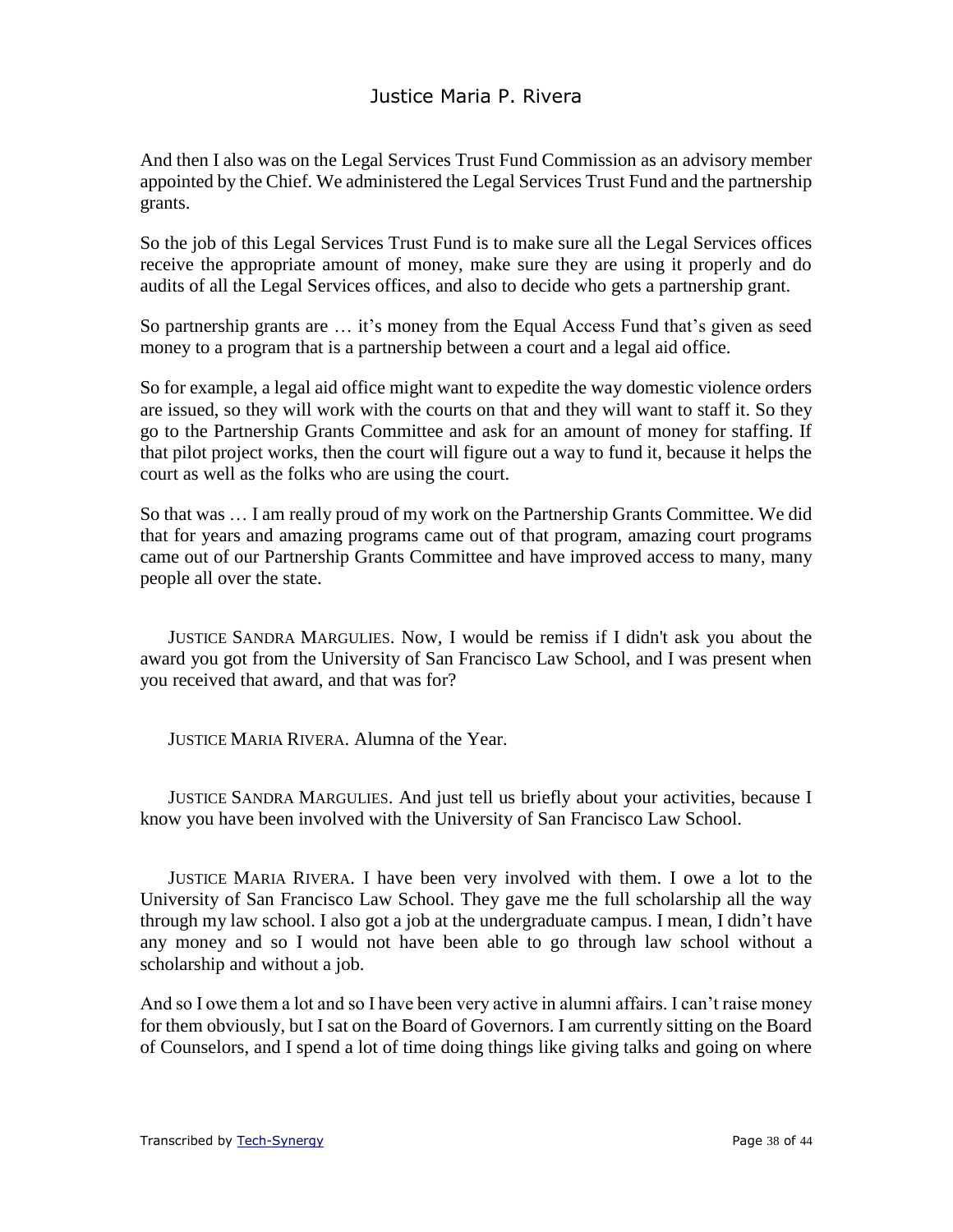they have panels of people talking about the path to the judiciary, and how do you become a judge, all of that sort of thing. I have worked with professors on some projects.

So I have just been as active as I can. I give speeches to incoming classes and motivating speeches to the Hispanic Law Students Association, things like that.

#### (01:20:03)

JUSTICE SANDRA MARGULIES. So, unfortunately for us, you decided to retire from the First District Court of Appeal.

JUSTICE MARIA RIVERA. Oh, I do want to mention one of the things on extracurricular activities.

JUSTICE SANDRA MARGULIES. Oh sure! Yes!

JUSTICE MARIA RIVERA. The thing that I am the most proud of is the Statewide Language Access Plan. As I have mentioned earlier, I learned a lot on the trial, both campaigning and on the trial bench about the importance of having interpreters, and prior to a few years ago, the state would only fund interpreters in criminal cases and in juvenile cases, and in a handful of other cases like domestic violence, but would not … anyone in a civil case who wanted an interpreter had to bring their own.

So, a number of things converged, a number of events converged including the Justice Department opening an inquiry into the Los Angeles court of not providing an interpreter in a family law case where a mother stood to lose custody of her child. But a number of other things had been percolating along, and our new Chief Justice Tani Cantil-Sakauye decided that it was time to put together a Language Access Plan for all the courts, for every single courtroom in the state.

And so, she put together a committee and I cochaired the committee with Judge … oh my gosh …

JUSTICE SANDRA MARGULIES. It will come to you.

JUSTICE MARIA RIVERA. Oh please! Manny, I can't remember his name, his last name, no. So, he was a trial judge in Ventura and we worked with a joint committee of interpreters and other stakeholders such as public defenders, DAs, and court personnel, and over a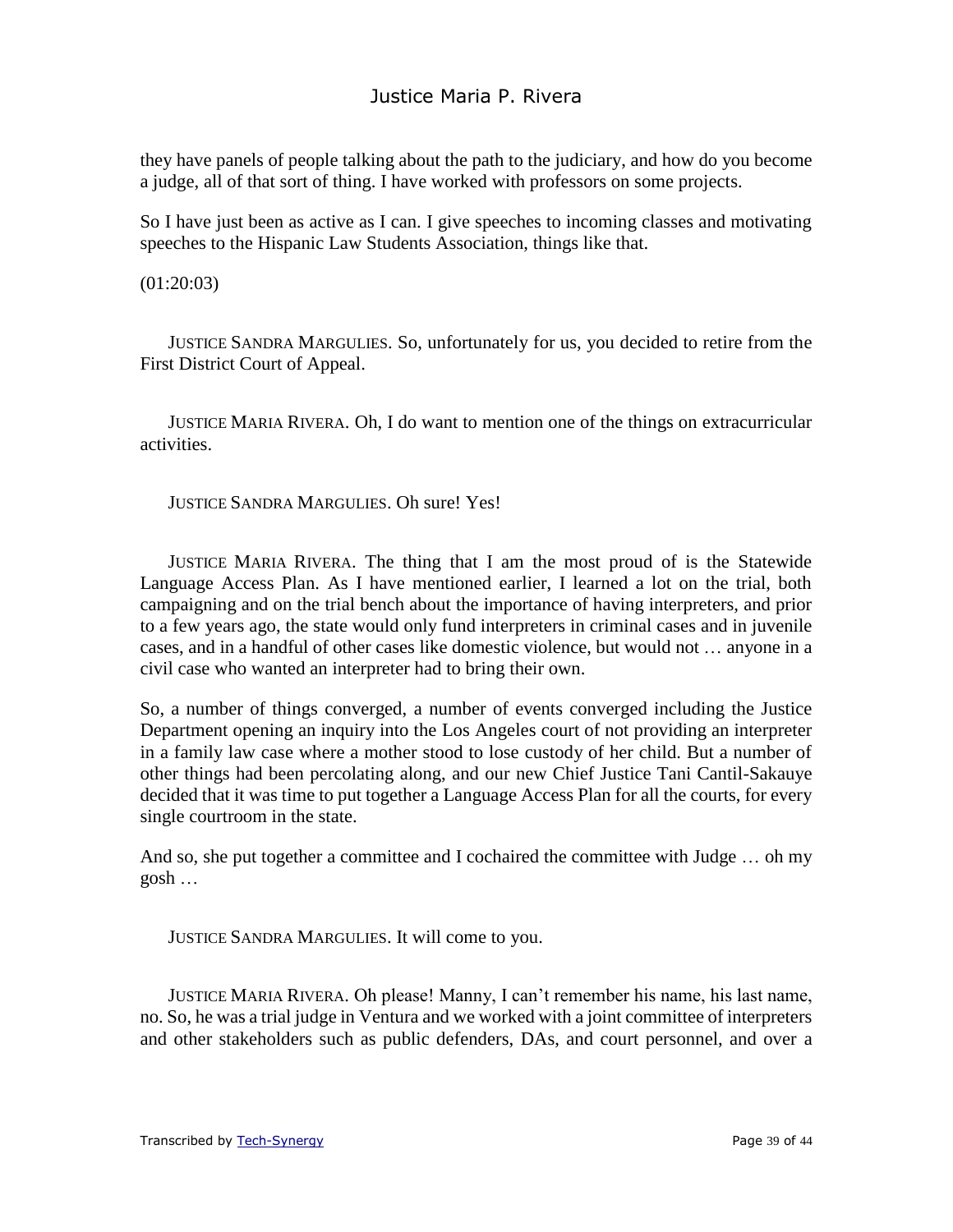year's time put together what we proposed to be a Language Access Plan and a way of implementing it in three stages and gave that to the Judicial Council which adopted it.

And I'm very, very proud of that of having been able and very honored to have been chosen by the Chief to head that up. It was a very exciting project.

JUSTICE SANDRA MARGULIES. So why did you decide it was time to retire from the judiciary and from the First District Court of Appeal?

JUSTICE MARIA RIVERA. I decided when the commute became so horrible that I really … I mean it had gotten so bad that I really felt that I was wasting three hours a day, because you can't work while you are commuting, and that was number one.

Number two, I had grandchildren. My first grandchild was born four-and-a-half years ago, and they live in the Hudson Valley. So, I didn't get to spend a lot of time with him, and my second grandchild was born and I really decided it was time for me to refocus my energy and to create more space in my life, so that I can really bond with my grandchildren and my extended family.

So, between the commute and the grandchildren I decided it was time. I didn't ever want to leave the work because I always loved it. I never got tired of the work.

JUSTICE SANDRA MARGULIES. Yeah, I know you liked it.

JUSTICE MARIA RIVERA. But I really miss my colleagues and my staff.

JUSTICE SANDRA MARGULIES. Well, we miss you, I in particular. So, what are you doing now to stay busy?

JUSTICE MARIA RIVERA. Well, I am taking time to see the grandchildren. I've been able to spend two two-week periods with them this year already and they are coming, they come out and spend two two-week periods with me. So, it's been a huge improvement in the amount of time I can spend with them.

But I am working for ADR Services … with ADR Services and doing mediations, I'm doing consulting.

JUSTICE SANDRA MARGULIES. On appellate practice.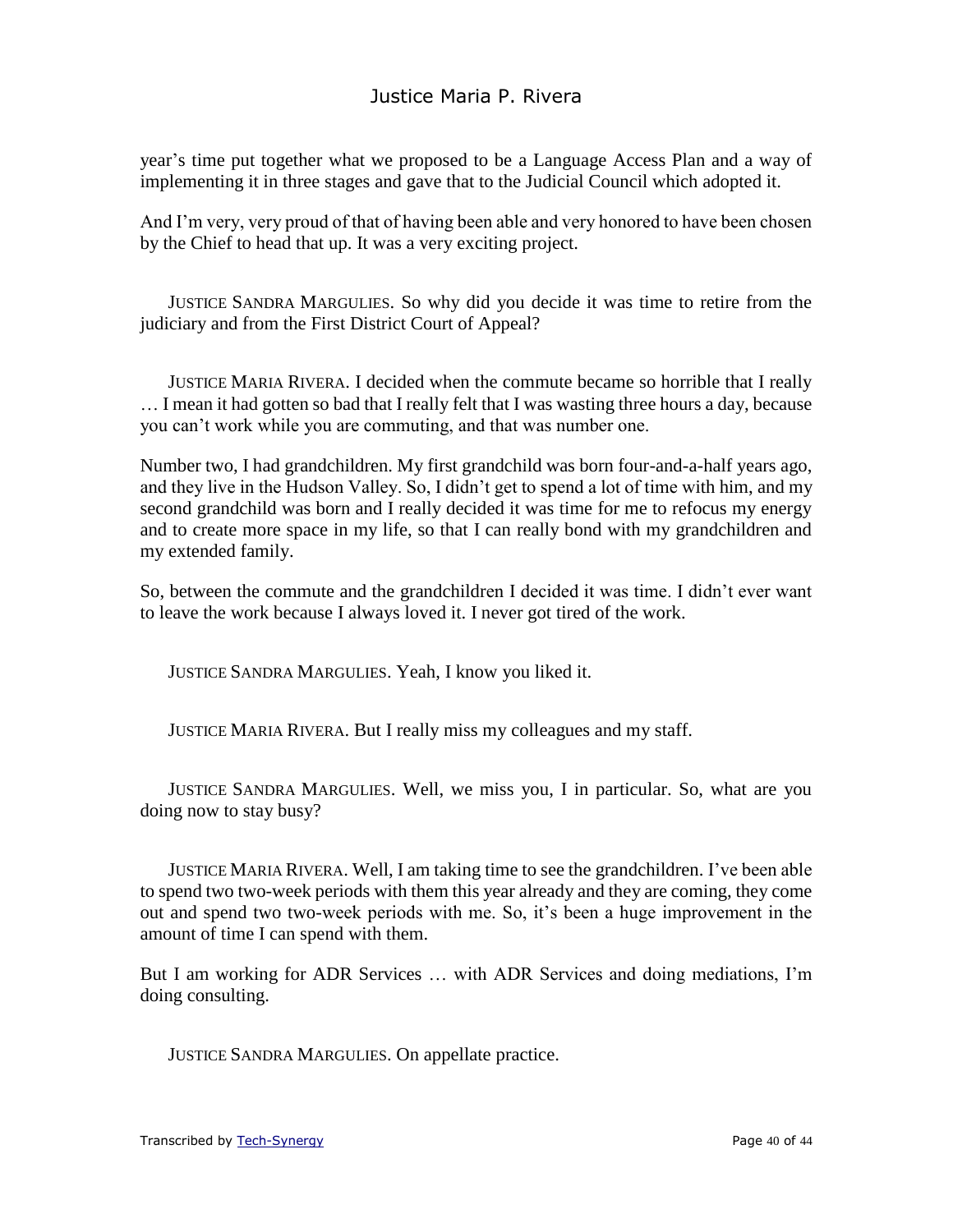JUSTICE MARIA RIVERA. Judicial consulting, and arbitrations, and discovery referee. I have done a little bit of each. I don't do a lot of it but I do enough of it because I really want to keep … I want to keep working, I want to keep helping people settle cases, resolve issues. I like being a neutral. It's a great role, and I want to keep my brain active. I don't want to get brain lazy.

(01:25:00)

JUSTICE SANDRA MARGULIES. Right, keep those gray cells going.

JUSTICE MARIA RIVERA. Right, and so it's kind of a perfect choice for me because I choose when I work and I block out time when I'm going to go visit the grandchildren or I'm going to have the grandchildren with me. And the other times, I just take the work that comes, whatever comes along and I enjoy it very much.

JUSTICE SANDRA MARGULIES. So, I cannot conclude this interview without asking you about your passion for fly-fishing and baseball.

JUSTICE MARIA RIVERA. Right, baseball, okay, we'll start with baseball. When the New York Giants moved to San Francisco, which I think was in 1958?

JUSTICE SANDRA MARGULIES. Could be, I am not sure.

JUSTICE MARIA RIVERA. I think 1958, my grandmother and my mother became instant Giants fans, and so they would listen to all the games and root for the Giants, and then they became even more interested in baseball. We had a little C-league team in Visalia.

JUSTICE SANDRA MARGULIES. That's fun.

JUSTICE MARIA RIVERA. That was called, that was a farm team for the Reds, for the Cincinnati Redlegs, it used to be called the Redlegs, and my mother and my grandmother bought a box and went to every single baseball game.

JUSTICE SANDRA MARGULIES. That's fun.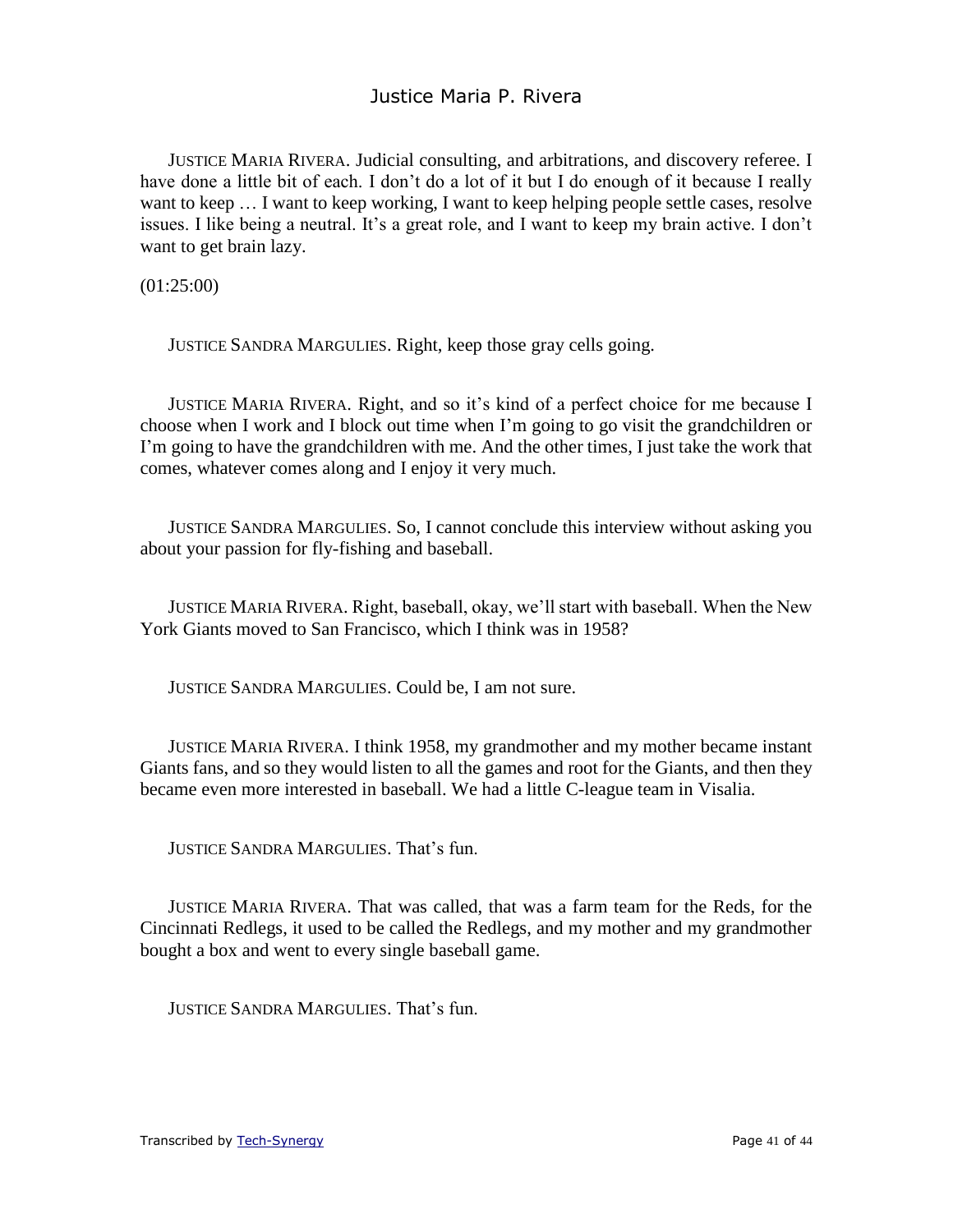JUSTICE MARIA RIVERA. It was fun, and so, they took us along of course, and they … she, my mother taught herself how to score a game and then she taught me how to score a game, in the scorebook with all the detailed scoring like the sports announcers do. And so, fast-forward, I'm dating my husband … my then friend but now husband Jim and we're at a baseball game, he finds out I am a Giants fan, I find out he is a rabid Giants fan and in fact attended the first game that the Giants played in San Francisco, and he is scoring the game and he says, "I am going to go get a beer."

JUSTICE SANDRA MARGULIES. Are you talking about the first game at AT&T?

JUSTICE MARIA RIVERA. No.

JUSTICE SANDRA MARGULIES. At Candlestick?

JUSTICE MARIA RIVERA. Seals Stadium.

JUSTICE SANDRA MARGULIES. Oh, Seals Stadium. Oh, my goodness!

JUSTICE MARIA RIVERA. Seals Stadium, that first game, the first, first game. So we're both rabid Giants fans, right? So, he is going to get a beer and he hands me the scorebook, and I said, "Well, do you want me to score while you are gone?" And he goes, oh, he didn't want me to score because he didn't think I knew how to do it right. He said, "Oh, oh, okay." So I scored the game while he was gone and he came back and he looked at it and he said, "You really know how to score a game?" And I said, "Yeah, my mom taught me."

Later, he told me that was one of the reasons he asked me to marry him.

JUSTICE SANDRA MARGULIES. That's very sweet.

JUSTICE MARIA RIVERA. And then, and my whole family, all the boys are Giants, rabid Giants fans, Joshua in New York is still a rabid Giants fan.

And then fly-fishing is something I got into, of course, I fished with my dad, but that was spin fishing. My best friend from college called me up one day and said, "I want you to meet me in New Mexico, we are going fly-fishing. Go get a lesson and then we're going to meet, because you got to do this, I am loving it."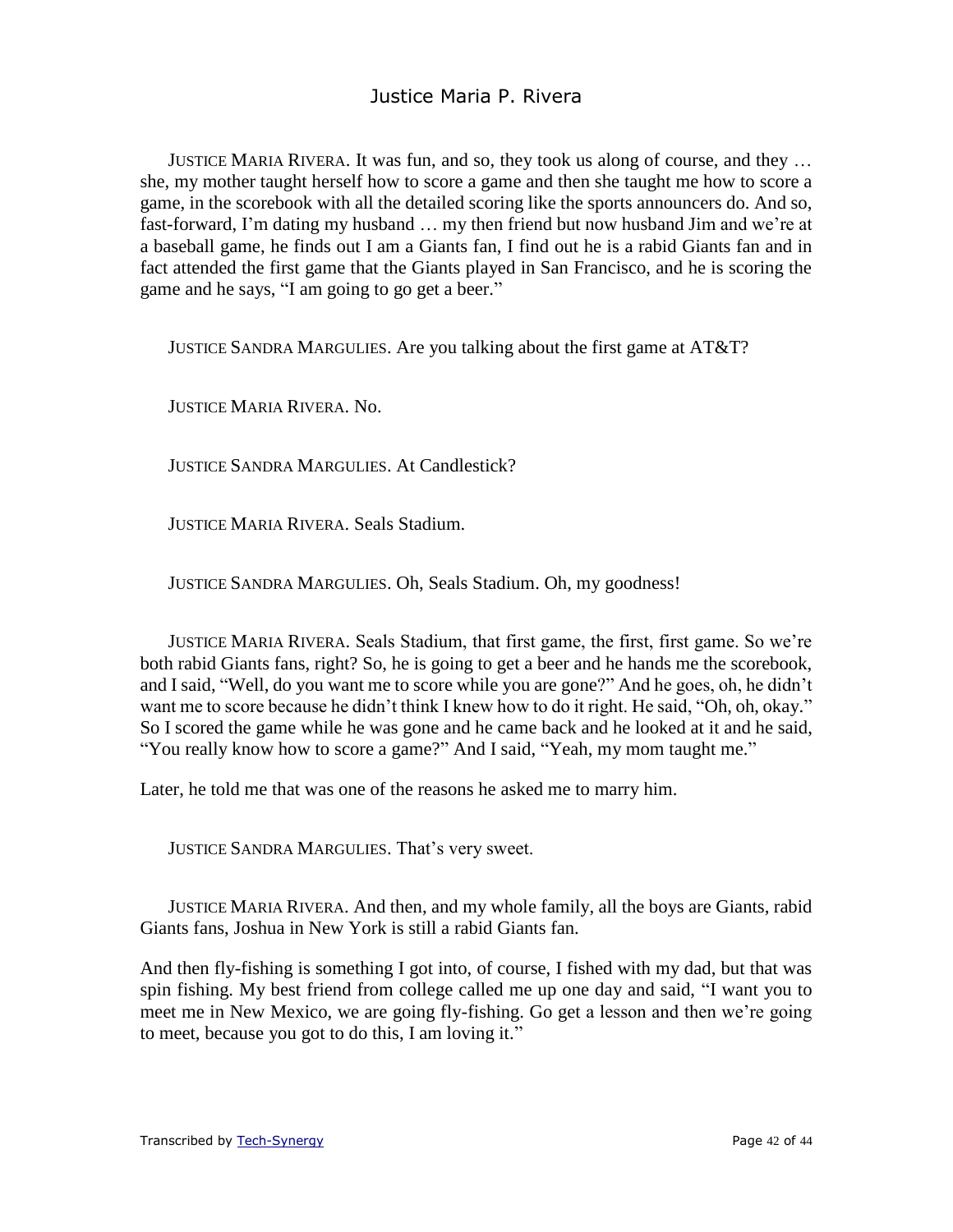So we did and pardon the pun, I got totally hooked on it even though the first trip I never caught a single fish and my friend from college, we didn't get to see each other very often because she lived in New York City.

So that was our way of getting together every year. So I've been fly-fishing with her every year for 20 years, and our group is growing. I have law school classmates now, and the last fly-fishing trip we took was with a group of 13.

JUSTICE SANDRA MARGULIES. And where was that?

JUSTICE MARIA RIVERA. In Montana.

JUSTICE SANDRA MARGULIES. Oh, beautiful!

JUSTICE MARIA RIVERA. Yeah.

JUSTICE SANDRA MARGULIES. So to end the interview, why don't you tell me what would you like your friends, your colleagues, the public to know about you? It can be anything, your accomplishments.

JUSTICE MARIA RIVERA. I mean, I like to think that one of the things I did with my life was to set, hopefully, a good example for being a lawyer and balancing your life with the law and making that work.

JUSTICE SANDRA MARGULIES. And that's not easy.

JUSTICE MARIA RIVERA. That's not easy. The law is a jealous mistress or a master as the case may be, and I was fortunate to marry a man who believed the same thing.

(01:30:00)

Even though he was a senior partner in a very powerful heavy-hitting law firm, he always put his family first, and you will talk to any of his associates who worked—many, many associates who worked with him.

In fact, a man stopped me the other day at an MCLE course and he pulled me aside, he said, I was at a deposition with your husband and all the men sitting around the table were talking about objecting and keeping people here until, well, we are going to stay here until